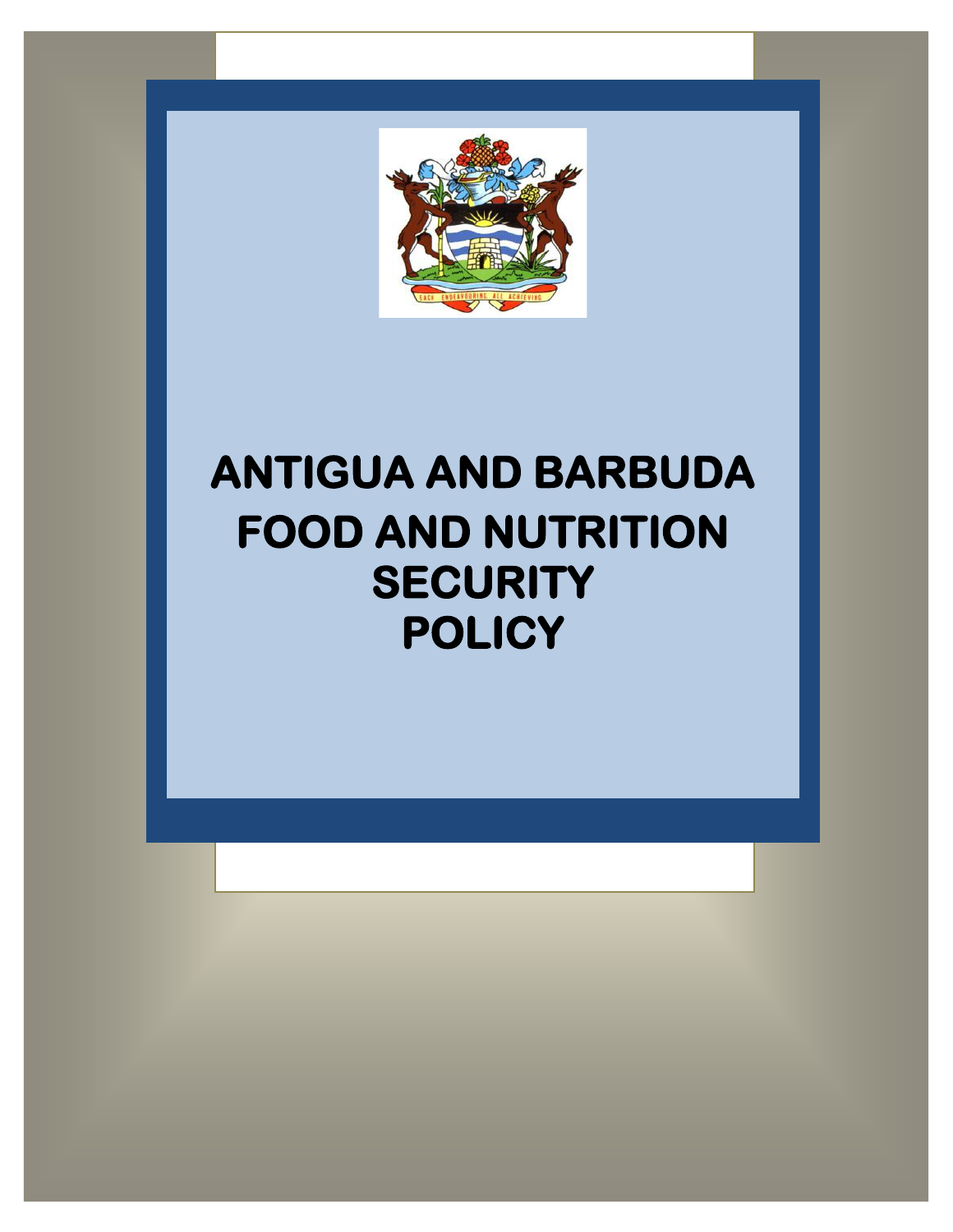## **A FOOD AND NUTRITION SECURITY POLICY FOR ANTIGUA AND BARBUDA**

**Prepared by**

#### **THE GOVERNMENT OF ANTIGUA AND BARBUDA**

**With technical support from**

**THE CARIBBEAN FOOD AND NUTRITION INSTITUTE (CFNI/PAHO/WHO) THE FOOD AND AGRICULTURE ORGANIZATION (FAO)**

**September 2012**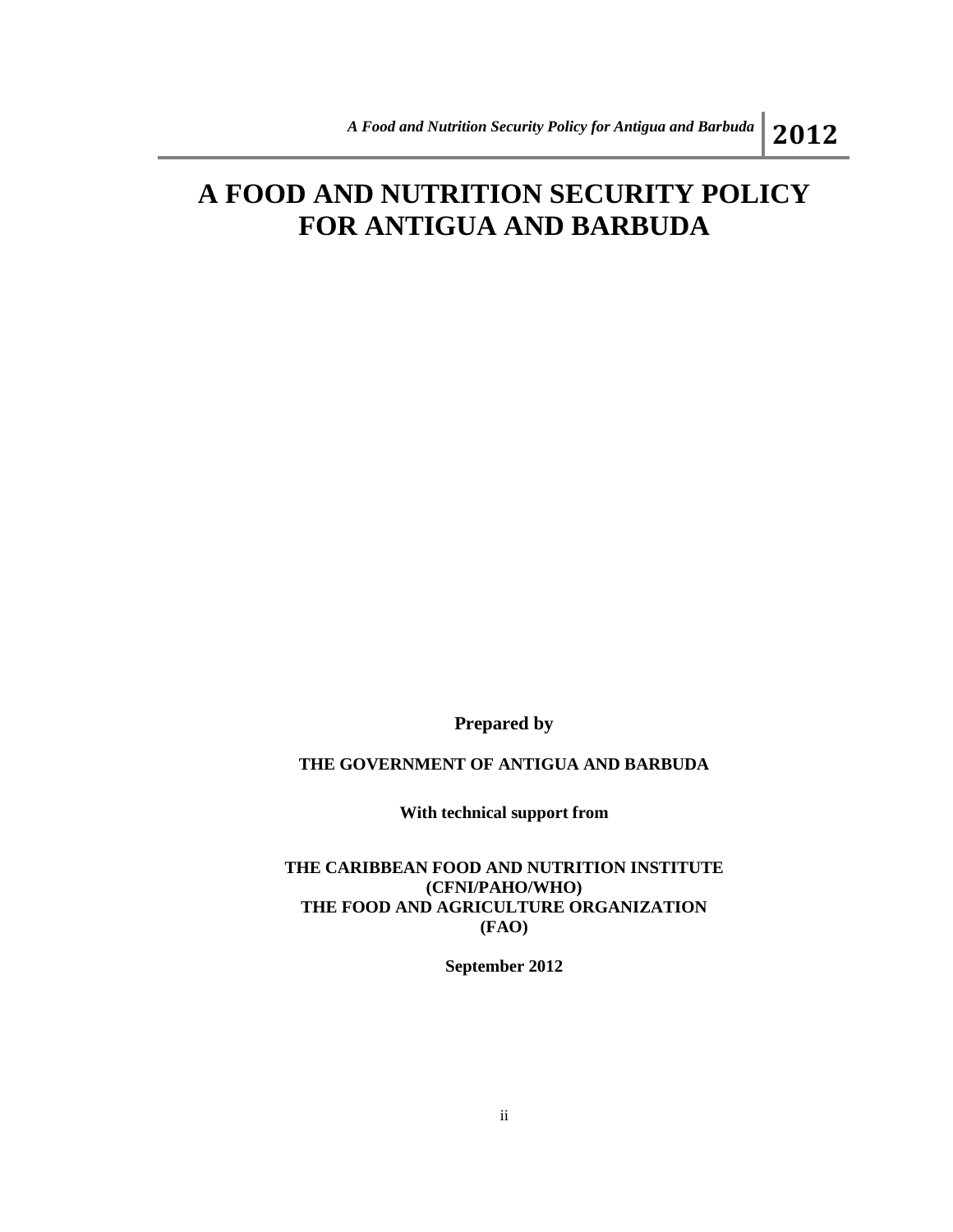## **TABLE OF CONTENTS** \_\_\_\_\_\_\_\_\_\_\_\_\_\_\_\_\_\_\_\_\_\_\_\_\_\_\_\_\_\_\_\_\_\_\_\_\_\_

Page

| <b>LIST OF TABLES</b>                  |                                                                                                                                                                    | $\mathbf{IV}$                              |
|----------------------------------------|--------------------------------------------------------------------------------------------------------------------------------------------------------------------|--------------------------------------------|
| <b>ACRONYMS</b>                        |                                                                                                                                                                    | $\mathbf{V}$                               |
| <b>PREFACE</b>                         |                                                                                                                                                                    | VII                                        |
| <b>SECTION I</b>                       | <b>EXECUTIVE SUMMARY</b>                                                                                                                                           | $\mathbf{IX}$                              |
| <b>SECTION II</b>                      | <b>INTRODUCTION</b>                                                                                                                                                | $\mathbf{1}$                               |
| <b>SECTION III</b>                     | SITUATIONAL ANALYSIS                                                                                                                                               | 3                                          |
| 3.1<br>3.2<br>3.3<br>3.4<br>3.5<br>3.6 | <b>Physical Characteristics</b><br>Population<br>Food Availability<br>Food Accessibility<br>Food Utilization/Nutritional Status<br><b>Stability of Food Supply</b> | 3<br>3<br>$\overline{4}$<br>15<br>19<br>26 |
| <b>SECTION IV</b>                      | <b>ISSUES AND PRIORITY AREAS OF FOCUS</b><br>FOR FOOD AND NUTRITION POLICY                                                                                         | 28                                         |
| 4.1<br>4.2<br>4.3                      | Regional and International Context<br><b>Critical Food and Security Issues</b><br><b>Guiding Principles</b>                                                        | 28<br>32<br>34                             |
| <b>SECTION V</b>                       | <b>FOOD AND NUTRITION SECURITY POLICY</b>                                                                                                                          | 36                                         |
| 5.1<br>5.2                             | Introduction<br>Vision and Strategic Objectives of the Antigua                                                                                                     | 36                                         |
| 5.3<br>5.4                             | and Barbuda Food and Nutrition Security Policy<br>Food Availability<br>Food Accessibility                                                                          | 36<br>37                                   |
| 5.5<br>5.6                             | Food Utilization/Nutritional Status<br><b>Stability of Food Supply</b>                                                                                             | 50<br>57                                   |
| <b>SECTION VI</b>                      | <b>INSTITUTIONAL FRAMEWORK</b>                                                                                                                                     | 61                                         |
| 6.1<br>6.2<br>6.3                      | Overview<br><b>Current Institutional Framework</b><br>Proposed Institutional Framework                                                                             | 61<br>62<br>64                             |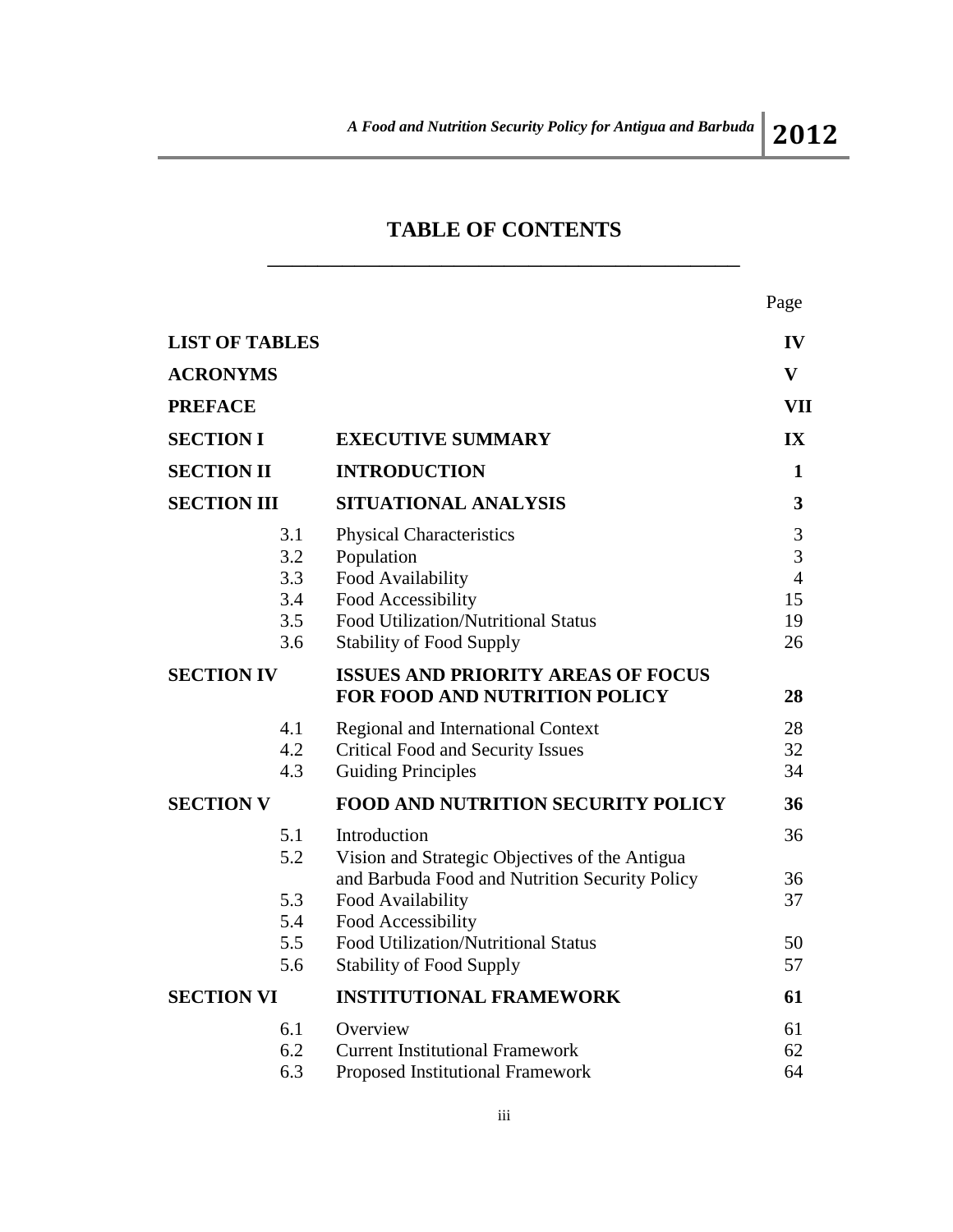## **LIST OF TABLES** \_\_\_\_\_\_\_\_\_\_\_\_\_\_\_\_\_\_\_\_\_\_\_\_\_\_\_\_\_\_\_\_\_\_\_\_\_\_

|            |                                                                                                            | Page |
|------------|------------------------------------------------------------------------------------------------------------|------|
| Table 3.1: | Summary of Vegetable Production in Antigua and Barbuda<br>2008 -2010 - MT (Metric Tons)                    | 5    |
| Table 3.2: | Animal Population of Antigua and Barbuda: 2010                                                             | 6    |
| Table 3.3: | Meat Output Index for the Livestock Sub-sector: 2001-2011                                                  | 6    |
| Table 3.4: | Antigua and Barbuda: Annual Production of Fish: 2001-2011                                                  | 7    |
| Table 3.5: | Ten Leading Causes of Death in Antigua and Barbuda:<br>$2006 - 2010$                                       | 21   |
| Table 3.6: | Reported Cases of Diabetes and Hypertension: 2008 – 2010<br>(Community Clinics only)                       | 22   |
| Table 3.7: | Overweight and Obesity in Adults 20 years and over attending<br>Clinics (2003-2010)                        | 25   |
| Table 3.8: | Impact of Natural Hazards on the Agricultural Sector and<br>Economy of Antigua and Barbuda $(1989 - 2010)$ | 27   |
| Table 4.1: | Jagdeo Initiative (JI) Nine (9) Key Binding Constraints (KBCs)                                             | 30   |
| Table 6.1: | <b>Institutional Framework for Food and Nutrition Security</b>                                             | 63   |
|            |                                                                                                            |      |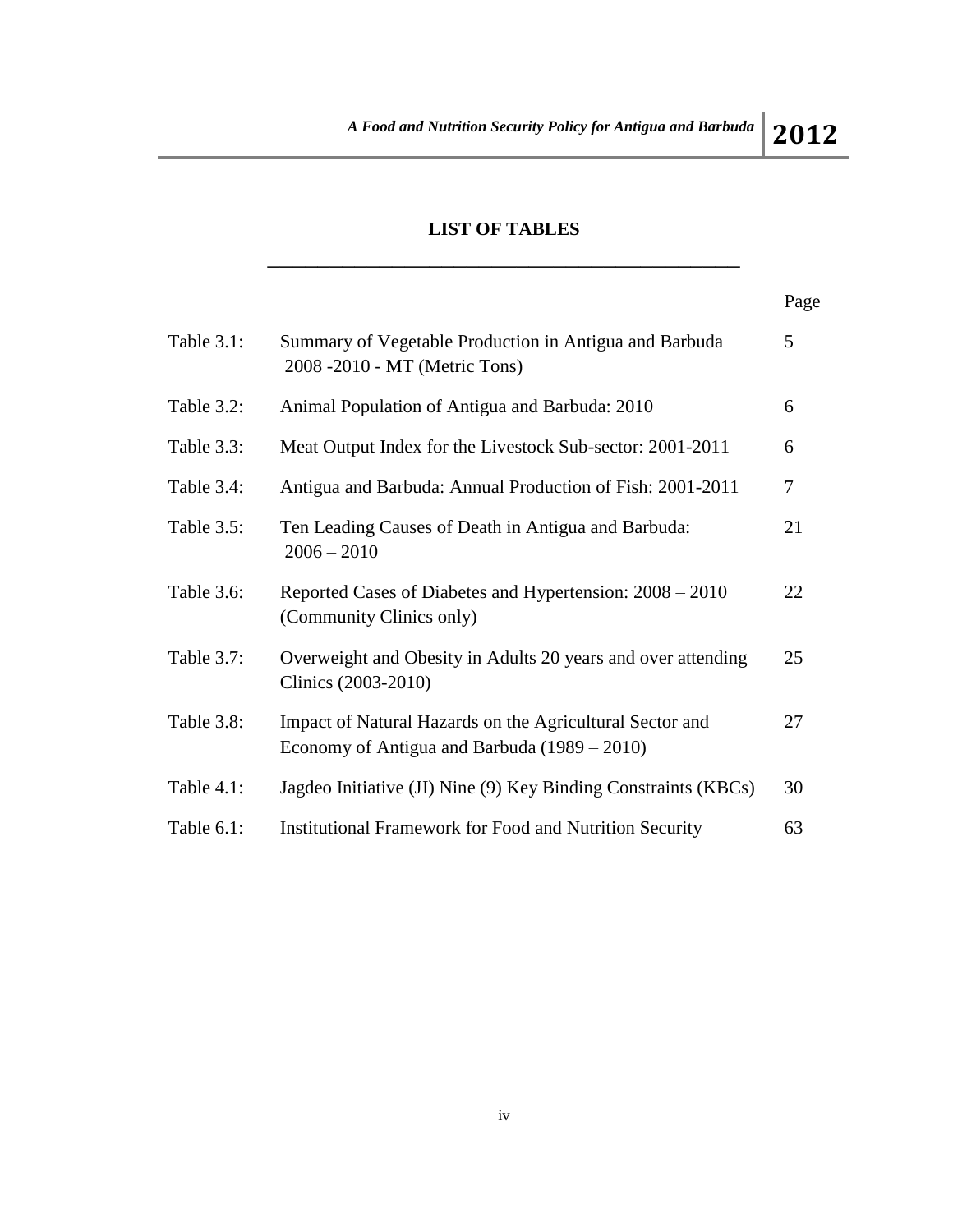## **ACRONYMS**

| <b>AED</b>    |                          | <b>Agriculture Extension Division</b>                                        |
|---------------|--------------------------|------------------------------------------------------------------------------|
| <b>AIDS</b>   |                          | <b>Acquired Immune Deficiency Syndrome</b>                                   |
| <b>APUA</b>   |                          | Antigua Public Utilities Authority                                           |
| ARTI          | $\qquad \qquad -$        | <b>Acute Respiration Tract Infection</b>                                     |
| <b>BMI</b>    |                          | <b>Body Mass Index</b>                                                       |
| <b>CARDI</b>  |                          | Caribbean Agricultural Research and Development Institute                    |
| CARICOM       |                          | Caribbean Community                                                          |
| <b>CARPHA</b> |                          | Caribbean Public Health Agency                                               |
| <b>CBH</b>    | $\qquad \qquad -$        | <b>Central Board of Health</b>                                               |
| CBOs          |                          | <b>Community-Based Organizations</b>                                         |
| <b>CCOPE</b>  |                          | Collaborative Committee for the Promotion of Emotional Health in<br>Children |
| <b>CDB</b>    |                          | Caribbean Development Bank                                                   |
| <b>CFNI</b>   |                          | Caribbean Food and Nutrition Institute                                       |
| <b>CHCC</b>   | $\overline{\phantom{0}}$ | <b>Community Health Centres and Clinics</b>                                  |
| <b>CMC</b>    |                          | <b>Central Marketing Corporation</b>                                         |
| <b>CROSQ</b>  |                          | <b>CARICOM Regional Organization for Standards and Quality</b>               |
| <b>CWD</b>    | $\overline{\phantom{0}}$ | <b>Citizens Welfare Division</b>                                             |
| <b>DCA</b>    |                          | <b>Development Control Authority</b>                                         |
| DIU           |                          | Drug Information Unit                                                        |
| <b>ECCB</b>   |                          | Eastern Caribbean Central Bank                                               |
| <b>EHD</b>    |                          | <b>Environmental Health Department</b>                                       |
| <b>EPM</b>    |                          | <b>Energy Protein Malnutrition</b>                                           |
| EU            |                          | European Union                                                               |
| <b>FAO</b>    |                          | Food and Agriculture Organization                                            |
| <b>FBOs</b>   |                          | <b>Faith-Based Organizations</b>                                             |
| <b>FNSP</b>   |                          | Food and Nutrition Security Policy                                           |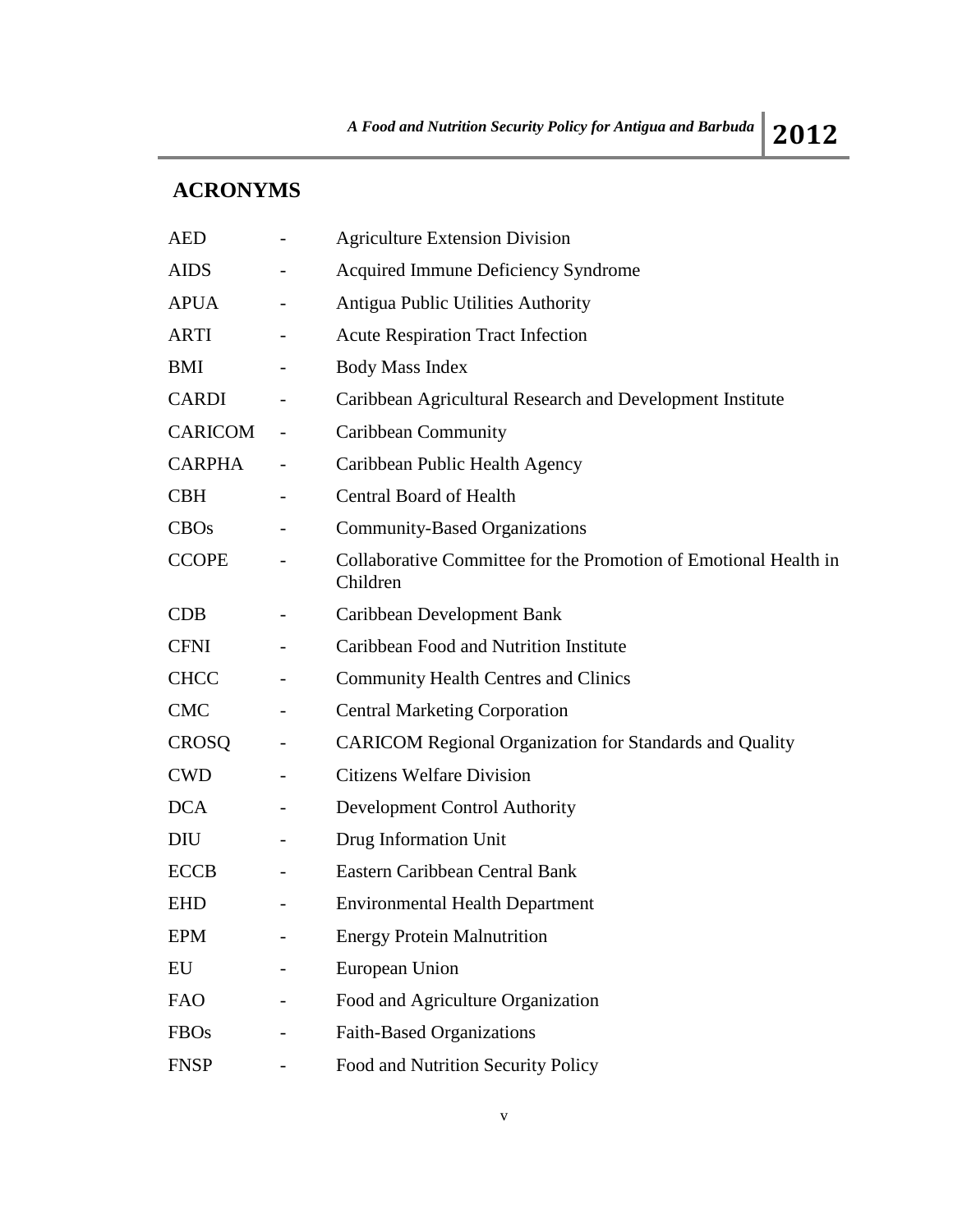| <b>GARDC</b>  |                          | Gilbert Agricultural and Rural Development Center       |
|---------------|--------------------------|---------------------------------------------------------|
| <b>GDP</b>    |                          | <b>Gross Domestic Product</b>                           |
| Hb            |                          | Haemoglobin                                             |
| <b>HIV</b>    |                          | Human Immunodeficiency Virus                            |
| <b>IICA</b>   |                          | Inter-American Institute for Cooperation on Agriculture |
| <b>MBS</b>    |                          | <b>Medical Benefits Scheme</b>                          |
| <b>MSJMC</b>  |                          | Mount St. John's Medical Center                         |
| <b>NCDs</b>   |                          | Non-Communicable Diseases                               |
| <b>NGOs</b>   | -                        | Non-Government Organizations                            |
| <b>NODS</b>   |                          | <b>National Office of Disaster Services</b>             |
| <b>NPAFNS</b> |                          | National Plan of Action for Food and Nutrition Security |
| <b>NSWMA</b>  |                          | National Solid Waste Management Authority               |
| <b>OECS</b>   |                          | Organization of Eastern Caribbean States                |
| <b>PAHO</b>   | $\overline{\phantom{0}}$ | Pan American Health Organisation                        |
| <b>PLHIV</b>  |                          | Persons Living with HIV and AIDS                        |
| <b>STIs</b>   |                          | <b>Sexually Transmitted Infections</b>                  |
| <b>UWIDEC</b> |                          | University of the West Indies Distance Education Centre |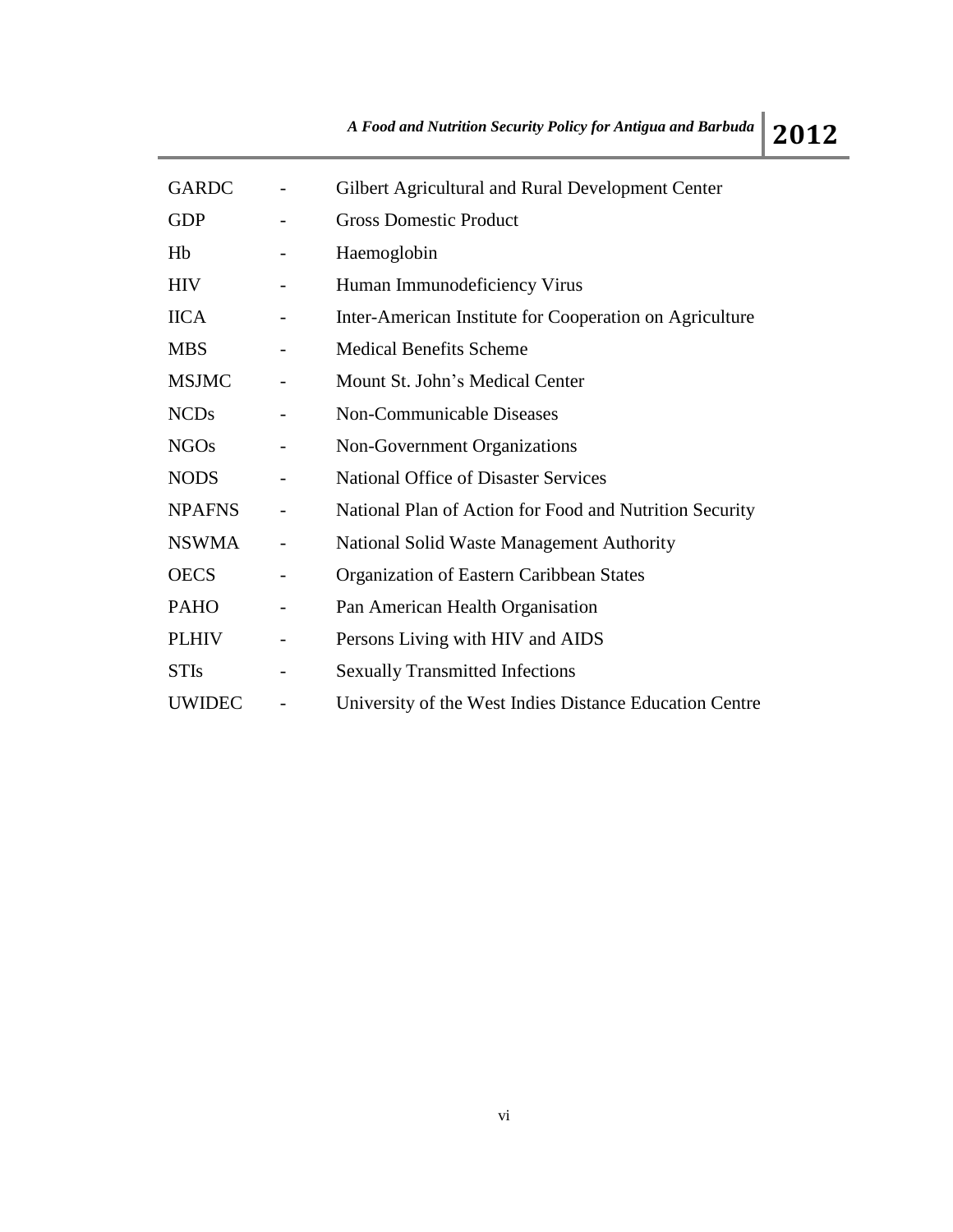### **PREFACE**

The development of the Antigua and Barbuda Food and Nutrition Security Policy (FNSP) has a relatively long history. The first policy was formulated in 2006 but since then, several new developments and food and nutrition concerns have emerged necessitating a review of the policy. This document builds on the past lessons learned and incorporates the new information and approaches with the aim of addressing the current and foreseeable critical food and nutrition problems of the country.

During the early eighties, Antigua and Barbuda, like other Caribbean countries, began experiencing nutrition and epidemiological transitions, which resulted in an increase in the severity of obesity and Non-Communicable Diseases (NCDs) including hypertension, diabetes and some forms of cancer. These problems were further recognized and highlighted at several high-level decision making fora in the Region. The 1996 Bahamas Declaration of the region's Ministers of Agriculture asserted that "Food and nutritional security in the Caribbean is also related to chronic nutritional life style diseases (NCDs) such as obesity, stroke and heart attack." The 2007 Heads of Government Declaration of Port of Spain also committed "to [providing] critical leadership required for implementing…agreed strategies for the reduction of the burden of Chronic, Non-Communicable Diseases…" Similar policy statements were made in the St. Ann's Declaration by Caribbean Ministers of Agriculture at Runaway Bay, Jamaica, in November 2007.

These Declarations explicitly recognized the relationship between food, nutrition and health, and the Region's main food and nutrition problems (obesity, NCDs and micronutrient deficiencies), and mandated an integrated, multi-sectoral approach to the achievement of food and nutrition security. Additionally, the CARICOM Secretariat formulated a Regional Food and Nutrition Security Policy (RFNSP), a Regional Food and Nutrition Security Action Plan (RFNSAP), a Community Agricultural Policy and a Regional Agri-Business Strategy, all of which aim at adding value to national policies that seek to address critical food and nutrition problems.

At the time of the endorsement and approval of the RFNSP, the Council for Trade and Economic Development (COTED) stressed the need for both the RFNSP and RFNSAP to be underpinned by national FNS policies and programmes in each Member State so as to ensure consistency among them as well as between them and the RFNSP. In this context, COTED commended the Food and Agriculture Organization (FAO) for its commitment to the issue of Food and Nutrition Security in the Region and its readiness to extend support to Member States, at their request, under the regional Technical Cooperation Programme Facility (TCPF), for the preparation of national FNS policies and strategies. The TCPF's have been approved by FAO for the preparation of policies and strategies in Barbados and Grenada. It is within this context that this current preparation (review and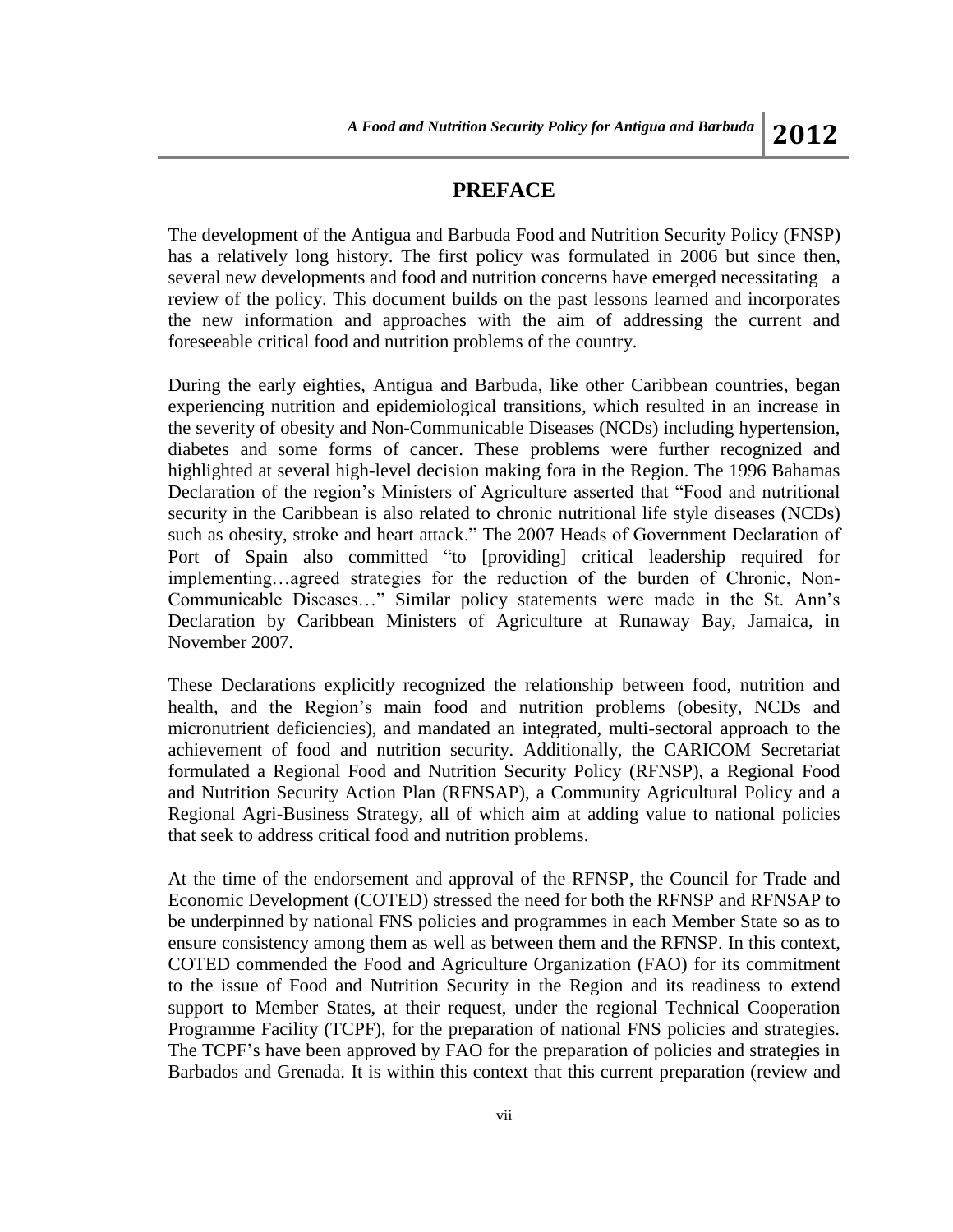adjustment) of the Antigua and Barbuda Food and Nutrition Security Policy is taking place.

The earlier policy examined the critical food and nutrition problems of Antigua and Barbuda in light of the eight thematic areas identified by the 1992 International Conference on Nutrition and sought to strengthen the multi-sectoral approach to addressing the food and nutrition security problems of the country. This current policy framework incorporates those eight thematic areas under the four pillars of food and nutrition security, viz: (1) Availability, (2) Accessibility, (3) Utilization/Nutritional Status and (4) Stability of Supply. This restructuring of the Antigua and Barbuda FNS Policy effectively aligns with the Regional Food and Nutrition Security Policy with the aim of benefitting from the latter's technical and financial dispensations, and addressing, in a more focused way, the problems of NCDs and other food and nutrition problems.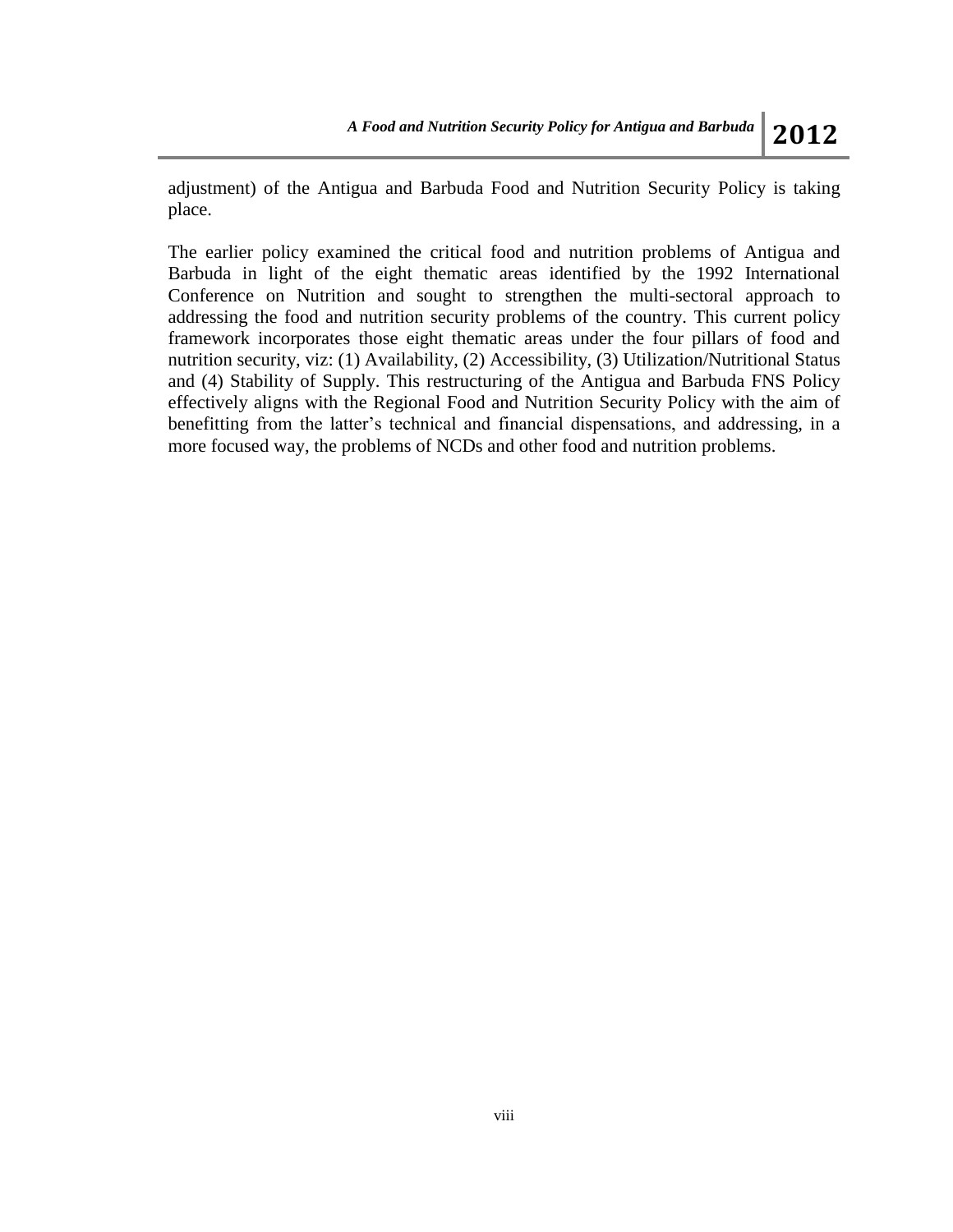## **SECTION I:**

## **EXECUTIVE SUMMARY**

### **1 EXECUTIVE SUMMARY**

This Policy targets the critical food and nutrition security problems in Antigua and Barbuda. An analysis of the current situation has indicated that these problems relate to all four components of food and nutrition security, viz., Availability, Accessibility, Consumption/Utilization and Stability of supply. With respect to Food Availability, the data reveal that while total food energy is available to meet population food energy goals, the country faces an under supply of staples, vegetables and legumes and an over-supply of energy from foods from animals, oils/fats, and sweeteners. Food imports in 2011 were EC\$ 240.64 million compared to EC\$130.65 million in 2001, an increase of 84.2% over eleven (11) years.

The constraints to food availability include: low productivity, short-term land tenures, inadequate water supply, difficulty in accessing credit, loss of arable lands to housing construction, lack of storage facilities, high labour and energy costs, persistent praedial larceny, and over-exploitation of marine food sources. The Policy will address these constraints and align food availability with recommended per capita food consumption targets through specific strategies and interventions in domestic food production and food imports.

With respect to Food Accessibility, high food prices and unacceptable levels of poverty constrain the access of households to foods. The latest poverty data from the 2007 Survey of Living Conditions indicate that 13.5% of households fall into the category of 'absolute poverty', 4.4% are food poor, and 20.7% are vulnerable to poverty. While the cost of basic ingredients for well-balanced 2,400 kilocalorie diets was well within the capability of the individuals earning the minimum wage, more recent price increases indicate the necessity for upward adjustments to the minimum wage scale.

Evidence suggests that social safety nets are inadequate, especially for vulnerable groups such as senior citizens, single mothers and persons with HIV/AIDS. Factors contributing to this vulnerability include incomplete and limited education, low socio-economic status, and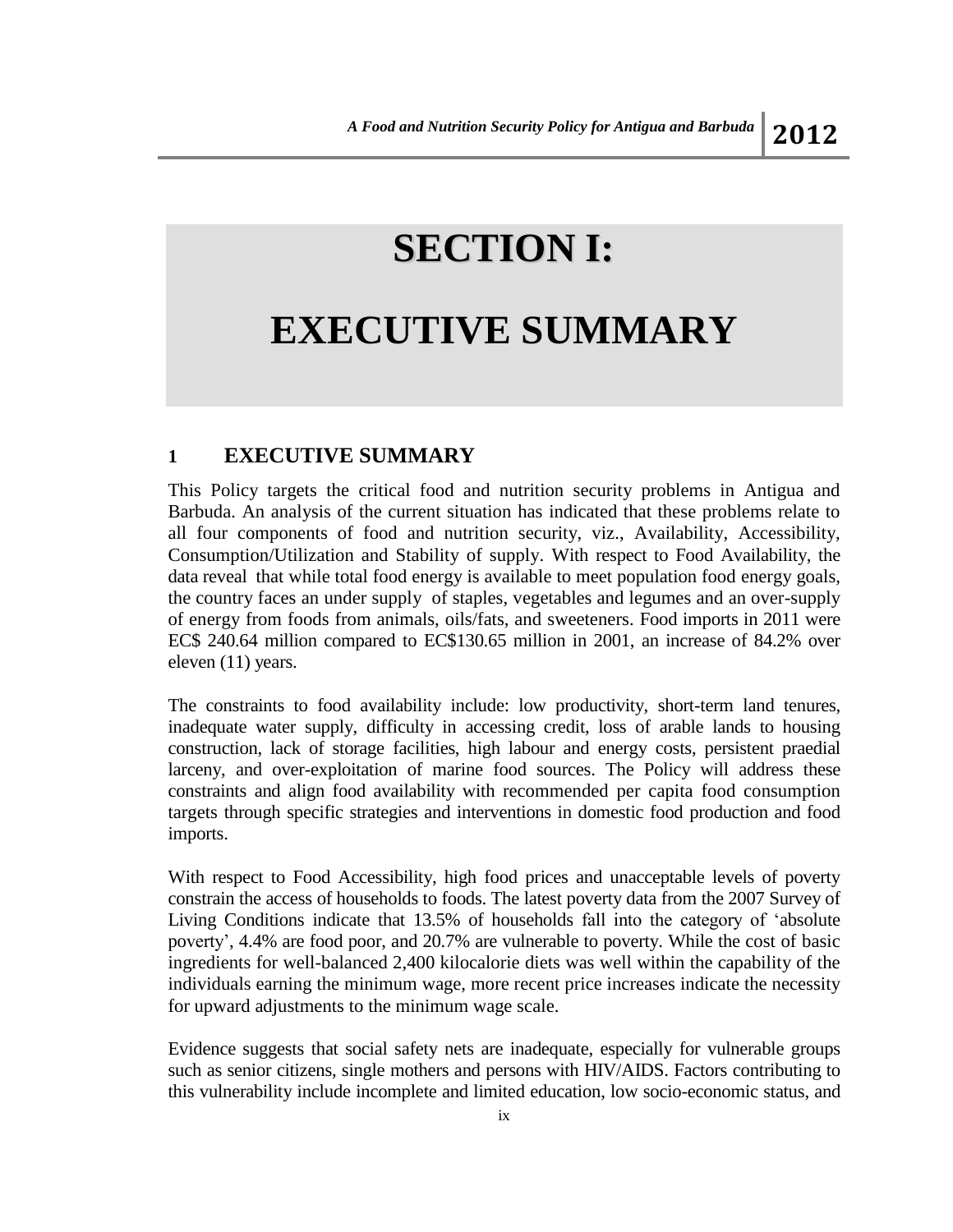a lack of skills. Inadequate capacity of caregivers and limited financial and human resources exacerbate the situation. There is need for data that can generate more accurate information on food insecurity and vulnerability. This can be collected through Household Budgetary Surveys, Food Consumption Surveys, and Surveys of Living Conditions. Finally, the guidelines for selecting persons receiving welfare care need to be revised.

With respect to Food Utilization//Nutritional Status/Consumption by the population, Antigua and Barbuda is experiencing a period of nutritional and epidemiological transitions. The nutrition transition is reflected in a shift in diets away from indigenous staples (starchy roots and cereals), locally grown fruits, vegetables, legumes, and limited foods from animals, to diets that are more varied and energy dense, consisting of more processed foods (including processed beverages), more food from animals, more added sugars, more foods that are high in fats/oils and sodium, and often more alcohol.

The result of this shift is ultimately reflected in the epidemiological transition manifested in the reduction of under-nutrition and infectious diseases, and the increase in the number of overweight and obese persons. Obesity is one of the main risk factors in nutrition/food-related non-communicable chronic diseases (diabetes, hypertension, stroke, cardiovascular diseases, and some forms of cancers). Sedentary lifestyles also contribute to the prevalence of these diseases, which are the main public health problems in Antigua and Barbuda. The risk factors for the chronic diseases begin in early childhood and increase with age. The persistence of iron deficiency/anaemia especially in the 1- 4 year age group and in pregnant and lactating women is also a grave concern.

With respect to Stability of Food Supply, Antigua and Barbuda is a small twin island State that is vulnerable to shocks from external economic forces, hurricanes, droughts, invasive species, and wind storms. Changes in the global climate bring more frequent and higher risks of natural disasters that have the effect of reversing several years of economic growth. There is therefore a critical need for disaster preparedness and mitigation strategies to protect agriculture, social infrastructure, the ecosystem, and housing - all factors which ultimately impact food access nationally.

These concerns will be addressed within the context of a consistent policy framework, underpinned by the implementation of a series of programmes as set out in a comprehensive plan of action. The policy outlines the critical issues of food and nutrition security under the four pillars: Availability, Accessibility, Consumption/Utilization and Stability of supply.

There is an increasing recognition that the solution to national food and nutrition problems does not reside in a single sector but in the collaborative efforts of multiple sectors of the economy. There are strong links between agriculture, health/nutrition, education and trade, and policy makers must recognize and act upon them. Historically, government ministries have been organized vertically and tasked with sector-specific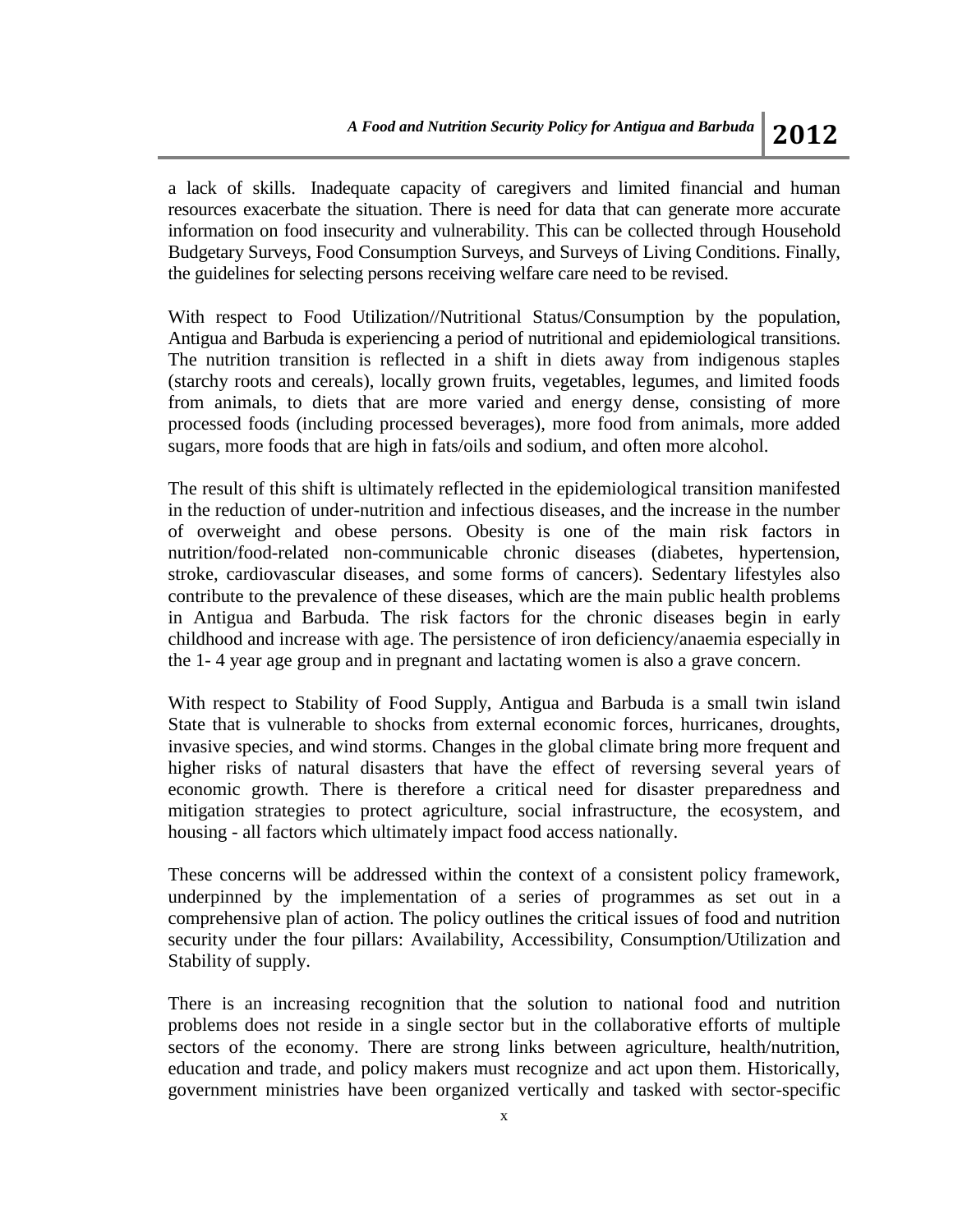mandates with minimal cross-sectoral collaboration. There is an urgency therefore to effectively engage agriculture, trade, education, finance, other government ministries, the private sector, civil society and other stakeholders in actions that will improve nutrition and health in Antigua and Barbuda. These actions are essential if the country is to reap synergistic benefits and entice key sectors to assist in addressing the main food and nutrition problems of the country. Given their inter-dependent and overlapping characteristics, these public policy issues can no longer be narrowly circumscribed by the traditionally vertical functions of line ministries. The multi-sectoral institutional mechanism for the implementation of the Policy must be clearly defined, developed, and operationalised in the resulting action plan.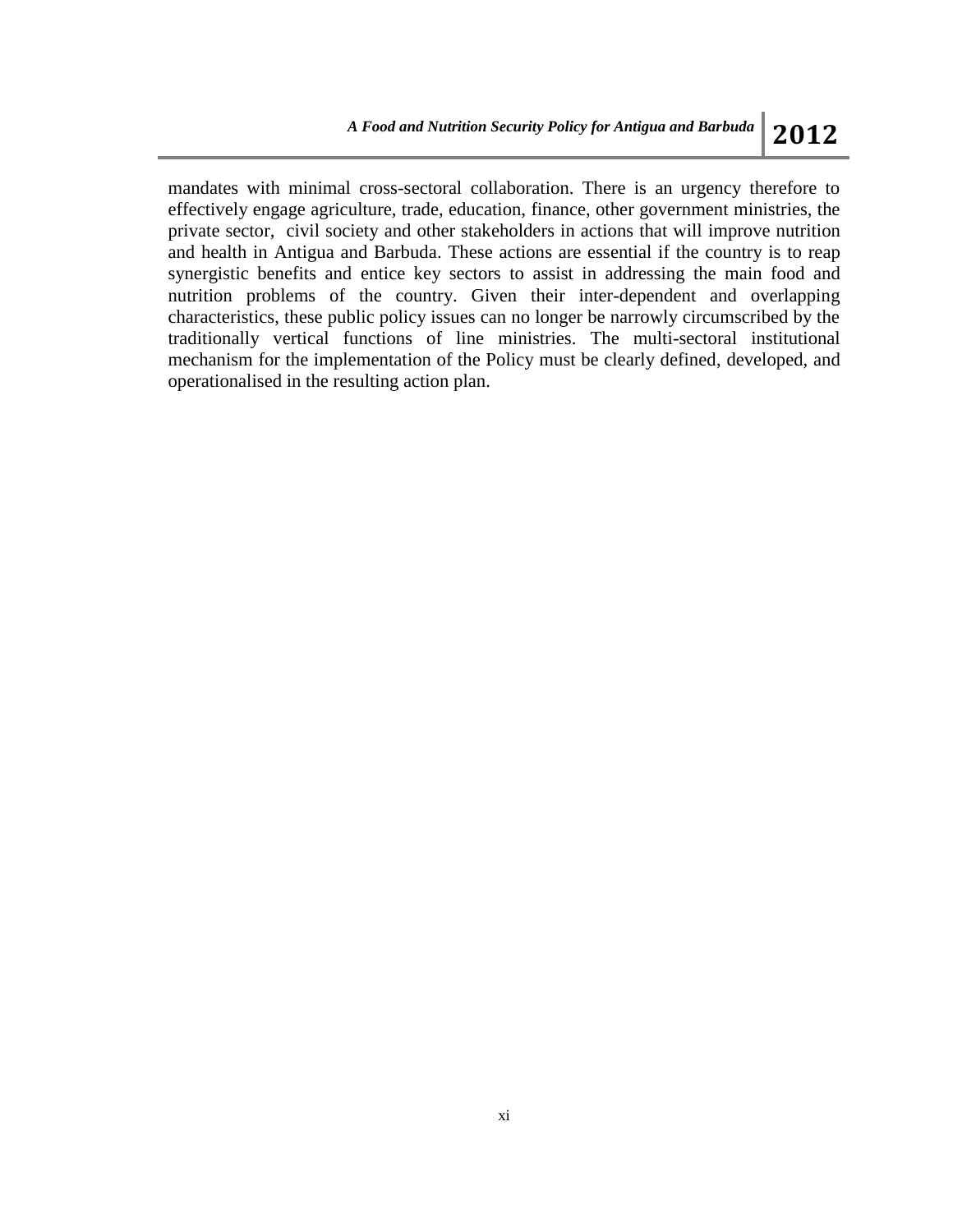# **SECTION II:**

# **INTRODUCTION**

### **2. INTRODUCTION**

Food and Nutrition Security exists when all people, at all times, have physical and economic access to sufficient, safe and nutritious food that meets their dietary needs and food preferences for an active and healthy lifestyle. It is the foundation of social and economic development and requires an available and reliable food supply at all times. At the global, regional and national levels, food supply can be affected by climate, disasters, war, civil unrest, population growth, lack of effective agricultural practices, political instability, poor governance, restrictions on trade as well as economic shocks such as dramatic increases in prices. Government initiatives that encourage an environment based on macroeconomic stability and competitive markets can improve food availability. At the household level, food and nutrition security is essentially a matter of access to food.

It must be recognised that food and nutrition insecurity can be temporary or chronic, and the level of impact varies with age, status, gender, income, geographic location and ethnicity, as well as other factors such as religion and cultural belief. Poverty is its main cause, and thus sustainable progress in poverty reduction is critical to improving access to food. Individuals need access to sufficient, safe and nutritious food, adequate health services, a healthy and secure environment and a safe water supply. Food security is therefore closely linked to the economic and social health of a nation, society, and individual.

Good nutrition is essential for healthy and active living and has a direct bearing on intellectual capacity, which eventually impacts positively on national, social and economic development. Underlying this principle is the practical application of appropriate diets and healthy lifestyles that, albeit a matter of individual choice, are dependent on stable and sustainable food and nutrition security, knowledge on which to base nutritional choices, quality caring practices, healthy environment and accessible quality health services. Therefore sound food and nutrition policies are required in order to maximise the health and economic benefits for the population.

In order therefore to maximise the health and economic benefits for the population, there is a need for the implementation of sound food and nutrition policies and strategies.

The emphasis on food and nutrition goals and the requirement for Antigua and Barbuda's agriculture and food distribution system to meet these goals derive from five main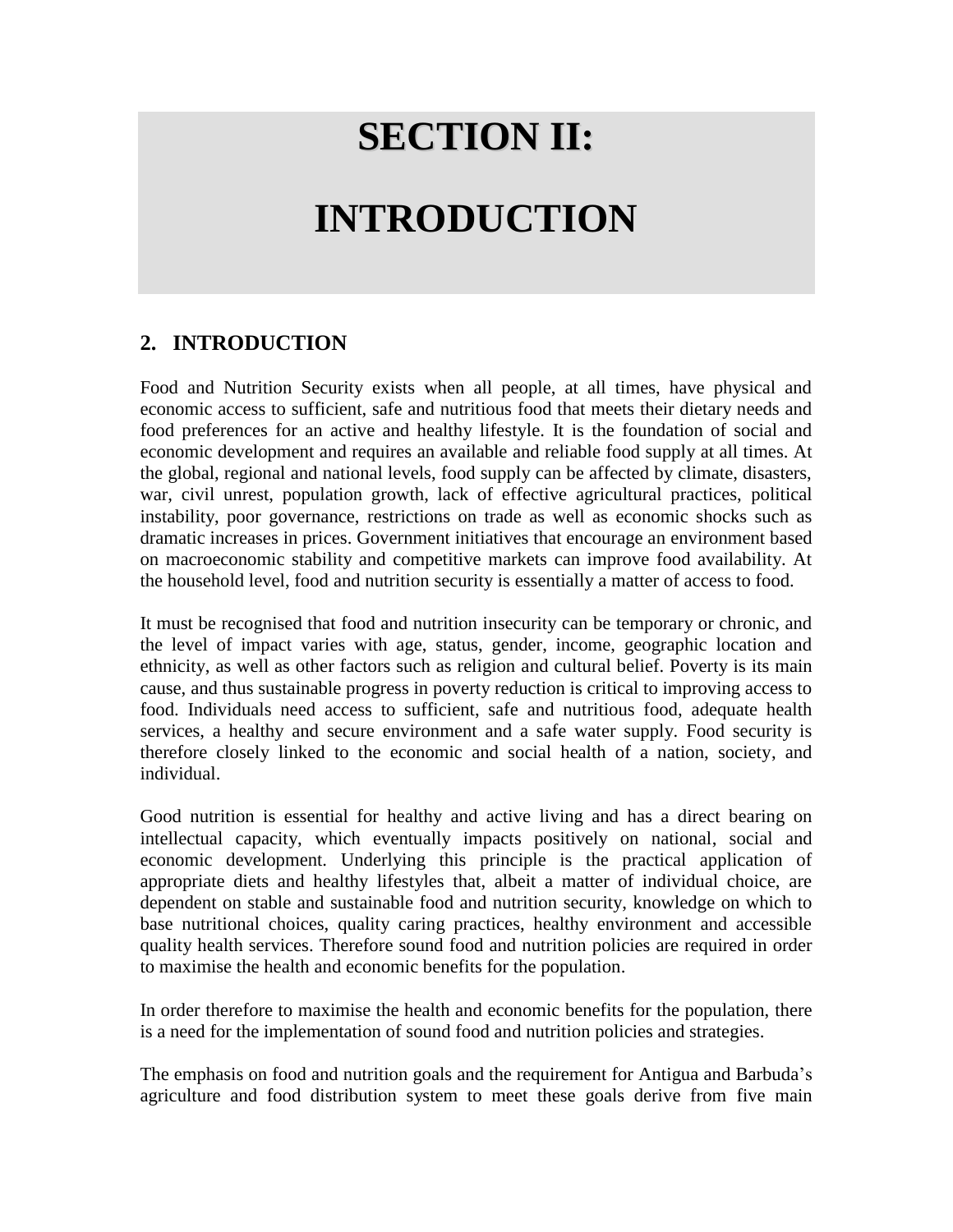observations. In the first instance, the country is faced with high international food and input prices. The general consensus is that these soaring prices are likely to be a permanent feature of international commodity markets with greatly increased volatility around a steady rising trend.

Secondly, Antigua and Barbuda has witnessed a steady decline in the productivity and competitiveness of its agricultural products, attributed mainly to the process of trade liberalization, as well as domestic limitations including institutional, structural, infrastructural, economic and technological factors.

Thirdly, the heavy dependence of the country on a wide range of imported foods has resulted in the country being designated a 'Net-Food Importing Developing Country (NFIDC)'. There is an urgent need to ensure that the country retains the capacity to produce a minimum portion of its food needs while putting measures in place to increase production capacity and ultimately decrease the food import bill.

Fourthly, the country is currently experiencing rapid dietary and epidemiological transitions. The changing food consumption patterns, linked to the increased reliance on food imports, have heightened the level of anxiety with regards to the rising levels of dietary–related illnesses and diseases among a wide cross-section of the country's population.

Nutrition related chronic non-communicable diseases (NCDs) such as diabetes, high blood pressure, stroke, heart diseases, and some forms of cancer have replaced malnutrition and infectious diseases as the major public health problems. Further, the burden of disease, disability, and premature death has shifted from young children to adults in the productive years of their lives.

Fifthly, there is the need to recognize that poverty, social exclusion, and a lack of participation in political decision-making processes are the main causes of food and nutrition insecurity.

We must therefore identify and focus on improving the welfare of the most vulnerable and address proactively the underlying structural causes of hunger. This means supporting strategies that tackle the root causes of hunger and malnutrition, and empowering marginalised groups to participate actively and meaningfully in the formulation, implementation and monitoring of national and regional programmes. The need to establish and strengthen redress mechanisms when the right to food is left unprotected is also recognised.

It is in this context that this Policy Instrument and the subsequent Action Plan will provide the strategies, actions, and framework within which the critical issues of food and nutrition security will be addressed.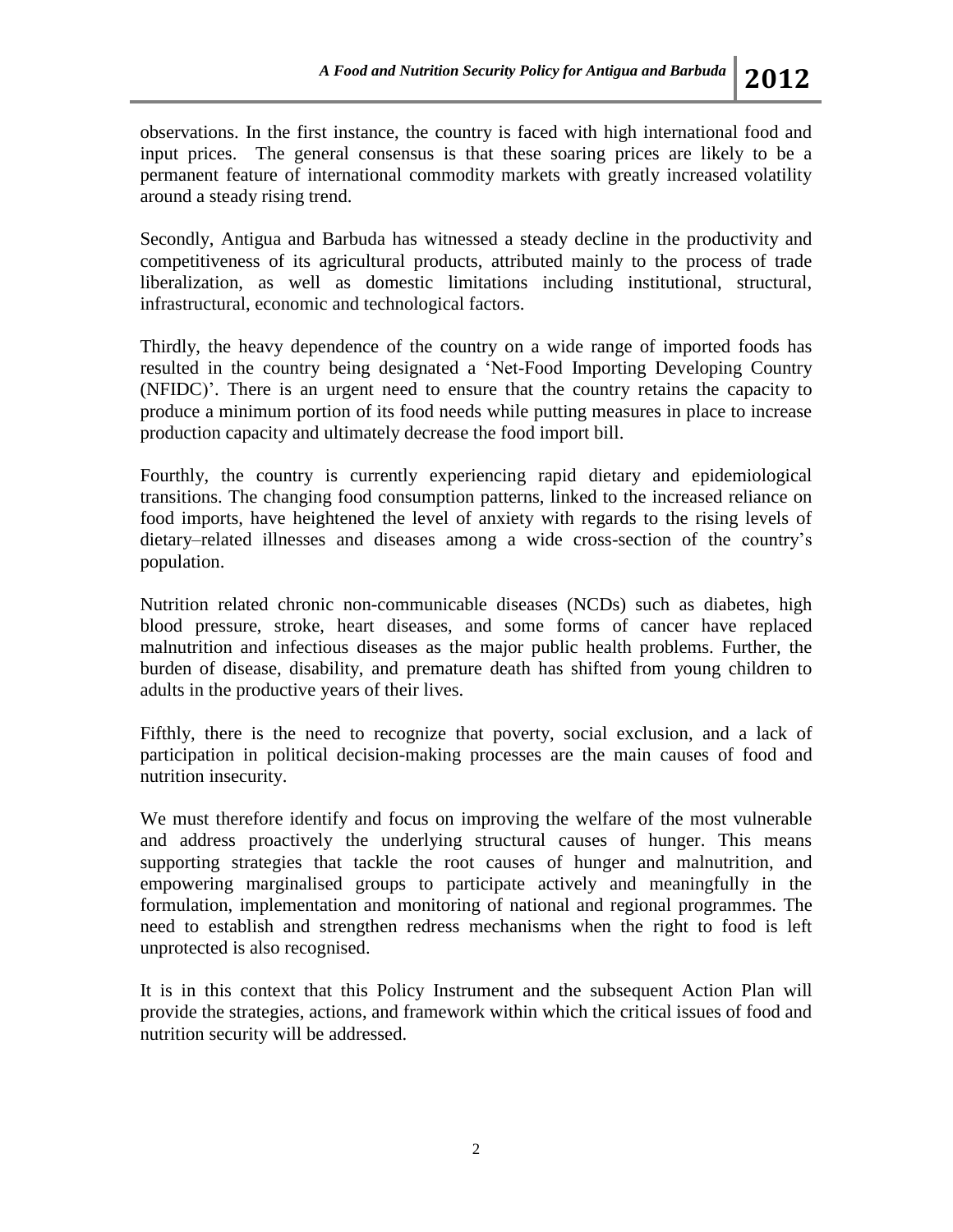# **SECTION III:**

# **SITUATIONAL ANALYSIS**

#### **3. Situational Analysis**

#### **3.1 Physical Characteristics**

The nation of Antigua and Barbuda is located about  $17^{\circ}$  North Latitude and  $62^{\circ}$  West Longitude. Antigua, the largest island, is approximately 108 square miles (280 square kilometres) and occupies 64% of the landmass. Barbuda is situated 28 miles to the North-East of Antigua and 25 miles to the South-East, is the smallest uninhabited island of Redonda. Barbuda and Redonda have a combined area of 62.5 square miles (162 square kilometres).

Antigua has a relatively flat topography characterized by central plains and volcanic hills in the South-Western section of the island. The island is partly volcanic, partly coral and limestone, with a rather rugged shoreline and numerous bays. Approximately 20km<sup>2</sup> of the country is forested. The soils are mostly comprised of clay, and together with the dry climate, limit crop production.

Antigua and Barbuda experiences a tropical maritime climate with average daily temperatures ranging from  $70^{\circ}$ F to  $88^{\circ}$ F ( $24^{\circ}$ C to  $31^{\circ}$ C). The average annual rainfall is 45 inches (1,143 millimetres), concentrated during the period of June to November. However in recent years, there has been a significant increase in rainfall during the hurricane season. This has led to flooding which adversely affects crop production.

#### **3.2 Population**

Preliminary data from the 2011 Census of Population and Housing estimated the total resident population at 86,295 (41,481 males and 44,814 females) which is representative of a male-to-female ratio of 1:1.08. Overall, Antigua and Barbuda recorded an intercensal population growth of 15.6% between 2011 and 2001 with the number of private households increasing by 18.8% over the same period. Persons under 15 years accounted for approximately 28% of the population while those 65 years and over constituted about 7%. The adult literacy rate (defined as population 15 years and over completing five or more years of school) is estimated, from the 2001 census data, at 98.9% (males 98.4%, females 99.4%).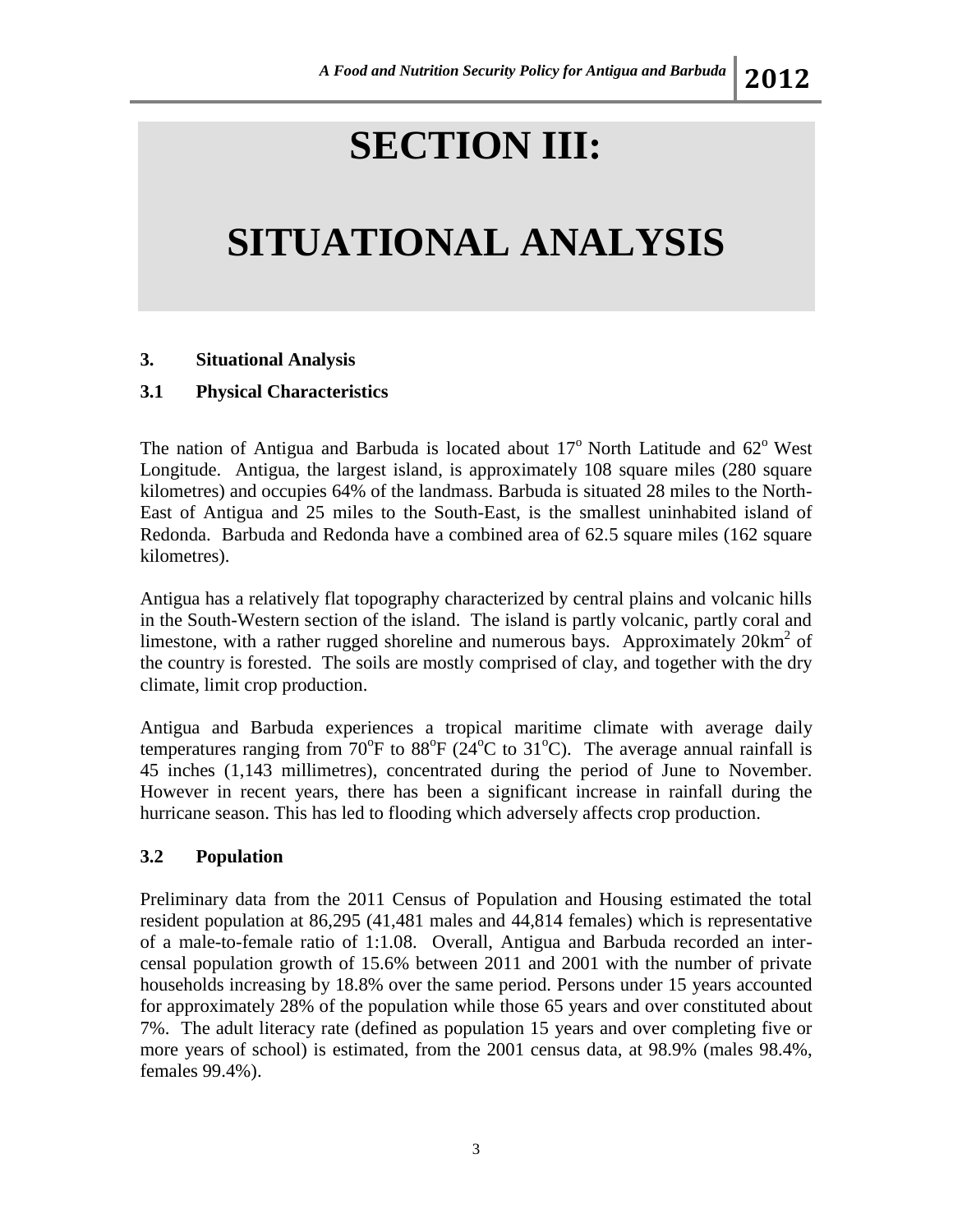The population is made up predominantly of persons of African descent with a minority of persons of mixed races and Caucasians. Non-national residents emigrate mainly from Dominica, the Dominican Republic, Guyana, Jamaica, Montserrat, St. Kitts and Nevis, St. Lucia, and St. Vincent and the Grenadines.

### **3.3 Food Availability**

#### **Domestic Production**

Data from the Statistics Division and the Eastern Caribbean Central Bank (ECCB) show that, in real terms, the growth of domestic agriculture (excluding fisheries) fluctuated over the last eleven (11) years, albeit with a significant upward tendency to record an overall growth of 19.4% for the period under review. The sector recorded negative growth rates of -5.29% and -6.70% in 2001 and 2002, respectively, but recovered to record a growth rate of 11.48% in 2003. Declines in the growth of the sector were again recorded in 2005 (3.19%), 2007 (2.58%), and 2009 (1.2%). Notwithstanding, significant growth rates of 10.68% and 10.63% were recorded in 2010 and 2011, respectively. The declines in the sector's rate of growth observed for the years 2001, 2002, 2005, 2007, and 2009 were driven mainly by a significant downturn in the livestock sub-sector, as a result of praedial larceny, and loss of grazing lands due to housing development.

Real rate of growth in the fisheries sub-sector also fluctuated over the last eleven (11) years, with a significant upward tendency from a low of -41.51% recorded in 2009 to a high of 45.05% recorded in 2010. The overall growth in the fisheries sub-sector for the period under review is estimated at 118.5%.

In real terms, the contribution of domestic agriculture (including fisheries) to GDP has fluctuated over the past 11 years, albeit with an upward tendency, clearly following the trend in GDP growth rates of the sector. The contribution of the sector to total GDP, in real terms, increased from a low of 1.47% in 2001 to a high of 2.29% in 2011, reflecting overall increases in the crops (21.4%), livestock (18.8%), and fisheries (118.5%), subsectors, but a 20% decline in forestry.

The growth recorded in domestic production over the past eleven (11) years has been mainly due to the strategic approach by the Government of Antigua and Barbuda to boost the contribution of the agricultural sector to economic development by focussing on the promotion of selected priority commodities and the related policies and programmes aimed at improving output and productivity. This performance was achieved despite the many challenges of adverse weather conditions, pest and diseases, praedial larceny, high interest rates on farm loans, and the consequent contraction of investment in the sector, as well as the overall decline in economic activities as a result of the financial and economic fallout in the country.

#### **Crops Sub-Sector**

The Crops sub-sector is focussed primarily on the production of food crops, vegetables, pineapples, and Sea-Island cotton to a lesser extent.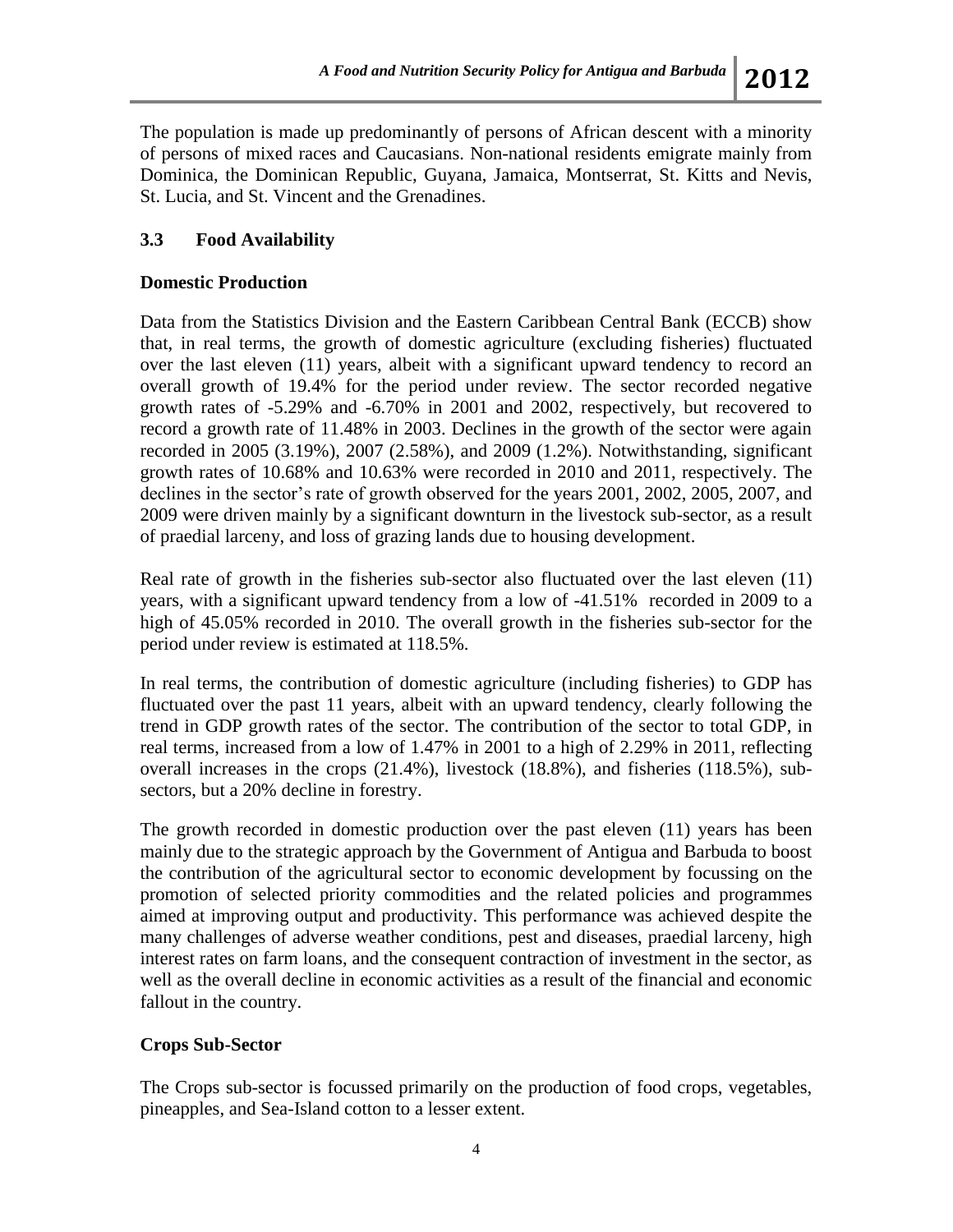In 2011, the Crops sub-sector contributed approximately 29.7% or EC\$15.14 million dollars, in real terms, with respect to agriculture's contribution to the economy. In 2010 cultivated areas with food crops and vegetables were 600 acres (243 hectares) and 1200 acres (486 hectares), respectively. On the other hand there were 124 acres (50 hectares) of pineapples. Projected area for the 2011/2012 cotton crop was 70 acres (28 hectares). There were 1200 registered crop farmers, with 50% farming within the South Central (SC), South East (SE), North Central (NC) and North East (NE) Agricultural Districts. Because of the semi-arid ecology of Antigua and Barbuda where average annual rainfall is 45 inches (1,143mm), more than 60% percent of crops are grown using drip irrigation technology. Data from the Ministry of Agriculture show that vegetable production increased significantly from 2008 through to 2010 (**Table 3.1**).

|                                | $\blacksquare$ |      |      |
|--------------------------------|----------------|------|------|
| <b>Description</b>             | 2008           | 2009 | 2010 |
| <b>Total Production</b>        | 2.13           | 3.20 | 3.83 |
| <b>Volume for Local Market</b> | 2.13           | 2.94 | 3.33 |
| Increased Volume on Local      |                | 0.84 | 1.20 |
| Market                         |                |      |      |
| Volume for Export              |                | 0.25 | 0.50 |

**Table 3.1: Summary of Vegetable Production in Antigua and Barbuda 2008 -2010 - MT (Metric Tons)**

Source: Ministry of Agriculture, Antigua & Barbuda

In spite of the 33% and 17% increases in vegetable production for 2009 and 2010, respectively, the Crops sub-sector is faced with a number of challenges that have impacted negatively on domestic food crop production in the country. The main challenges are as follows:

- Insufficient planning at the Ministry of Agriculture with respect to crop production and marketing of farmers' produce
- Absence of formulated, legislated, and implemented agricultural policies in respect of land tenure, water for agriculture, national food and nutritional security systems
- Inadequate research and development  $(R&D)$  work
- Inefficient extension services with respect to the transfer of  $R \& D$  to farmers
- Limited application of Post Harvest Technology
- Limited application of Food Science and Technology with respect to the value added component of agriculture products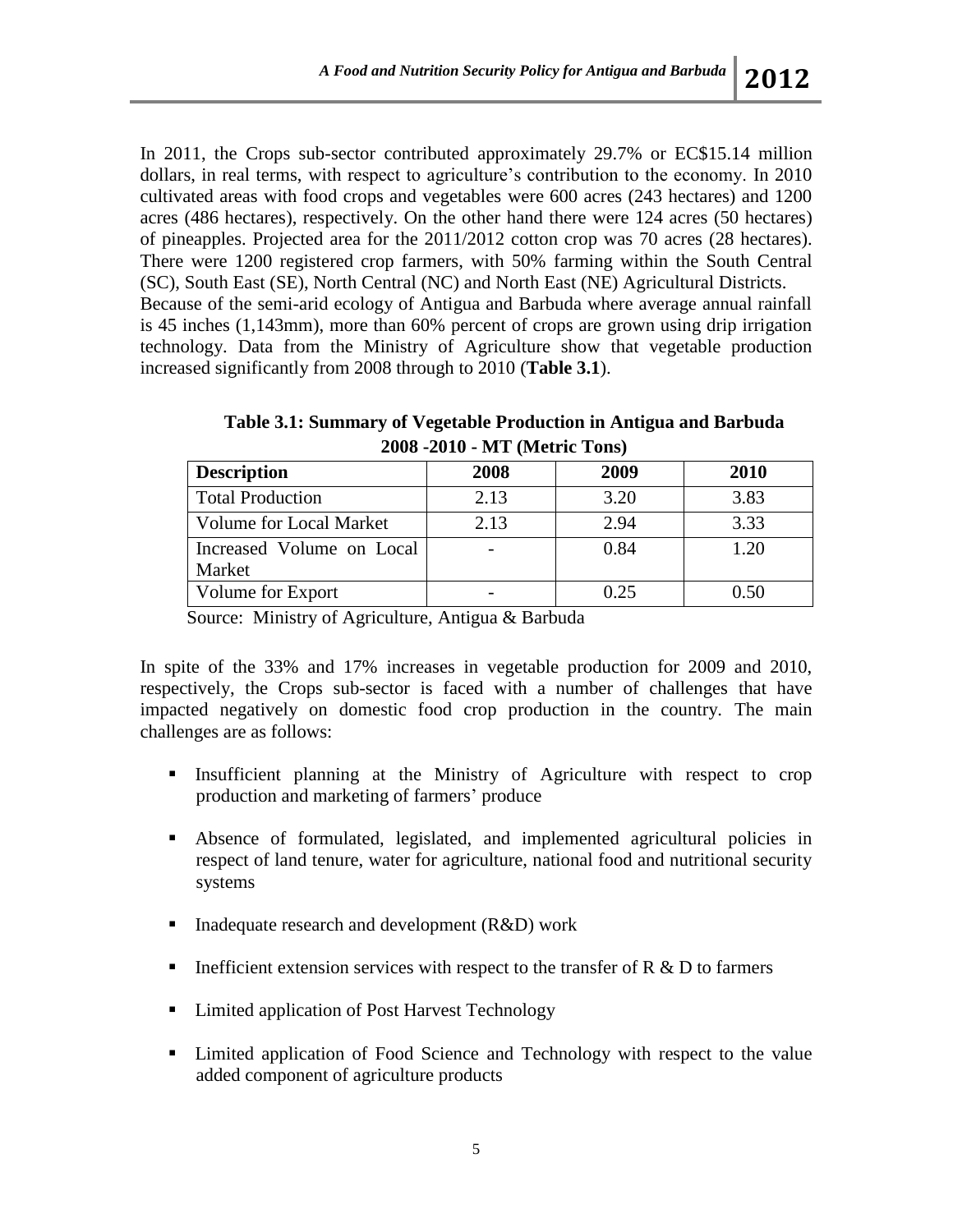- 
- Chronic issues with respect to praedial larceny on agricultural enterprises
- Insufficient budgetary allocation with respect to construction of feeder roads, bridges, and mini dams in major farming districts

### **Livestock Sub-sector**

In 2011, the Livestock sub-sector accounted for 16.6% percent or EC\$8.52 million dollars of agriculture's overall contribution to the economy of Antigua and Barbuda. The semi-arid ecology of Antigua and Barbuda, coupled with an undulating savannah-type landscape, provide the ideal environmental conditions for livestock rearing. Data available from the Livestock Division of the Ministry of Agriculture and presented in **Table 3.2** show the animal population of Antigua and Barbuda for the year 2010.

| <b>Livestock Category</b> | <b>Population</b> |
|---------------------------|-------------------|
| Cattle                    | 4,772             |
| Pigs                      | 5,000             |
| Sheep                     | 14,322            |
| Goats                     | 27,842            |
| Layers                    | 55,000            |
| <b>Broilers</b>           | 5,000             |

**Table 3.2: Animal Population of Antigua and Barbuda: 2010**

Source: Livestock Division, Ministry of Agriculture

More than 60% of livestock farmers are characterized as *landless farmers* and they rear their animals on government or crown lands.

In spite of the potential for expansion within the livestock industry, Antigua and Barbuda remains a net importer of livestock products. However, it is important to note that Antigua and Barbuda produces 95% percent of its annual egg requirements. **Table 3.3** presents output index for the livestock sub-sector for the period, 2001 through 2011 (in 2006 prices). The Table shows a general decline in livestock output for all categories of livestock products.

| Year | <b>Cattle</b> | <b>Sheep</b> | Goats | Pigs | <b>Broilers</b> |
|------|---------------|--------------|-------|------|-----------------|
| 2001 | 168.3         | 78.6         | 103.9 | 68.1 | 78.9            |
| 2002 | 115.2         | 61.7         | 71.2  | 50.5 | 59.9            |
| 2003 | 109.5         | 73.5         | 81.8  | 65.2 | 92.9            |
| 2004 | 104.0         | 87.4         | 94.1  | 84.1 | 100.1           |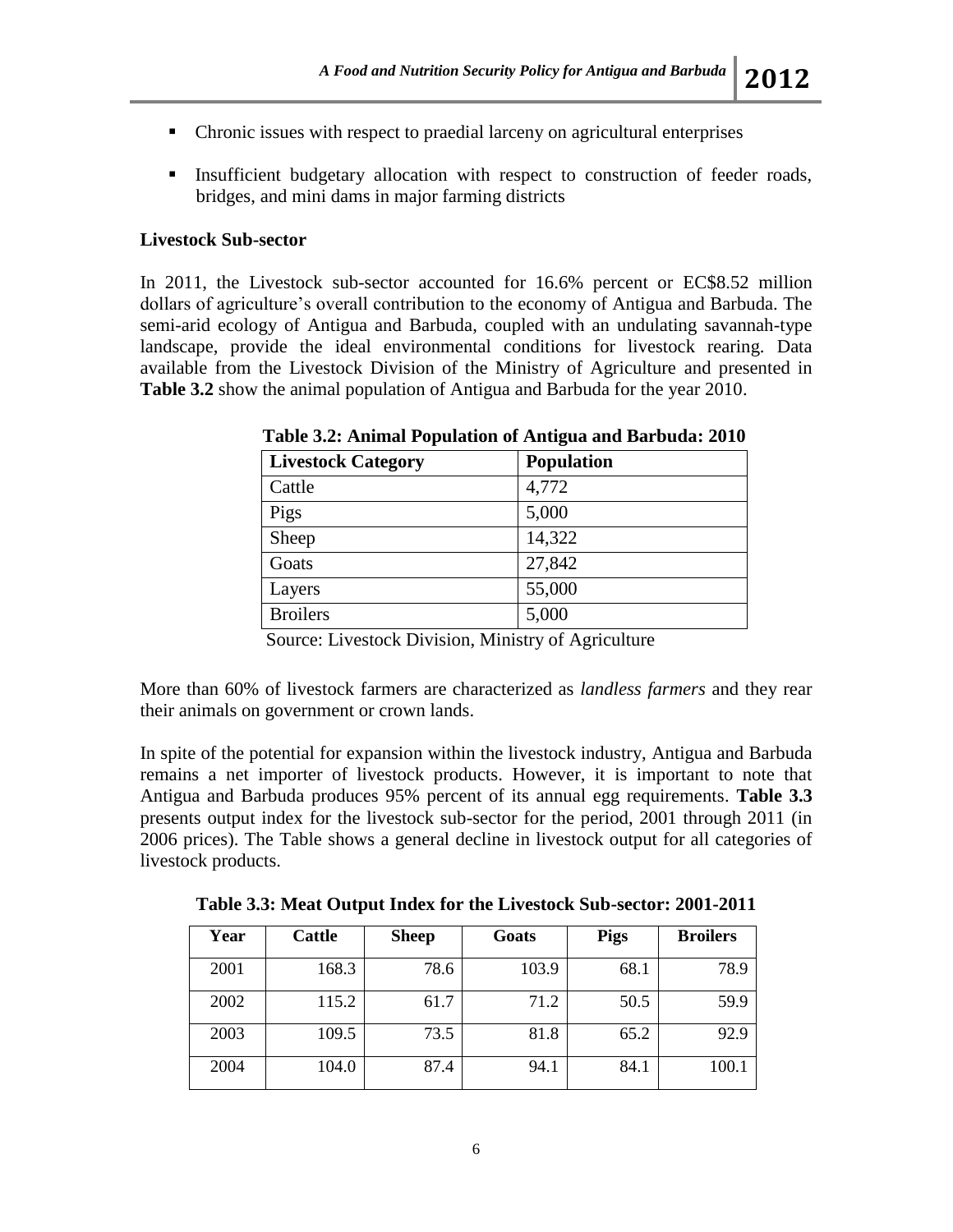| 2005 | 96.0  | 97.1  | 104.2 | 94.7  | 59.8  |
|------|-------|-------|-------|-------|-------|
| 2006 | 100.0 | 100.0 | 100.0 | 100.0 | 100.0 |
| 2007 | 100.3 | 123.8 | 66.3  | 73.3  | 92.4  |
| 2008 | 79.7  | 80.1  | 119.6 | 91.3  | 114.5 |
| 2009 | 80.8  | 81.2  | 49.0  | 65.9  | 114.0 |
| 2010 | 87.5  | 84.5  | 60.8  | 67.6  | 29.0  |
| 2011 | 90.3  | 50.6  | 30.5  | 68.2  | 57.0  |

Source: Derived from National Statistics Division, and ECCB.

Livestock production has been affected by the decline in spending power of the population. This has especially impacted on poultry, which is the main source of protein for most people. Other major issues faced by the livestock industry include:

- **I.** Inadequate legislation in respect to livestock rearing in Antigua and Barbuda
- Lack of legislation in respect to praedial larceny on livestock enterprises
- Land tenure issues with respect to lease hold arrangements for livestock production
- Absence of Intensive Animal Production Technology (IAPT), for example, zero and semi-zero grazing systems
- Sub standard facilities at the Central Abattoir in meeting national as well as international standards
- Absence of legislation to encourage the use of local livestock products

#### **Fisheries Sub-Sector**

The Fisheries sub-sector makes the greatest contributor to agriculture GDP. In 2011 it accounted for 51.5% or EC\$26.3 million dollars, in real terms, of agriculture's total contribution to the economy. Fish resources in the country consist mainly of marine capture fisheries, with inland fisheries, not being economically significant.

Data from the Fisheries Division indicate that there are 1500 registered fisherfolk. The technology employed within the artisanal fishery is trap fishing. This type of fishing is conducted over the 34,000 sq km of the Exclusive Economic Zone (EEZ), making Antigua and Barbuda one of the largest fisheries within the Organization of the Eastern Caribbean States (OECS).

Annual production and value of fish over the last eleven (11) years is presented in **Table 3.4** with average annual output estimated at 2,649 MT. The average annual production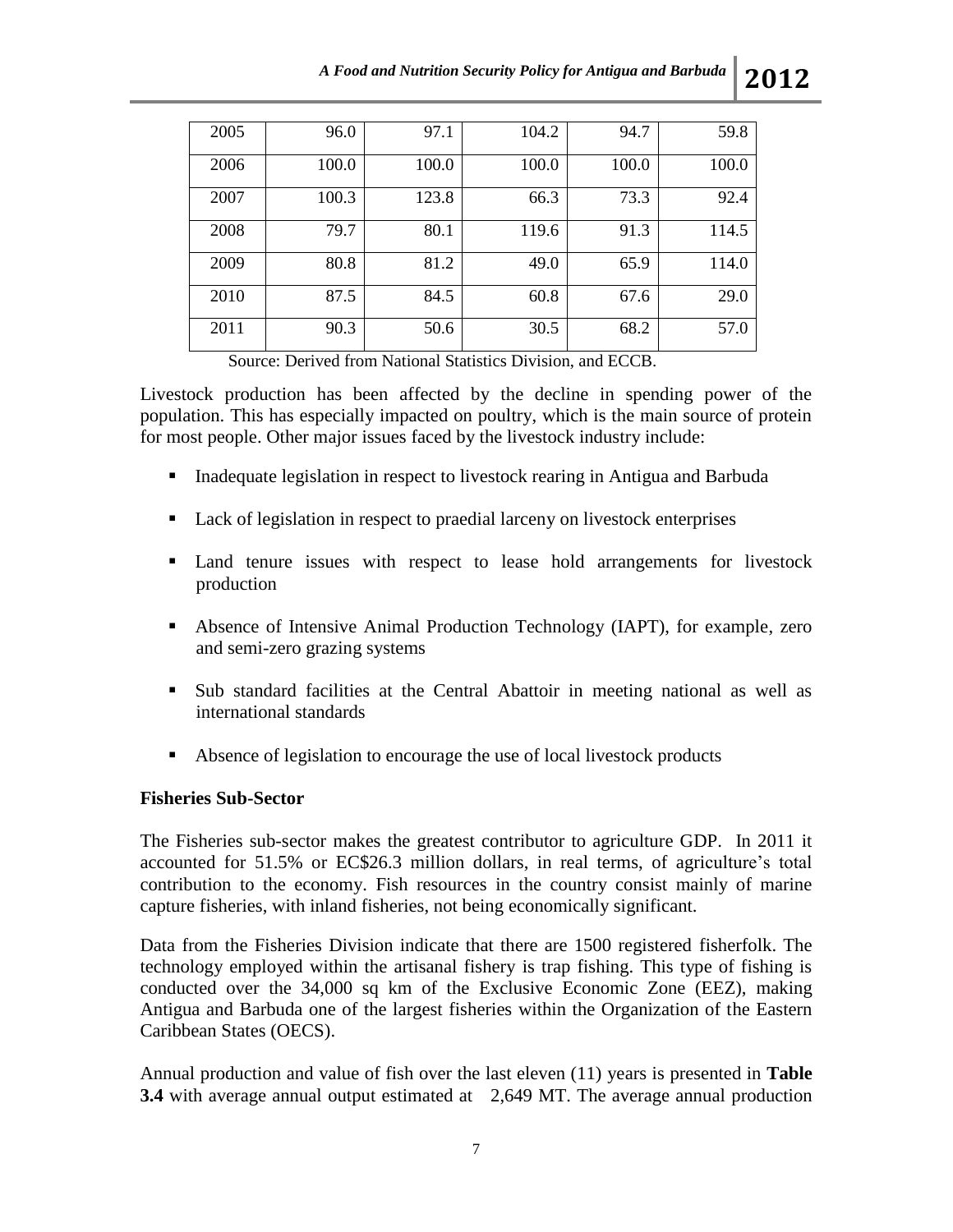of lobster is estimated at 2,400 MT, making an average annual total production of approximately 5,049 MT.

| $\mathbf{V}$ - $\mathbf{V}$ |                  |              |                              |                                    |  |  |
|-----------------------------|------------------|--------------|------------------------------|------------------------------------|--|--|
| Year                        | Quantity<br>(MT) | Value (EC\$) | Output<br>$(2006$ Prices $)$ | <b>Real Output</b><br><b>Index</b> |  |  |
| 2001                        | 1,824            | 24,354,217   | 27,817,173                   | 62.1                               |  |  |
| 2002                        | 2,374            | 30,858,783   | 35,996,386                   | 80.3                               |  |  |
| 2003                        | 2,587            | 31,588,387   | 36,829,386                   | 82.2                               |  |  |
| 2004                        | 2,527            | 29,937,553   | 34,854,853                   | 77.8                               |  |  |
| 2005                        | 2,999            | 42,995,640   | 43,058,240                   | 96.1                               |  |  |
| 2006                        | 3,092            | 44,818,253   | 44,818,253                   | 100.0                              |  |  |
| 2007                        | 3,092            | 51,402,653   | 44,871,426                   | 100.1                              |  |  |
| 2008                        | 3,521            | 49,222,407   | 39,012,226                   | 87.0                               |  |  |
| 2009                        | 2,490            | 37,700,293   | 29,793,373                   | 66.5                               |  |  |
| 2010                        | 2,293            | 34,631,999   | 27,663,253                   | 61.7                               |  |  |
| 2011                        | 2,339            | 35,324,639   | 28,215,978                   | 63.0                               |  |  |

**Table 3.4: Antigua and Barbuda: Annual Production of Fish: (2001-2011)**

Source: Fisheries Division, Ministry of Agriculture

Fishing technology involves the conventional wooden or steel framed fish traps that are placed on extended sea shelves using GPS technology. The traps are hauled or cleared every two (2) days using hydraulic winches. Access to fisheries resources in international waters is limited only by the technical capabilities of the local fishing industry so that intensity of the fishing effort is a major determinant of production. The Fishing subsector is the most resourceful of all sub- sectors within the Agricultural sector and is yet to realize its full potential as a result of the myriad of challenges faced, including:

- **Importation of cheaper products from other CARICOM countries**
- Chronic problems with fish poisoning i.e. ciguatera, particularly off the Redonda Bank
- Overfishing on the artisanal fisheries
- Poaching by fishermen from the French islands
- Restricted marketing of fish in European Union countries, resulting from the stringent health and quality standards
- **Testing facilities**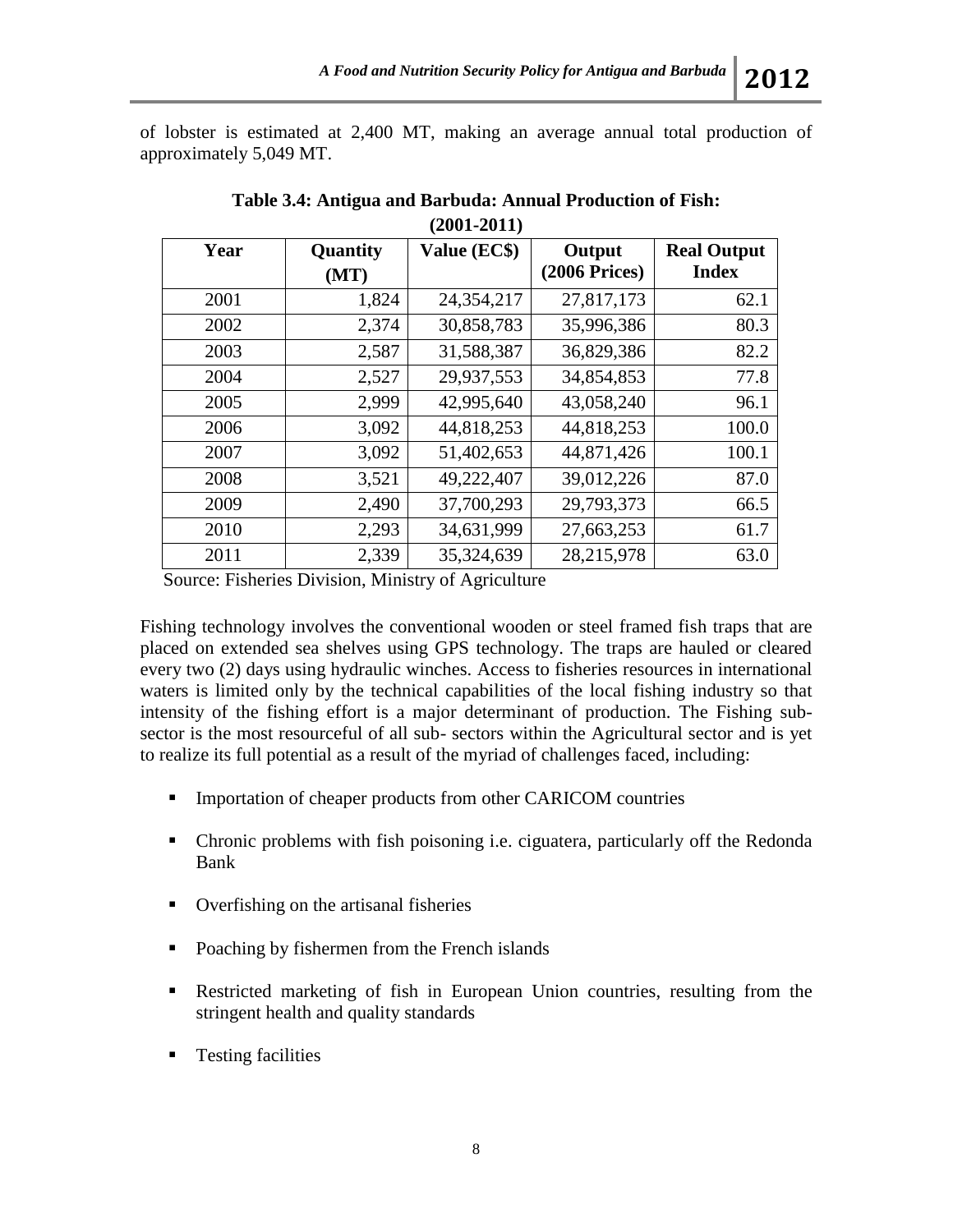### Limited investment capital to equip boats for deep sea fishing in order to harvest the migratory species

- Limited enforcement of legislation to ban spear fishing in and around reefs
- Outdated Fisheries Act and Regulations

#### **Sustainable Forest Development**

In 2011, Forestry's real contribution to the agricultural sector was estimated at 1.7% (EC\$0.94 million). The Forestry Unit of the Ministry of Agriculture remains one of the smaller entities within the Agricultural Sector, and is currently staffed with three (3) Technical Officers and seven (7) Field Assistants. In spite of the small size, the Unit has done significant work in the conservation of flora and fauna within the South Western Shekerley Mountain Range and the North Sound Project, just off the North Eastern Coast of Antigua.

Presently the Unit is engaged in three (3) major projects, including:

- Sustainable Island Resource Management Mechanisms (SIRMM)
- Ridge to Reef
- Wallings Interpretation Centre

The SIRMM project which is funded by the Global Environmental Facility (GEF) involves the establishment of demonstration sites and the use of various technologies to control the invasive lemon grass within the Body Pond Watershed and the Shekerley Mountain Range. The project also involves the construction of bench terraces as fire breaks and for soil erosion control measures. The cashew and mango have been identified as orchard crops to be planted on bench terraces for economic purposes. The Ridge to Reef project, also funded by the GEF, focuses within the same environs on rehabilitation to protect the water drainage system from erosion of mud and silt. The Wallings Interpretation Centre will serve as an information facility providing to visitors an historical perspective of the area. It will be outfitted with the requisite signage and recreational amenities.

The Forestry Unit is also involved in collaborative work with Non-Governmental Organisations (NGOs) such as the Environmental Awareness Group (EAG) and the Gilbert Agricultural and Rural Development Center (GARDC). This Unit has been playing its role with respect to linkages to the Tourism Sector particularly the maintenance of nature trails as well as the Interpretation Centre at Wallings.

In spite of the Unit's untapped potential, there are a number of issues that are currently affecting its functions. These include: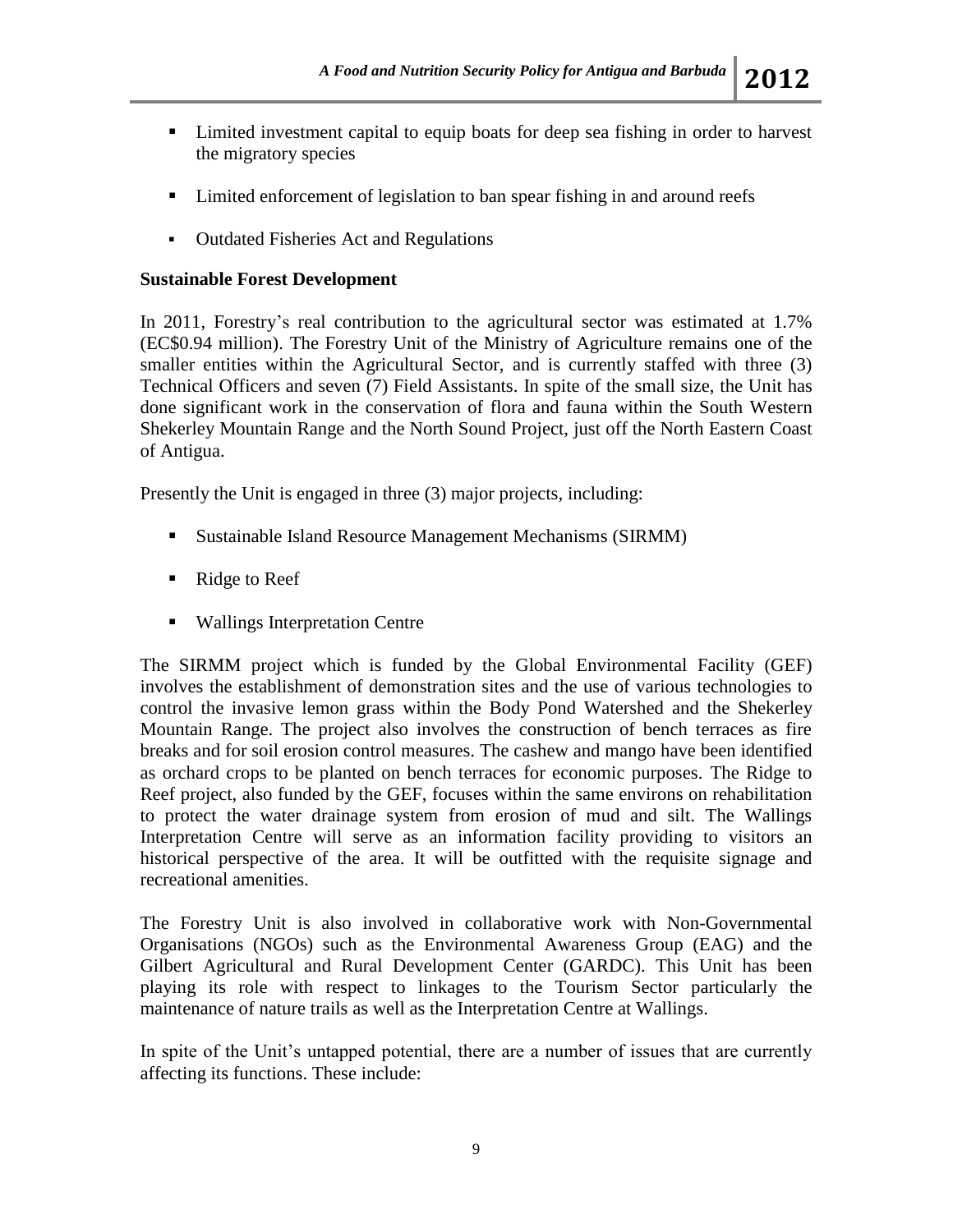- Absence of legislation of the Forestry Act
- Poor alignment of the Unit's roles and responsibilities with that of the Environment Division for greater efficiency while maintaining relevance within the Agricultural Sector
- The presence of un-trained human resource at various levels within the Forestry Unit

### **Land Use**

#### **Water Use and Irrigation**

Most small scale agricultural activity is rain-fed, as very little irrigation is used outside of this medium on large commercial farms. The main type of irrigation is the drip irrigation system.

The Antigua Public Utilities Authority (APUA) is responsible for the management, operation and maintenance of all water systems in the country. Activities include the harnessing and distribution of groundwater, surface water, and Re-Osmosis water for allocation to farmers and also non-agricultural users. The primary mission of the APUA is to maximize effective use of water through improved conveyance and distribution infrastructure. The Ministry of Agriculture has responsibility for providing guidance and training in on-farm water management techniques so as to increase productivity and profitability in the agricultural sector and thus ensure the economic and financial viability of the irrigation infrastructure.

Of the total daily national demand of approximately six (6) million gallons, between 3.4 - 3.5 million gallons (56.7% - 58.3%) are obtained from the functional three Re-Osmosis plants in the country. Farmers are exposed to two rates for irrigation water, depending on the quality:

- EC\$25 per 1000 gallon for treated water
- EC\$7 per 1000 gallon for untreated water

The major challenges facing the supply of water to farmers in Antigua and Barbuda include:

- Further depletion of the already scarce sources of groundwater due to saline intrusion
- High cost of producing water in Antigua and Barbuda, especially de-salinated water through the Reverse Osmosis (RO) process
- High cost of transporting water to farmers in remote areas
- **Inadequate water catchments or ponds within major farming districts**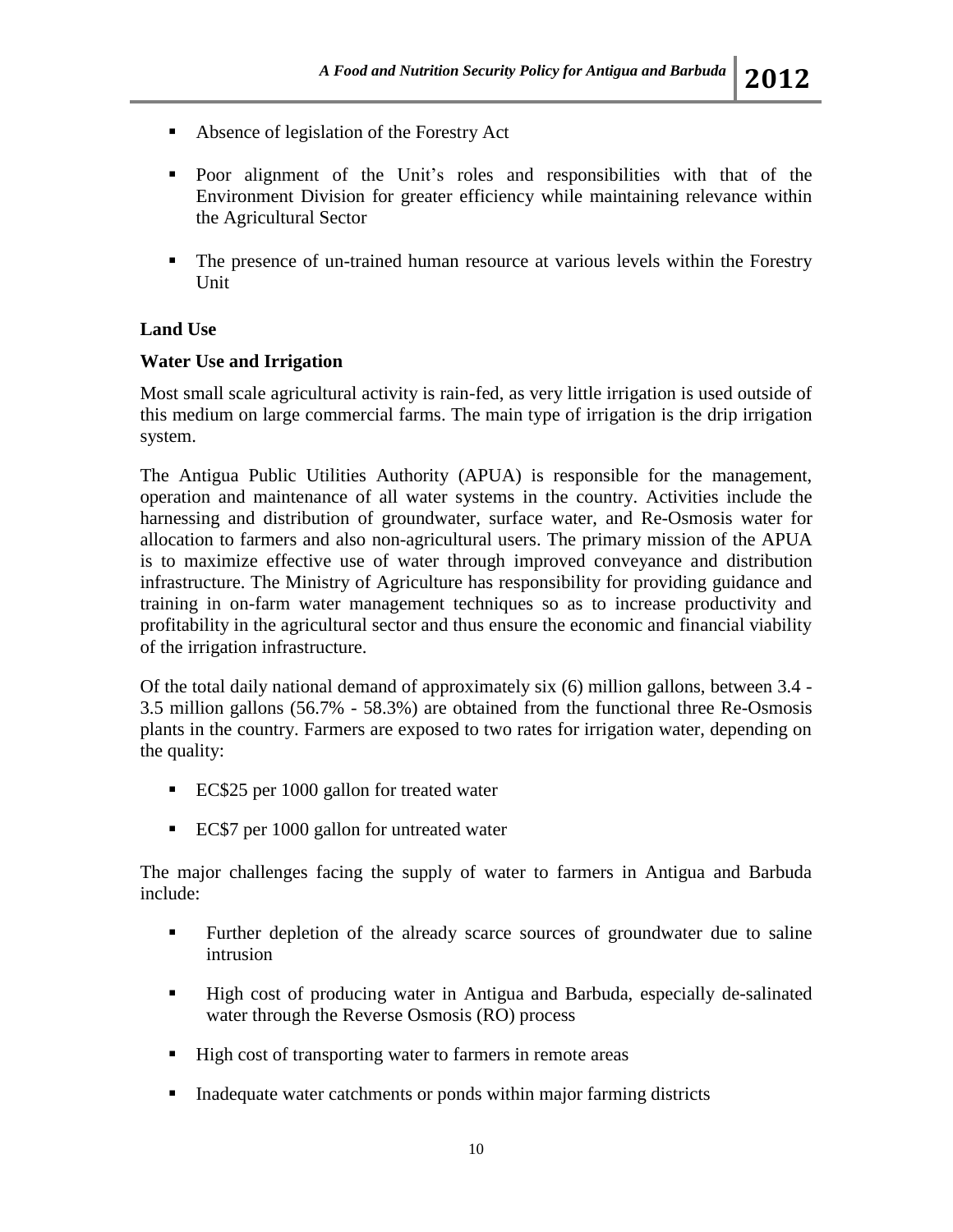- Chemical contamination of dams due to misuse of chemicals
- Close proximity of farms to water sources

Notwithstanding the challenges, opportunities to enhance the supply of water in the country through water harvesting, conservation practices, and the use of water treatment and sewerage plants exist.

#### **Agro-Processing**

Antigua and Barbuda's food manufacturers process a number of food items including: rum, meat, poultry and fish; dairy products (including ice cream); fruit and vegetable (including hot pepper, jams and jellies); oils and fats; snack food; and baked goods.

Raw materials for many food manufacturers are normally sourced externally with the duty being waived or reduced. Due to their small volumes, cottage industries normally access their main raw materials from producers within the country. Inputs such as packaging materials, food additives, and other chemicals are imported.

The main constraints faced by the industry include:

- Limited availability of land to produce raw materials for the industry
- Absence of quality local raw materials
- **Inefficient marketing and market linkages**
- Lack of consistency in production and post-harvest handling
- Limited investment in agro-processing research and development
- High energy and transportation costs
- Limited access to affordable financing
- Limited ability to meet international quality standards, due to inadequate application of Hazard Analysis Critical Control Points (HACCP) Management Systems, especially for exporters
- High costs of implementation of international standards
- High costs and variable quality of some basic services, such as product testing and certification by the private sector
- **Fragmentation of government agencies responsible for testing and laboratory** services necessary to ensure that food exporters meet international food safety and traceability standards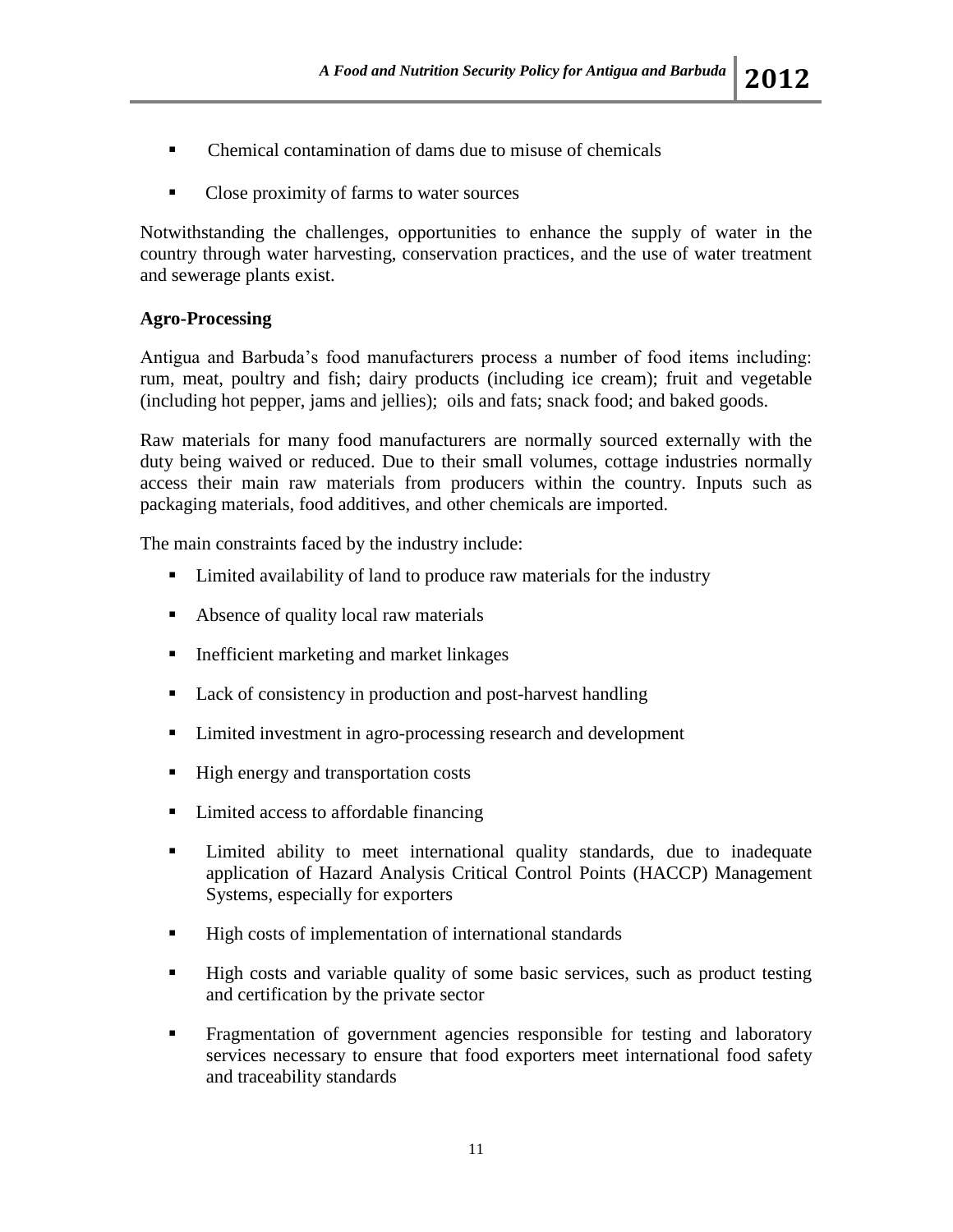Inadequate linkages between the domestic agricultural and emerging food manufacturing sectors, which points to the need for an enabling environment to foster stronger linkages between both sectors

Clearly, a viable agro-processing industry requires an integrated production system between processors and farmers whereby processing operators produce a core portion of their key raw material requirements and engage farmers, in adjacent communities, through contractual arrangements to produce the additional amount required according to an agreed production schedule and at pre-determined contract prices.

### **Rural Development**

Rural Development policies and programmes are administered by the Extension Division and activities are conducted within the (6) six Agricultural Extension Districts. In addition, there is significant collaborative work with Non- Governmental Organizations (NGOs), Inter-American Institute for Cooperation on Agriculture (IICA) and Faith-Based Organizations (FBOs).

Annual budgetary allocation to the Extension Division is EC\$ 1.98 million of which more than 75% percent represent personal emoluments.

The FAO project, resulting from the Initiative on Soaring Food Prices that was launched in 2008, saw the resurgence of the Backyard Garden Initiative (BGI) which became a major rural developmental programme. The initial launch of the BGI recorded in excess of 1500 householders registering with the programme.

Main challenges faced by the Extension Division include:

Un-motivated staff

.

- Inadequate budgetary allocation for the programme
- Inadequate feeder roads and bridges to improve accessibility to farms

#### **External Trade and Food Security**

In spite of the significant potential to increase agricultural production, Antigua and Barbuda remains a significant net importer of its food supplies, as the country does not have the capacity to produce all of its food needs. In 2011 the country's net food import bill was estimated at EC\$240.64 million (US\$89.13 million) which represents a substantial increase (84.2%) from the net food import bill of EC\$130.65 million (US\$48.39 million) dollars recorded in 2001. The situation has increased Antigua and Barbuda's food and nutrition security vulnerability, in view of the global situation with respect to the high prices of wheat flour, rice and other staples. It is important to note that the top seven categories of food imports are cereals, sugars, food preparations, dairy products, fishery products, meat and vegetables/fruits.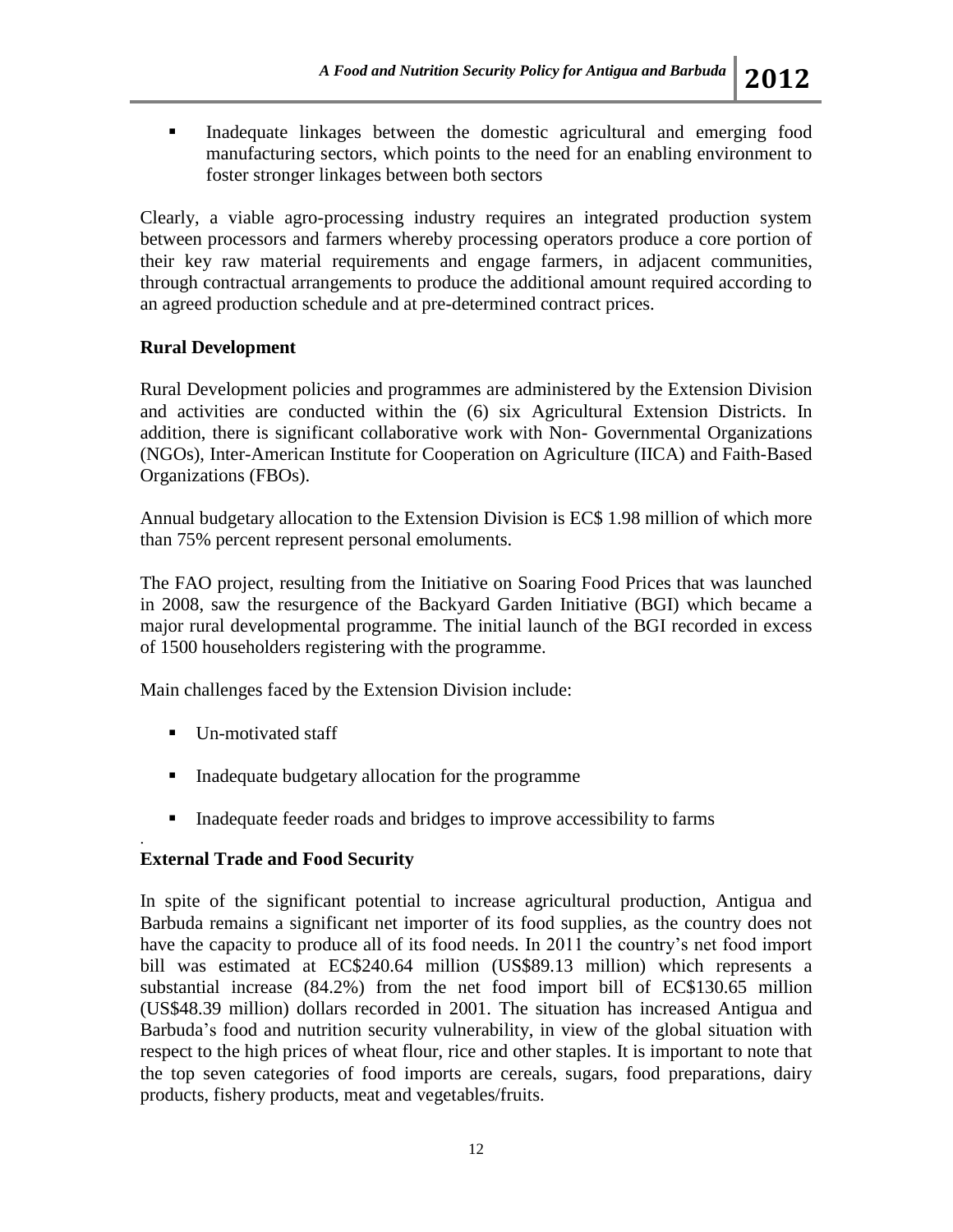Despite the high food import bill, there are possibilities for significant import substitution according to a study conducted by the Ministry of Agriculture (MOA). Ministry officials are of the view that the creation of an enabling environment for domestic food production and agro processing can be fostered with appropriate trade and agricultural development policies. Within this context, the MOA has embarked on a national food security initiative and has identified  $(16)$  sixteen crop types<sup>1</sup> to form the nucleus of this programme. In addition, the National Food and Nutrition Security policy (NFNSP) has been incorporated within the agricultural policy framework of 2010.

#### **Summary of Major Challenges to Food Availability**

According to data from the Food and Agriculture Organization (FAO), the Food and Nutrient Availability profile for Antigua and Barbuda for the period 2005 to 2007 showed an excessive availability of calories mainly due to the presence of increased amounts of oils, fats and sweeteners in food items. Fruit availability exceeded population goals for this period, while the contribution of vegetables, dried peas, beans and nuts to available energy fell well below population goals. In addition, there is a trend towards increased importation of both fruits and vegetables to satisfy local demand.

National food availability depends, of course, on domestic production and food importation. While the ultimate goal is to become more self-sufficient, the food import bill has soared in the past decade. Although there has been some increase in domestic agricultural production, it has not been sufficient to keep pace with the exponential rise of the food import bill.

Most staples such as cereals and cereal products and ground provisions like cassava, dasheen and plantain are imported. Meats, seafood, fruits and vegetables are also imported in large amounts. There is a high demand for chicken which accounted for 74 % of the meat imports in 2011. Only beef and goat meat showed a decrease in the amount imported in 2011 with almost one third (32%) of the demand for beef being met by local production and 18% of the demand for goat meat being produced locally. There is also a high demand for pork, 14% of which was met through local production in 2011. Egg production has increased steadily between 2006 and 2011 and the country is now selfsufficient where eggs are concerned.

In general the national food availability profile for Antigua and Barbuda may appear adequate in terms of quantity. However, there are major concerns over the high food import bill as well as the quality of foods, especially the increased availability of foods which are high in sugar, fats and oils and the low availability of vegetables, dried peas, beans and nuts.

It is clear from the experience of the past decade that, despite the consistent efforts of the Government to increase agricultural production, productivity, incomes and competitiveness, many fundamental constraints still exist. These include:

 $\overline{\phantom{a}}$ 

<sup>&</sup>lt;sup>1</sup> Cabbage, carrot, onion, sweet pepper, tomato, butternut squash, cucumber, egg plant, pumpkin, watermelon, cassava, corn, pineapple, sweet potato, yam, and cotton.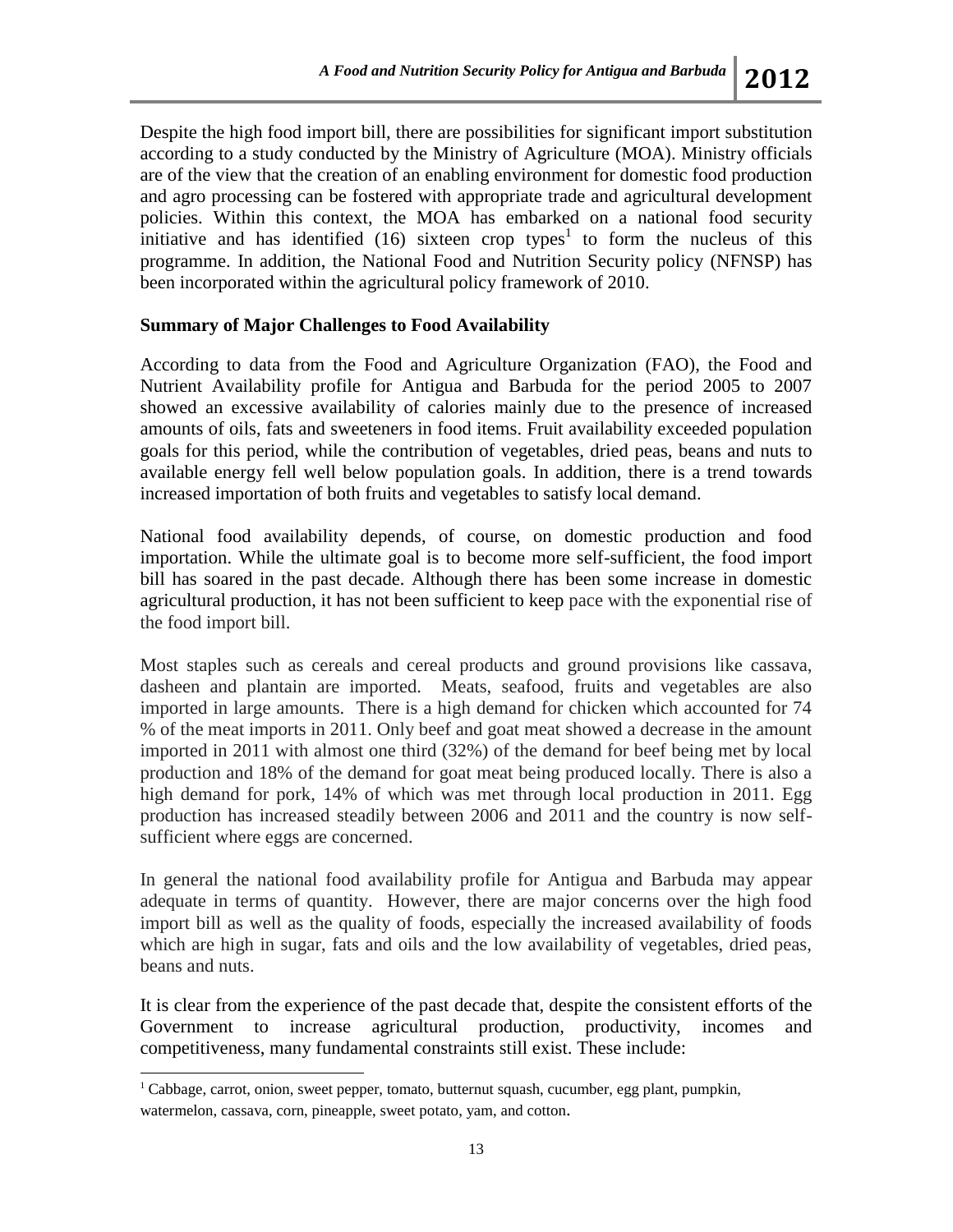- Small size of land holdings
- Over-reliance on rainfall to meet water needs, coupled with the high cost of irrigation water
- Under-utilization and inefficient use of large areas of arable lands
- $\blacksquare$  High incidence of praedial larceny
- High post-harvest losses of up to 40% of production, coupled with inadequate post-harvest infrastructure and application of appropriate technology
- High production costs, especially for labour and agricultural chemicals
- High cost and inappropriate use of inputs, especially agricultural chemicals.
- **Low labour productivity**
- High incidence of pest and diseases
- Insufficient and decreasing levels of public and private sector investment
- Limited access to credit due to onerous collateral requirements resulting from insecure land tenure arrangements.
- Poor quality of feeder and farm roads which raise transportation costs and postharvest losses
- High incidence of and susceptibility to natural hazards/disasters, such as hurricanes, storms, protracted droughts and flooding in periods of heavy rainfall
- Competition from lower priced imports which reduce demand for local produce and create a disincentive to domestic producers
- An unpredictable policy environment which makes long term investments unattractive
- Inadequate linkages between the domestic agricultural, agro processing, service and distribution sectors
- Absence of clear agricultural land use/ zoning
- Poor organization among farmers due to weak farmers' organizations
- Limited use of Good Agricultural and Manufacturing Practices by farmers and food processors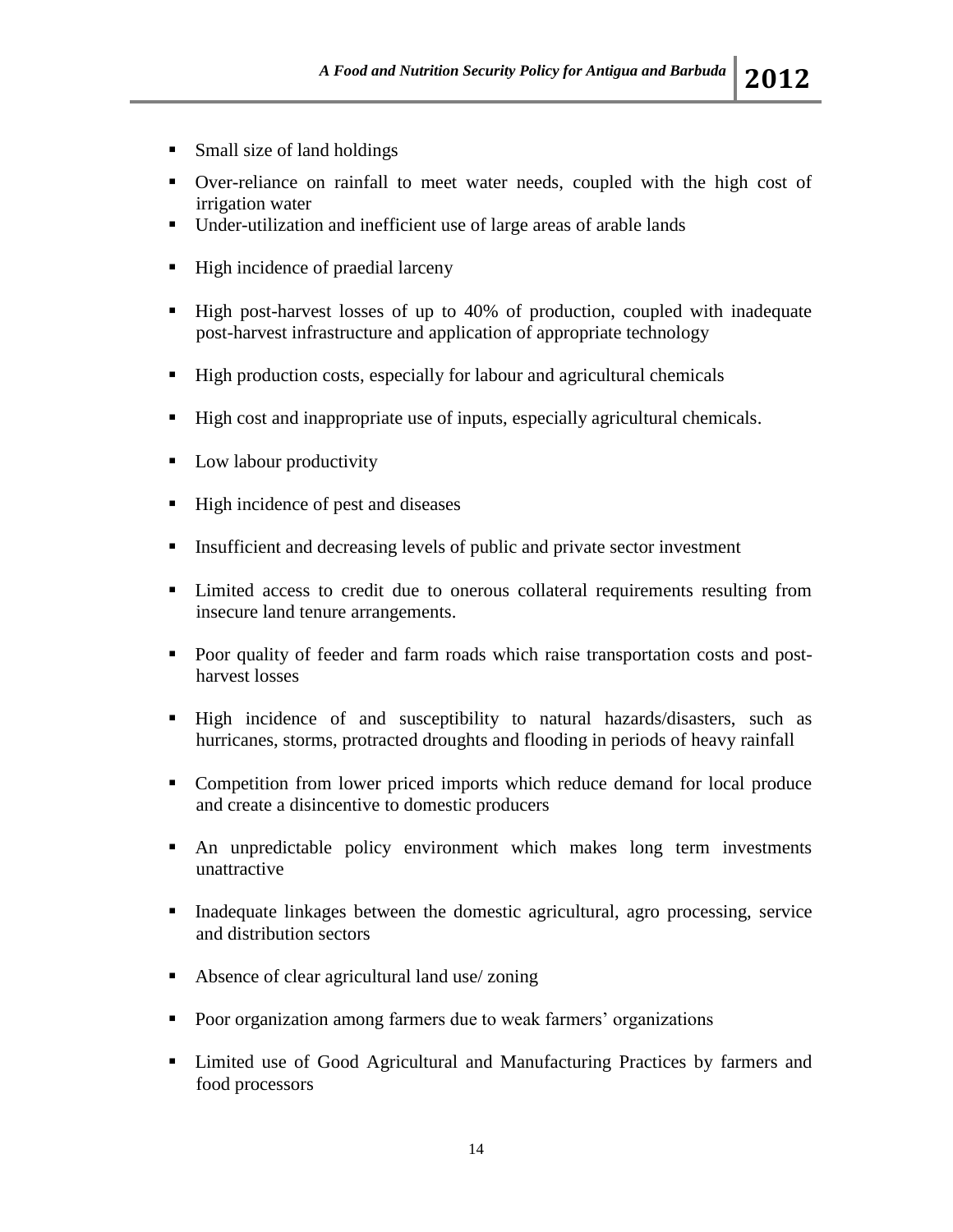- Limited size of market constrains production due to easy saturation
- Limited information for decision making on production and marketing

### **3.4 Food Accessibility**

Physical and economic access to adequate food of good quality is considered a right for all people. Income and food prices are the key determinants of accessibility to food at the household and ultimately at the individual levels.

With a gross national per capita income of US\$12,740 in 2011, Antigua and Barbuda is ranked by the World Bank as a 'middle income' country. The main economic sectors are construction, transport, storage and communications, wholesale and retail trade, hotels and restaurants and financial services. The labour force of the country is estimated at 34,000 workers.

Poverty is a major barrier to accessibility to adequate food. A national Country Poverty Assessment (CPA) was conducted in 2005/2006, in Antigua and Barbuda. The indigence line that was established as the minimum that could have been spent on food to maintain good bodily health in 2005/2006 revealed substantial poverty and even indigence. The indigence line was estimated at EC\$6.71 (US\$2.51) per day or EC\$2,449 (US\$917) per annum, and would have provided an adult male equivalent with 2400 kilocalories per day. The indigent population was estimated at 5.0 % or 4,252 individuals, located in 1384 households, constituting 4.4 percent of the households of the country. A high 18.3% of the population was estimated to be vulnerable - that is, at risk of falling into poverty if there were shocks to the economy. Poverty was reported to be most common among the elderly and unemployed single women, many of whom have children but receive no adequate financial support for them.

At the household level, much of the poverty that has been identified in the country has resulted from a combination of factors such as limited access to productive employment opportunities, inadequate physical assets, such as capital and credit even on a small scale, and poor access to markets. The worst affected members of the society are households headed by females, small farmers, urban slum dwellers, landless rural workers, fisher folks, street children, orphans, persons with disabilities, households headed by the elderly, pensioners, the unemployed, those in low-paying formal and informal employment, and persons living with HIV and AIDS.

This pervasive poverty has led to a number of social problems including increased incidents of HIV/AIDS, high levels of teenage pregnancy, relative underperformance in schools, drug abuse, drug running, gang violence and periods of high crime. The country has also become a destination for migrants from neighbouring countries, with serious challenges of assimilation in some quarters.

According to the 2007 CPA report, the poorest members in the society spent more on food (40.6%) than any other group, compared with the national average expenditure on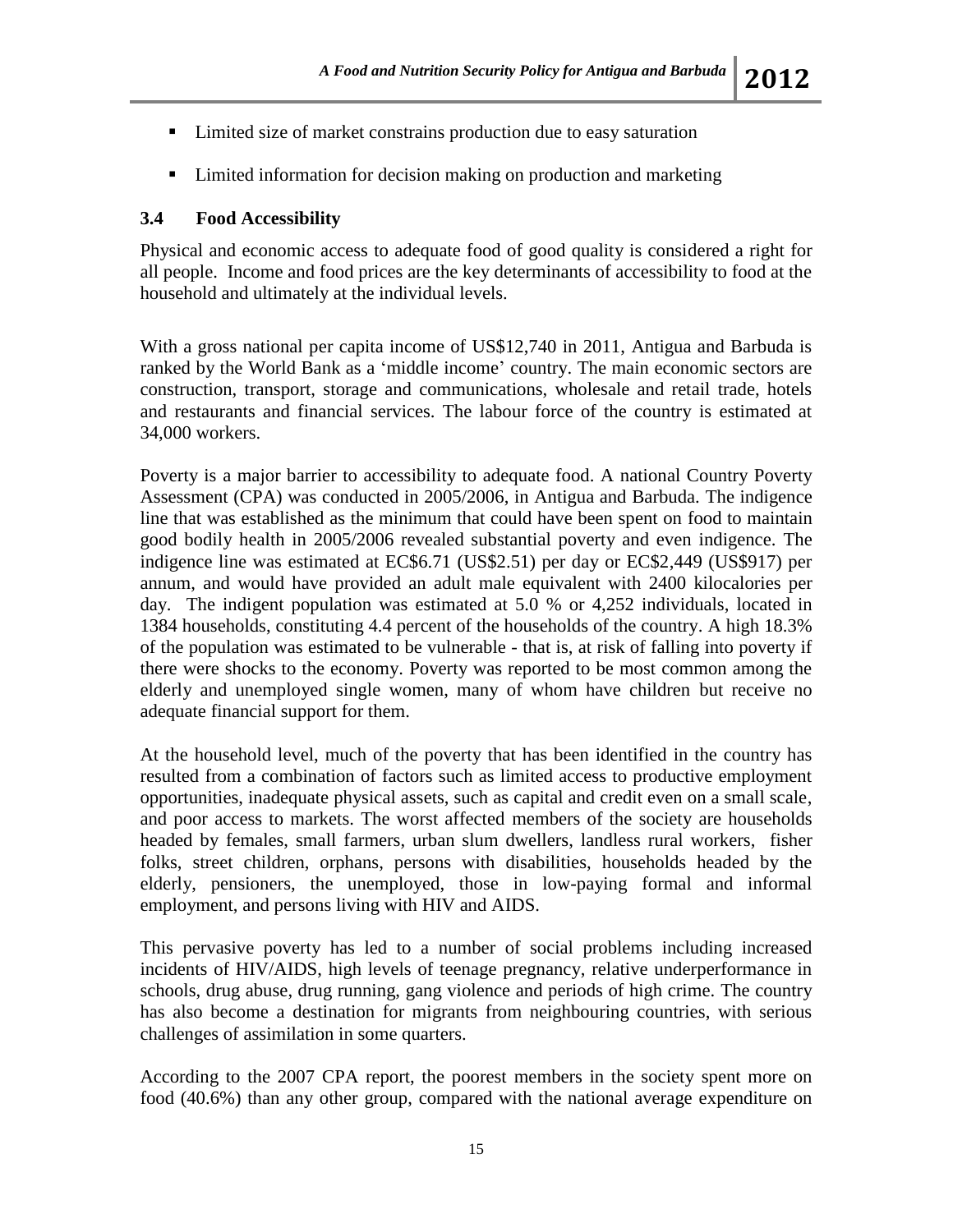food of 24.7% at the time of the survey. Unemployment rates have been reported to be high among youth, especially males.

On the hand, female unemployment has been substantially higher than male unemployment. This is of particular concern, as female headed households tend to be larger (with more dependants - women, children and elderly persons) than those headed by males and the female labour force participation rate is lower than that for males<sup>2</sup>. Therefore food insecurity may be more prevalent in female headed households, especially where the women have lost their source of income and employment.

The global financial, food, and fuel crises of 2008 severely impacted the economy of a small developing state like Antigua and Barbuda, resulting in increased hardships in the form of contraction in real GDP, reduced purchasing power, reduced remittances and increased unemployment levels. Since then food prices have escalated without any parallel rise in incomes. With the economic decline, female heads of households have been severely affected given the importance of tourism in the employment of women. While there is a range of social service agencies, their interventions have not been well coordinated.

In an effort to improve the standard of living for the population and to combat poverty, the Government of Antigua and Barbuda has put in place various initiatives to alleviate the plight of the most vulnerable in society. The Citizens' Welfare Division within the Ministry of Social Transformation has been given the responsibility for the delivery of social services. Persons referred to as socially deprived and nutritionally vulnerable, including the elderly, children, women, and persons who are mentally and/or physically challenged are the recipients of such initiatives/services.

In addition, the Government has established a Basket of Essential Goods of key household necessities, the prices of which are strictly monitored by the Prices and Consumer Division. The Customs Service Tax has also been reduced on all items in the Basket. A value-added tax referred to as the Antigua and Barbuda Sales Tax (ABST) was introduced in 2005, but a set of essential commodities, including food items, have been 'zero-rated'.

Antigua and Barbuda has good social indicators but is facing increasing pressure to maintain them as a result of the global economic slowdown and fiscal constraints. In 2009, the Government spent 5.2% of the GDP on social protection, 3.6% of GDP on social insurance - in part, because of the Civil Servants (non-contributory) pension plan, and 1.6% of GDP on social assistance. Social assistance spending has most likely increased in recent years with the introduction of the School Uniform Programme in 2004, the School Meals Programme in 2006, the Student Loan Programme in 2008, and the cash transfer programmes such as the People's Benefit and Senior Citizens Utility Programmes in 2009. There have been also large subsidies on fuels and utilities which were only partly eliminated in late 2009. When comparing the distribution of social

 $\overline{a}$ 

<sup>2</sup> Antigua and Barbuda Survey of Living Conditions 2007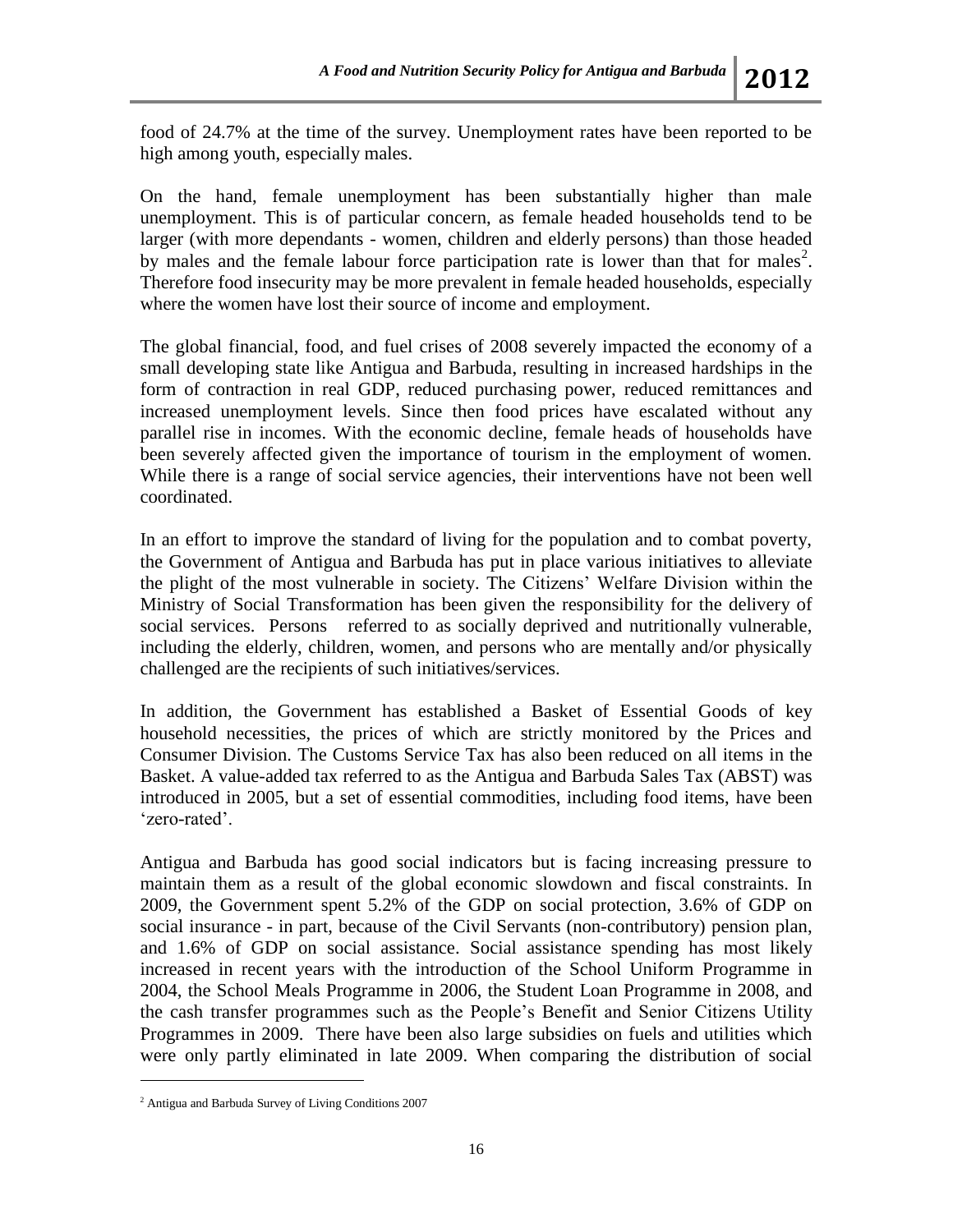assistance spending per age group and the corresponding distribution of poverty, relatively little is spent on children between the ages of 0-4 years and adults, 25-59 years.

Preliminary incidence analysis indicates that several programmes are poorly managed. There is significant programme duplication and some programmes are overly generous. At the same time, there are some critical areas unattended, namely: (i) Early Childhood Development/pre-school for vulnerable children (ii) active labour market programmes, including support to jobless and vulnerable youth attending vocational training (iii) low income housing and (iv) access to basic services (water, sanitation, and electricity). Given existing and foreseeable resources limitations, the Government should consider reallocating resources from poorly structured and overly generous programmes to these priority areas and improve the efficient use of resources across programmes.

The efficient use of resources can be improved with better planning and programme management instruments, including management information and monitoring and evaluation systems through:

- Promoting transparency and accountability of operations
- Closing the Early Childhood Development/pre-school coverage gap
- Ensuring that all children are in school
- Developing active labour market policies
- Developing low income housing and providing basic services
- Preparing responses to economic shocks, climate change and other natural disasters
- Reforming pension programmes
- Ratifying the Convention on the Rights of the Disabled and implementing legislation
- Strengthening coordination mechanisms
- Improving the management operational systems to include the consolidation of programmes; adjusting the institutional placement of some programmes, and establishing a unified targeting system and payment mechanism
- Developing and implementing information, education and communication campaigns
- **Investing in information and required accountability systems**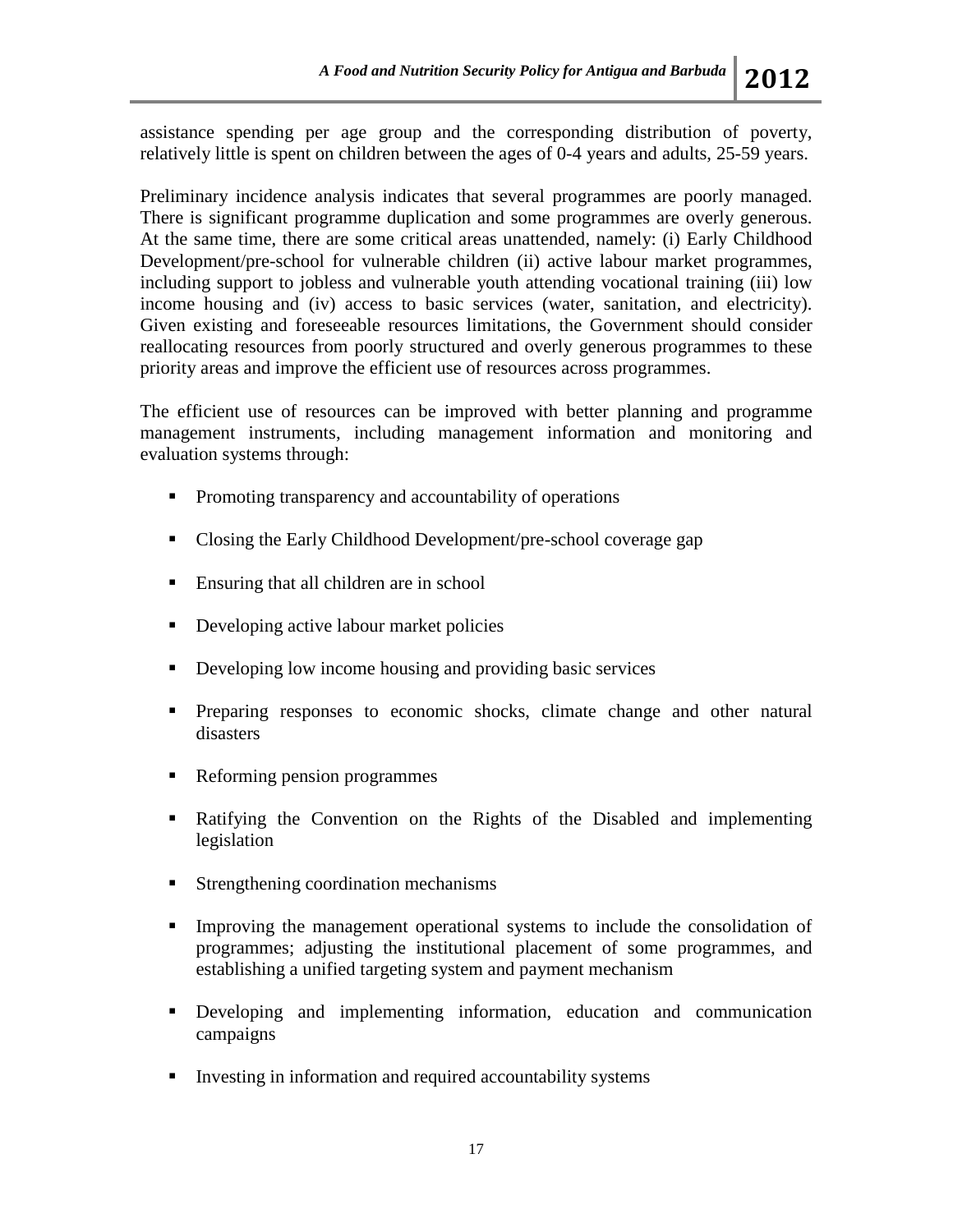Establishing programme information and monitoring and evaluation systems

Some assistance is being currently provided by service clubs, private sector, and community-based, faith-based and non-governmental organizations to help cushion the effects of poverty among the most vulnerable. Several church groups and service clubs, for example, offer Meals-on-Wheels programmes, foods packages and certain basic items to the elderly, homeless and other disadvantaged persons. An important strategy for poverty reduction is the empowerment of at risk groups through education, skills training and personal development. The Gilbert Agricultural and Rural Development Center (GARDC), a project of the Methodist Church, has adopted such an approach by involving vulnerable youth, unemployed, and low income women in agricultural and rural development training programmes. The aim of GARDC is to improve the welfare and standards of living among these groups by supporting "the creation and expansion of sustainable livelihoods" (GARDC Annual Report: Sept 2010 to Aug 2011).

In 2008, the Ministry of Agriculture with support from FAO also embarked on an intensive backyard gardening programme and has increased focus on school gardens to help increase food and nutrition security at the household level.

In a much more comprehensive approach to poverty reduction in the country, the Government has embarked on a National Economic and Social Transformation (NEST) Plan 2010-2014 directed at economic rebalancing. In addition, the most recent National Poverty Reduction Strategy  $(NPRS)^3$  2010 presents, in a comprehensive and strategic manner, the macroeconomic, structural and social policies and programmes that will be pursued over five years (2011- 2015) to promote growth, reduce poverty and improve overall living conditions in Antigua and Barbuda. The NPRS adds to the NEST thrust by refining key initiatives that are in place and identifying the gaps, and therefore those additional interventions that are needed to effect transformation to the economic base.

The overarching strategy outlined for poverty reduction in the NPRS is based on three components:

- **Poverty reduction is fundamentally about economic expansion unless there is a** drastic redistribution of resources provision of income to the poor will need to come out of the productive process.
- Judicious investments in the poor themselves, through the mobilization of their own internal capabilities and assets and/or the provision of investible resources this can lead to the poor becoming involved in the growing of the economy out of which they can secure some of the proceeds that reduce their poverty or raise them above the poverty line.

l

<sup>3</sup> Government of Antigua and Barbuda 2010. **"National Poverty Reduction Strategy 2011-2015"**, prepared by Kairi Consultants Limited in association with the National Assessment Team, on behalf of the Government of Antigua and Barbuda and the Caribbean Development Bank.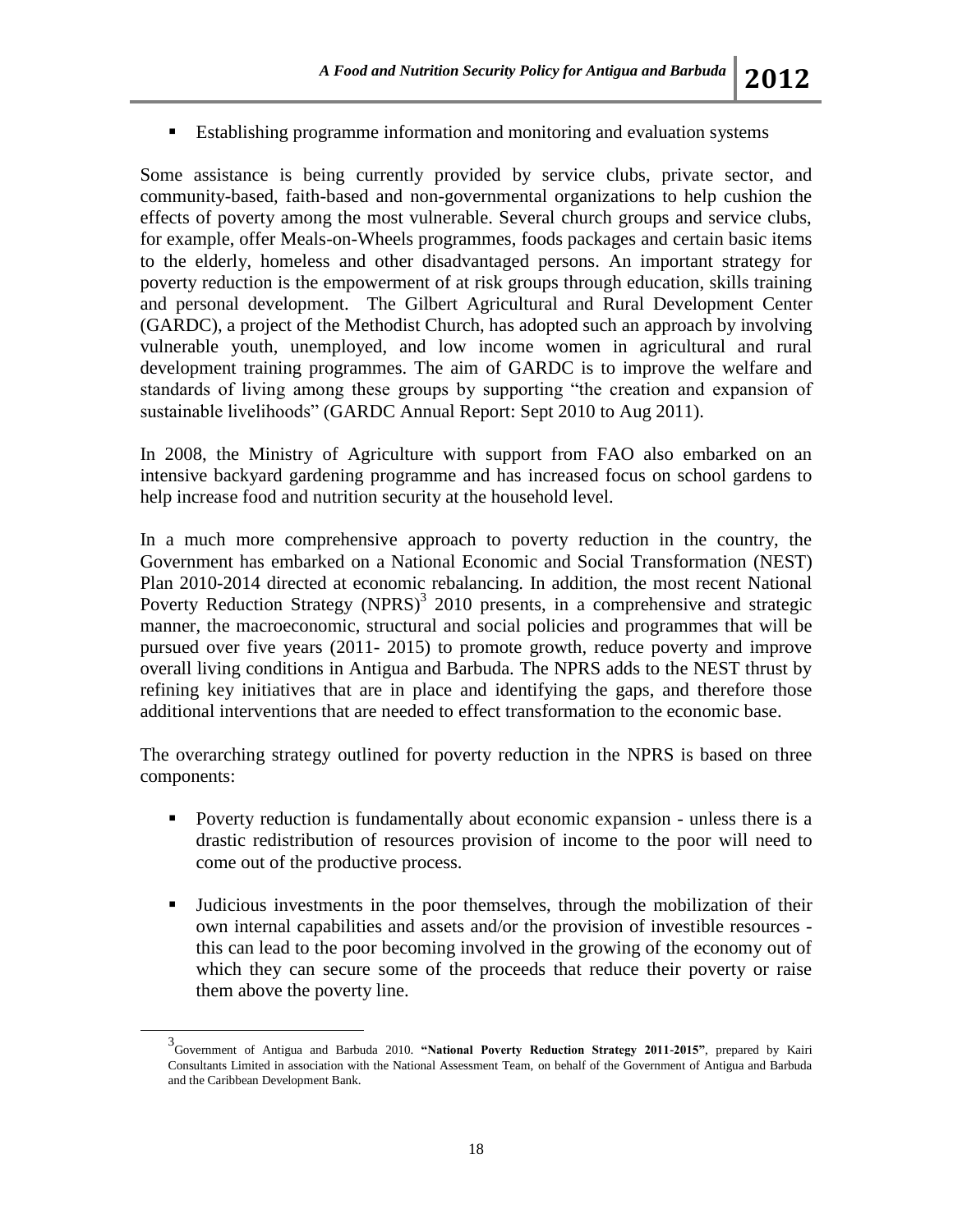Transfers can alleviate poverty, but should be derived from the generation of incomes which would serve as the basis for the redistribution of resources to the poor and vulnerable

The strategy is anchored on five pillars, namely:

- **Growth and Wealth Creation** by building on the present economic base, and as well as by diversifying into new sectors and activities that are internationally competitive
- **Expansion of Pro**-**poor Employment and Income Generating Opportunities** by increasing access to education, training and self-upgrading including the use of ICTs, and by the provision of credit for micro-enterprises and SMEs.
- **Modernization of Social Protection and Increasing the Resilience of the Poor**  – by anticipating risk factors that contribute to poverty and planning corrective measures for them when they eventuate, through programmes that target the poor but seek to avoid encouraging a dependency syndrome by building self-reliance and graduation out of poverty as the objectives of most interventions.
- **Good Governance and Public Sector Management**  by institutionalizing the rules of good governance that would be evident in greater transparency and accountability in the delivery of public services, and by the fullest involvement of the citizenry in the running of their affairs, thereby imposing greater probity: performance-based budgeting would be part of this new thrust and would allow for greater reporting on the results of initiatives of the Government and the level of expenditure associated with such initiatives.
- **Building Resilience through Environmental Sustainability by making** disaster risk reduction a feature of the planning process in light of the high environmental risks that the country faces from hurricanes, earthquakes, and now rising sea levels as a result of global warming.

Clearly, access to nutritious and adequate amounts of food is an increasing challenge for some groups and the need to sustain and strengthen social protection programmes and to build capacity among those at risk, will remain a priority.

### **3.5 Food Utilization/Nutritional Status**

#### **Food Utilization and Food Safety**

Food utilization refers to the utilization of food through adequate diet, clean water, sanitation and health care to reach a state of nutritional well-being where all physiological needs are met. The process, to a large measure, depends on knowledge within the household of food storage and processing techniques, preparation and handling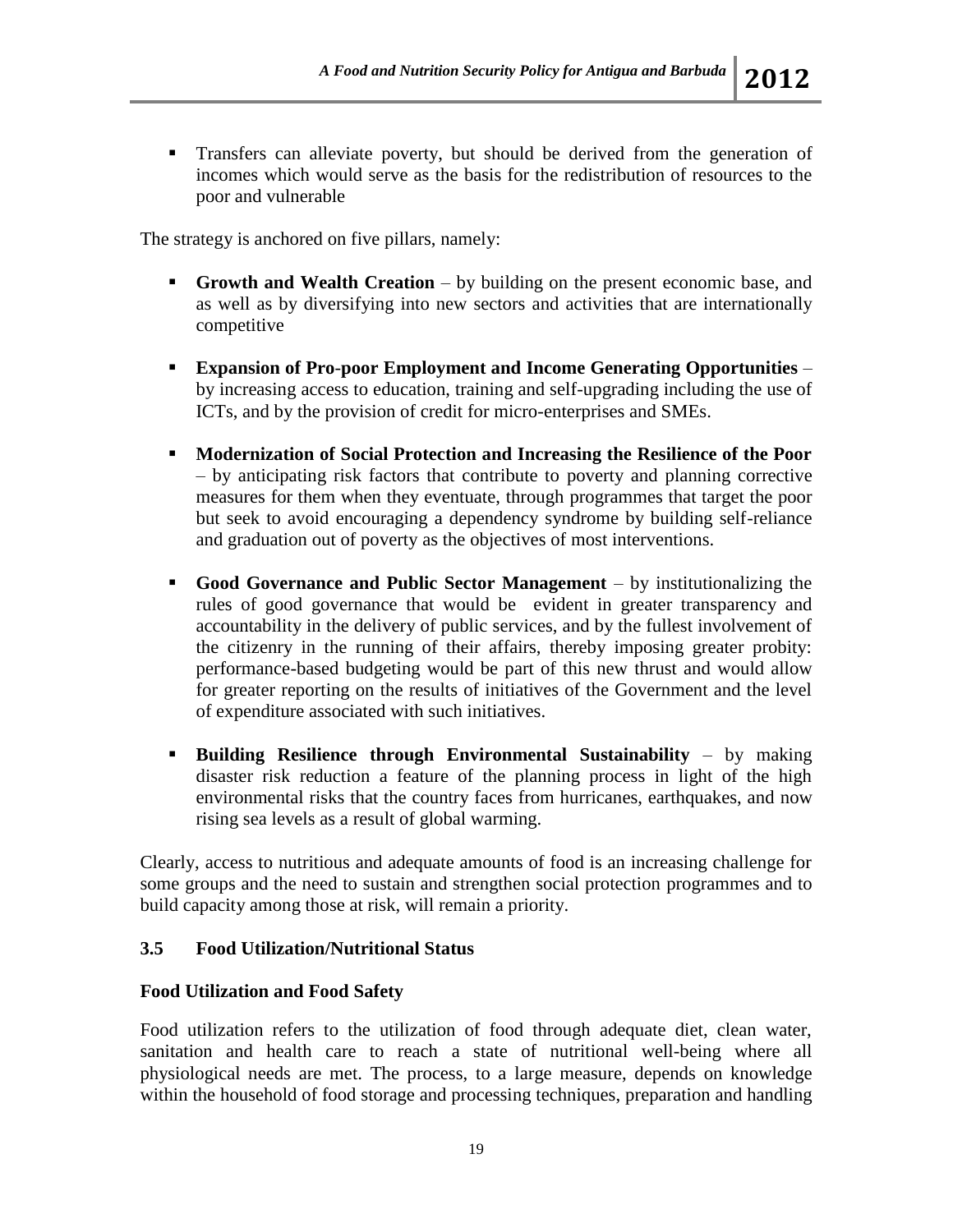methods, as well as basic principles of nutrition and proper child care. The importance of a balanced diet, which supplies all the necessary nutrients and energy without leading to over consumption, cannot be overstated. Factors impacting on the effective utilization of food include:

- Nutrient losses associated with food preparation
- Inadequate knowledge and practice of health techniques, including those related to nutrition, child care and sanitation
- Cultural practices that limit consumption of a nutritionally adequate diet by certain groups or family members

The availability of safe food is a critical element of food and nutrition security. Notwithstanding, in Antigua and Barbuda, food safety is challenged, as microbial hazards and the food-borne diseases have become increasingly prevalent public health problems. In Antigua and Barbuda, although most food preparation is done in the home, restaurants and fast food chains also prepare food for consumption. In addition food is often bought from street vendors. Given that 24.7% of the household food budget is spent on food prepared outside the home, this may lead to situations in which a single source of contamination can have widespread consequences.

Although the Central Board of Health (CBH) has an established certificate quality assurance programme in food preparation and sanitation practices for food vendors, the challenge is in the monitoring. Also of importance to food safety is the globalization of the food trade which may challenge safe food distribution. Chemical contaminants are also a source of food borne illnesses. They include natural toxicants, environmental toxicants, and naturally occurring substances in plants.

Most food safety concerns are related to inappropriate use of agricultural chemicals, poor storage of food, limited food inspection, insufficient awareness about food safety and time/temperature control, improper hygienic practices and insufficient information about the hazards and risks involved. There is the need to address food safety concerns in Antigua and Barbuda in a much more systematic approach, in accordance with the HACCP guidelines.

#### **Health and Nutrition**

The crude birth rate recorded for 2010 was 13.82- the lowest over the period 2006 to 2010. The highest recorded for that period was 16.60 in 2008. Life expectancy at birth in 2011 was 75.5 in aggregate with 73.5 for males and 77.6 for females. Low birth weight percentage recorded for 2009 was 5.8%. Infant mortality rate per thousand live births for 2010 was 14.50, a slight decrease from 15.67 recorded in 2009. The crude death rate recorded for 2009 was 5.5.

Chronic Diseases continue to be the leading causes of death in Antigua and Barbuda. Over the period 2006 – 2010, heart disease and cancer ranked numbers one and two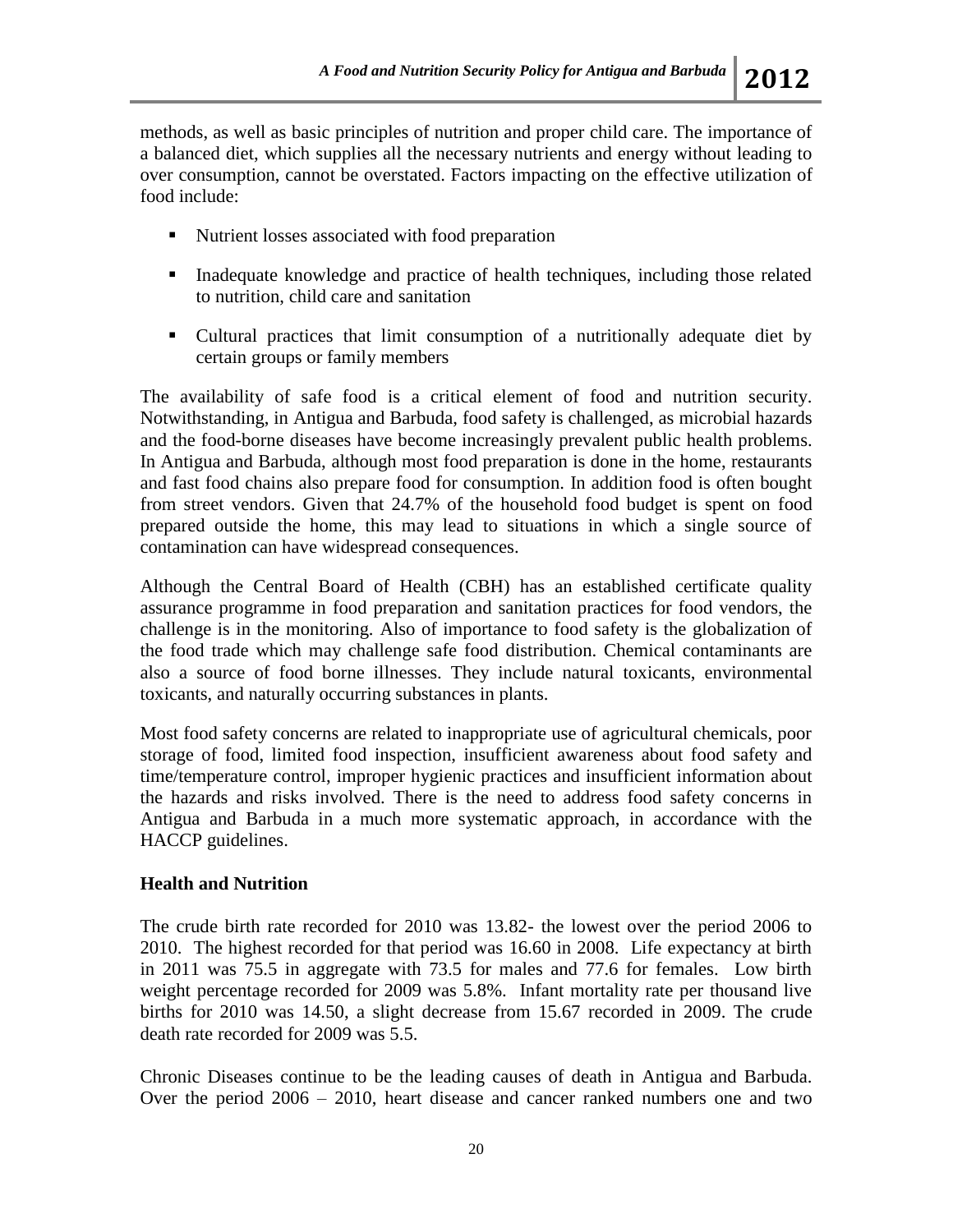respectively as the causes of death (**Table 3.5)**. Diabetes was the third leading cause for that period while hypertension and cerebrovascular diseases were among the other chronic diseases within the top five leading causes of death. Respiratory diseases have been increasing and climbed from the 9<sup>th</sup> leading cause of death in 2004 to number four in 2008 and 2010. Deaths from accidents and injuries have also been increasing.

| Rank           | 2006                                                          | 2007                                                       | 2008                                                          | 2009                                                          | 2010                                                          |
|----------------|---------------------------------------------------------------|------------------------------------------------------------|---------------------------------------------------------------|---------------------------------------------------------------|---------------------------------------------------------------|
| 1              | <b>Heart Diseases</b>                                         | Malignant<br>Neoplasms                                     | <b>Heart Diseases</b>                                         | <b>Heart Diseases</b>                                         | Malignant<br>Neoplasms                                        |
| $\overline{2}$ | Malignant<br>Neoplasms                                        | <b>Heart Diseases</b>                                      | Malignant<br>Neoplasms                                        | Malignant<br>Neoplasms                                        | Infectious<br><b>Diseases</b><br>including<br><b>HIV/AIDS</b> |
| 3              | <b>Diabetes</b><br>Mellitus                                   | <b>Diabetes</b><br>Mellitus                                | <b>Diabetes</b><br><b>Mellitus</b>                            | Diabetes<br><b>Mellitus</b>                                   | Hypertensive<br><b>Diseases</b>                               |
| 4              | Hypertensive<br><b>Diseases</b>                               | Cerebrovascular<br><b>Diseases</b>                         | Diseases of the<br>Respiratory<br>System                      | Accidents &<br>Intentional<br>Injuries                        | Diseases of the<br>Respiratory<br>System                      |
| 5              | Cerebrovascular<br><b>Diseases</b>                            | Accidents &<br>Injuries                                    | Hypertensive<br><b>Diseases</b>                               | Hypertensive<br><b>Diseases</b>                               | Accidents &<br>Intentional<br>Injuries                        |
| 6              | Accidents &<br>Intentional<br>Injuries                        | Diseases of the<br>Respiratory<br>System                   | Accidents &<br>Intentional<br>Injuries                        | Diseases of the<br>Respiratory<br>System                      | Diseases of the<br>Digestive<br>System                        |
| $\overline{7}$ | Diseases of the<br>Respiratory<br>System                      | Hypertensive<br><b>Diseases</b>                            | Cerebrovascular<br><b>Diseases</b>                            | Cerebrovascular<br><b>Diseases</b>                            | <b>Diabetes</b><br>Mellitus                                   |
| 8              | Infectious<br><b>Diseases</b><br>including<br><b>HIV/AIDS</b> | Diseases of the<br>Digestive System                        | Infectious<br><b>Diseases</b><br>including<br><b>HIV/AIDS</b> | Infectious<br><b>Diseases</b><br>including<br><b>HIV/AIDS</b> | Cerebrovascular<br><b>Diseases</b>                            |
| $\mathbf Q$    | Diseases of the<br>Digestive<br>System                        | Conditions<br>originating in the<br>Peri-natal Period      | Signs, symptoms<br>and ill-defined<br>conditions              | Diseases of the<br>Digestive<br>System                        | <b>Heart Diseases</b>                                         |
| 10             | <b>Bacterial</b><br><b>Diseases</b>                           | <b>Infectious</b><br>Diseases including<br><b>HIV/AIDS</b> | Diseases of the<br>Digestive System                           | Diseases of the<br>Nervous System                             | Conditions<br>originating in<br>the Peri-natal<br>Period      |

**Table 3.5: Ten Leading Causes of Death in Antigua and Barbuda: 2006 – 2010**

Source: Health Information Division, Ministry of Health

Respiratory and diarrhoeal illnesses are reported as the main causes of morbidity. Other morbidities include diabetes, hypertension, and cancer. The main causes of hospital admissions and discharges are complications arising from diabetes and hypertension (**Table 3.6**).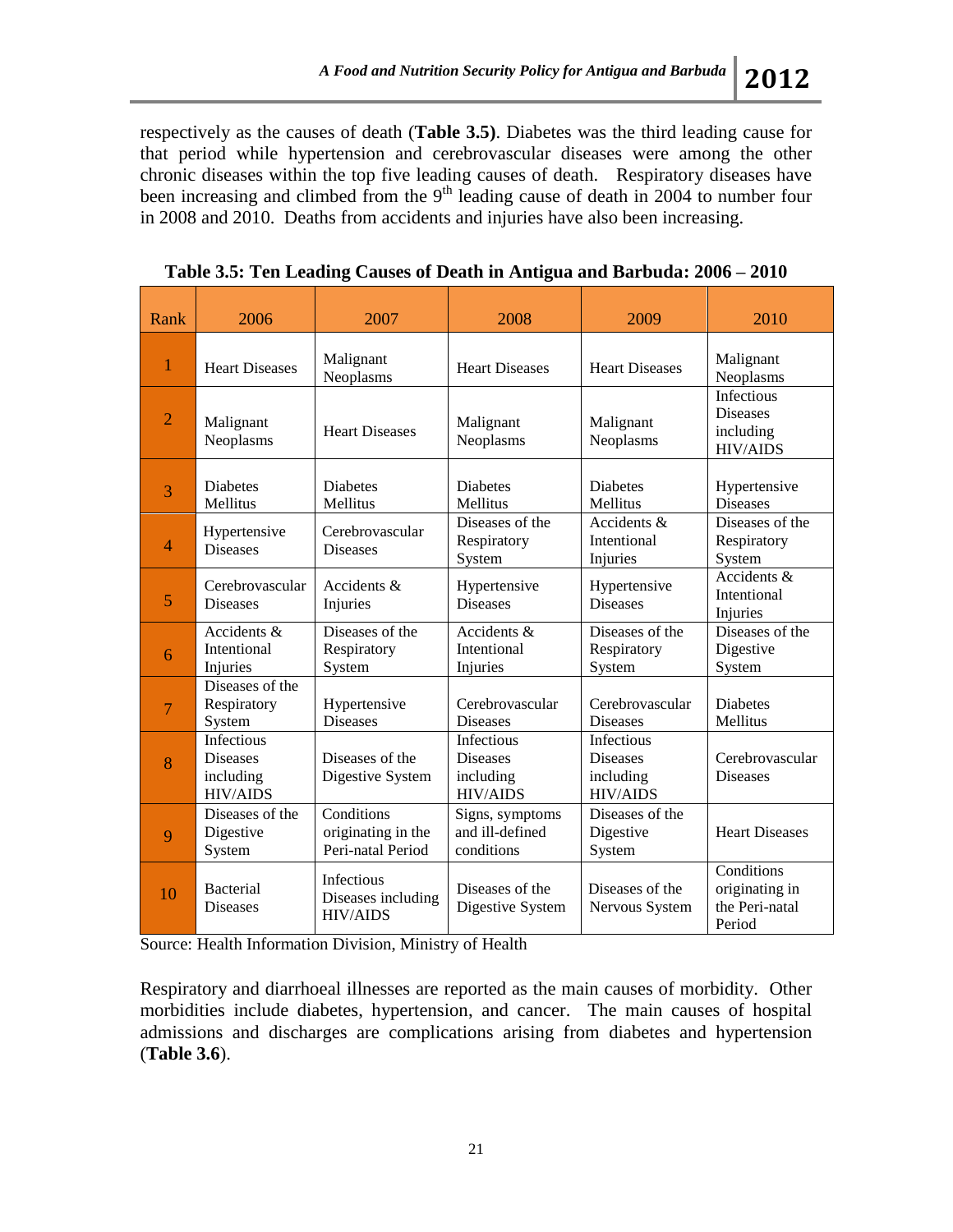| , UVVV UVIV |                 |                     |  |  |
|-------------|-----------------|---------------------|--|--|
| Year        | <b>Diabetes</b> | <b>Hypertension</b> |  |  |
| 2008        | 1493            | 3169                |  |  |
| 2009        | 1510            | 3528                |  |  |
| 2010        | 1708            | 3543                |  |  |

### **Table 3.6: Reported Cases of Diabetes and Hypertension (2008 – 2010\*)**

Source: Health Information Division, Ministry of Health **\***Community Clinics only

Food borne illnesses are also causes of hospitalization for Antiguans and Barbudans. In 2010, there were twenty-one (21) confirmed cases of Salmonella in the twin island state; this was a significant increase from the average of five cases for the period 2006 – 2009.

Low birth weight reported for Antigua and Barbuda for the period 2007 to 2009 averaged 5%. The percentages calculated over the three year period are as follows: 2007 - 5.6%, 2008 - 4.6%, and 2009 - 5.8%. Breastfeeding initiation rates remain high in Antigua and Barbuda at well over 95%. However early introduction of supplementary foods within the first few weeks of life is a common practice. Monthly reports from Child Health Clinics show that on average only about 30% of newborns are solely breastfed up to 6 weeks, and over 80% continued to breastfeed up to three months, supplemented with other milk. Early introduction of complementary foods has been associated with both over-nutrition and under-nutrition as well as an increased risk for infectious diseases like gastroenteritis. There is an on-going initiative to promote the benefits of exclusive breastfeeding for the first six months of life, with the introduction of complementary foods at six months and the continuation of breastfeeding for up to two years and beyond.

Over the period 1995 to 2006, an average of 1.13% of children, below the age of 5, attending community clinics were reported to be underweight based on the weight-forage index. Meanwhile an increase in overweight and obesity has been observed over a similar period. Until recently, the weight-for-age index was used as the main indicator of nutritional status in children under five years. With the introduction of the New WHO Child Growth Standards in May 2010, nutritional status of children in this age group is assessed using weight–for-length/height, and length/height-for-age. These two indicators provide more detailed information on growth and nutritional status.

Data on stunting, from measurements of length/height-for-age taken in mid-2010 to mid-2011, is now available for the first time and shows relatively low levels of stunting (2.0 %) and severe stunting (0.57%). The rates for wasting and severe wasting were also low, 3.02% and 0.98% in 2010 and 2011, respectively. The percentage of children who were classified as overweight or obese was 8.24% (5.72% overweight and 2.51% obese) indicating that twice as many children were overweight or obese compared to those who were underweight (wasted or severely wasted).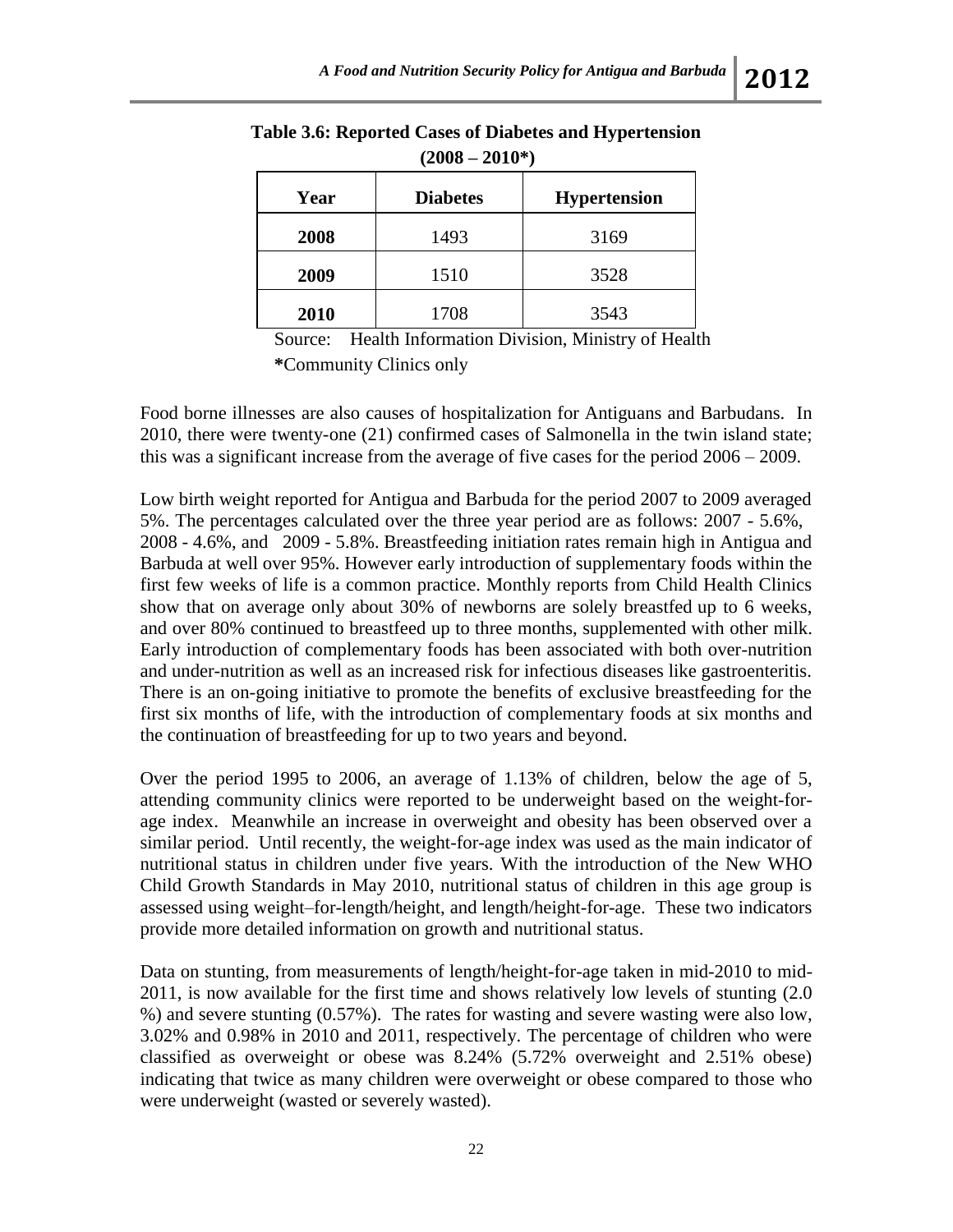### **School-aged Children**

There is no established surveillance programme for monitoring the health and nutritional status of school- aged children. Information on the nutritional status of this age group has been gathered from the survey of Nutrition Knowledge, Practices and Iron Status of Adolescents in Antigua and Barbuda, which was carried out in 2006 and from a screening programme conducted by the Medical Benefits Scheme (MBS) between 2006 and 2009.

The 2006 survey showed that 18.9% of adolescents aged 11 to 17 years were either overweight or obese. More girls (20.4%) than boys (16.6%) were classified as being either overweight or obese. The rates of overweight and obesity were also higher in Barbuda (23.4%) versus Antigua (18.2%). The MBS data collected on 4000 students, aged 5-20 years, revealed that 26.8% of those screened were either overweight or obese. In addition, the MBS data pointed to a high number of students at risk for chronic noncommunicable diseases (NCDs), like diabetes and hypertension.

Anaemia is another persistent problem especially among infants, young children and pregnant women. In 2008, 10.83% of children below the age of five who were screened for anaemia (Haemoglobin, Hb testing) were found to be anaemic by WHO standards  $(Hb \lt 11g/dl)$ . However, only 42% of this target population were screened.

Almost a quarter or 24.5% of the adolescent sample screened for anaemia in the 2006 study were found to be anaemic. The majority, 18.5% were mildly anaemic, while 6% were moderately anaemic. Anaemia rates were higher among girls (29.3%) than boys (17.2%); and also higher in Barbuda (36.3%) compared to Antigua (24.5%).

The most prevalent form of nutritional anaemia is caused by iron deficiency due to inadequate intake and/or absorption. Iron supplementation is a key strategy for the prevention and control of anaemia. An iron supplementation programme is carried out in child health and antenatal clinics in Antigua and Barbuda. Nearly half of the students surveyed in 2006 reported taking iron or vitamin/mineral tonics within the 30 days prior to the study but it is not clear how regularly these supplements are used by adolescents in general.

In summary, overweight, obesity and NCDs as well as anaemia in some vulnerable groups, are the most common nutrition-related problems in Antigua and Barbuda.

Education on food and nutrition is delivered through science subjects, home economics, physical education, health and family life education and in special sessions organized from time to time in a number of schools. As part of its School Outreach Programme, the MBS has conducted nutrition and physical education sessions in selected primary and secondary schools. The Ministry of Education also organizes an annual School Food and Nutrition Quiz which is broadcast on national radio and television. Public education, on food and nutrition and various health related issues is often carried out through the media.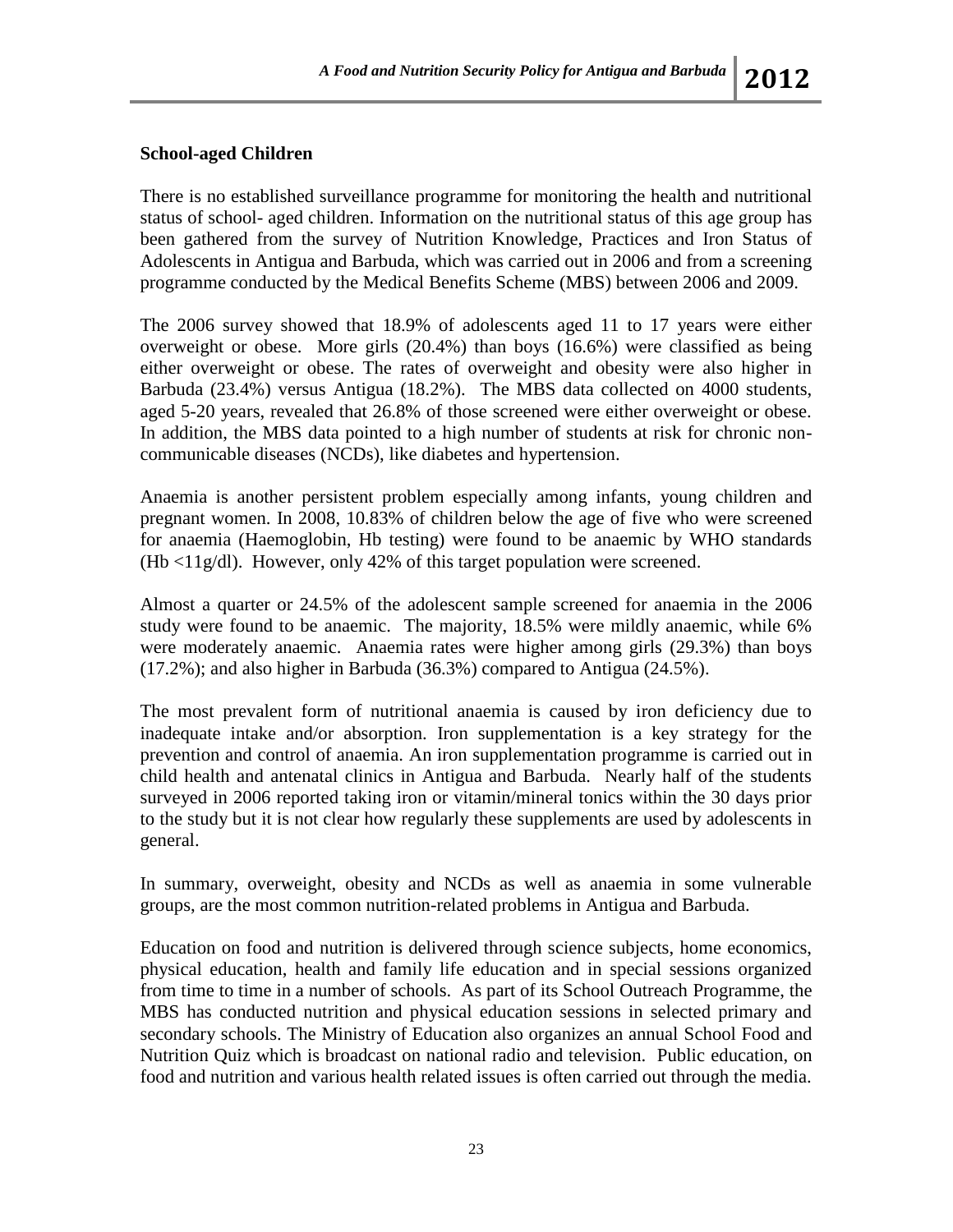Physical education is included in the school curriculum, but it is optional. Access to information and communication technology is widespread in Antigua and Barbuda. The Government, with the support of the private sector, is conducting a "Connect Antigua and Barbuda" initiative whereby computer centres and training are being made available within communities across the island. Recently, teachers have been provided with free laptops and special packages for internet access.

The National School Meals Programme, with its slogan "Nutrition for Learning", provides approximately 2600-2700 meals (hot lunches) daily to eighteen (18) of the thirty-two (32) primary schools in the four (4) zones established by the Ministry of Health. The meals are produced in a central kitchen where the quality and quantity of the food dispatched to school centres are monitored. The meals are generally well received; however, based on observations made by the food handlers, most students do not consume the cooked vegetables. There is a preference for green salad and coleslaw. Local ground provisions such as yams are not consumed even when prepared in a variety of ways.

To encourage more participants in the programme and to promote acceptance of the meals offered (especially what is produced locally), a nutrition campaign is necessary in all participating schools. There is also a need for a study to be done to assess the impact of the programme on the nutrition and health status of those children participating versus those who are not. Students are required to make a minimal contribution for meals, but there are some selected students from the lower socio-economic bracket who receive their meals free.

Food consumption patterns in Antigua and Barbuda are changing from traditional diets to eating patterns which are less healthy and strongly influenced by complex and challenging factors including the promotion of convenience or fast foods which are often high in fat, sugar, and salt. In some cases, these foods may be more affordable and more appealing to taste. The recent economic downturn is also negatively impacting food choices, especially among vulnerable groups. This phenomenon should be closely monitored.

#### **Adults and the Elderly**

The main nutrition-related problems among adults and the elderly are obesity and NCDs. On average, over 60% of adults, 20 years and over, who were screened in community clinics between 2003 and 2010 were classified as overweight or obese (**Table 3.7**).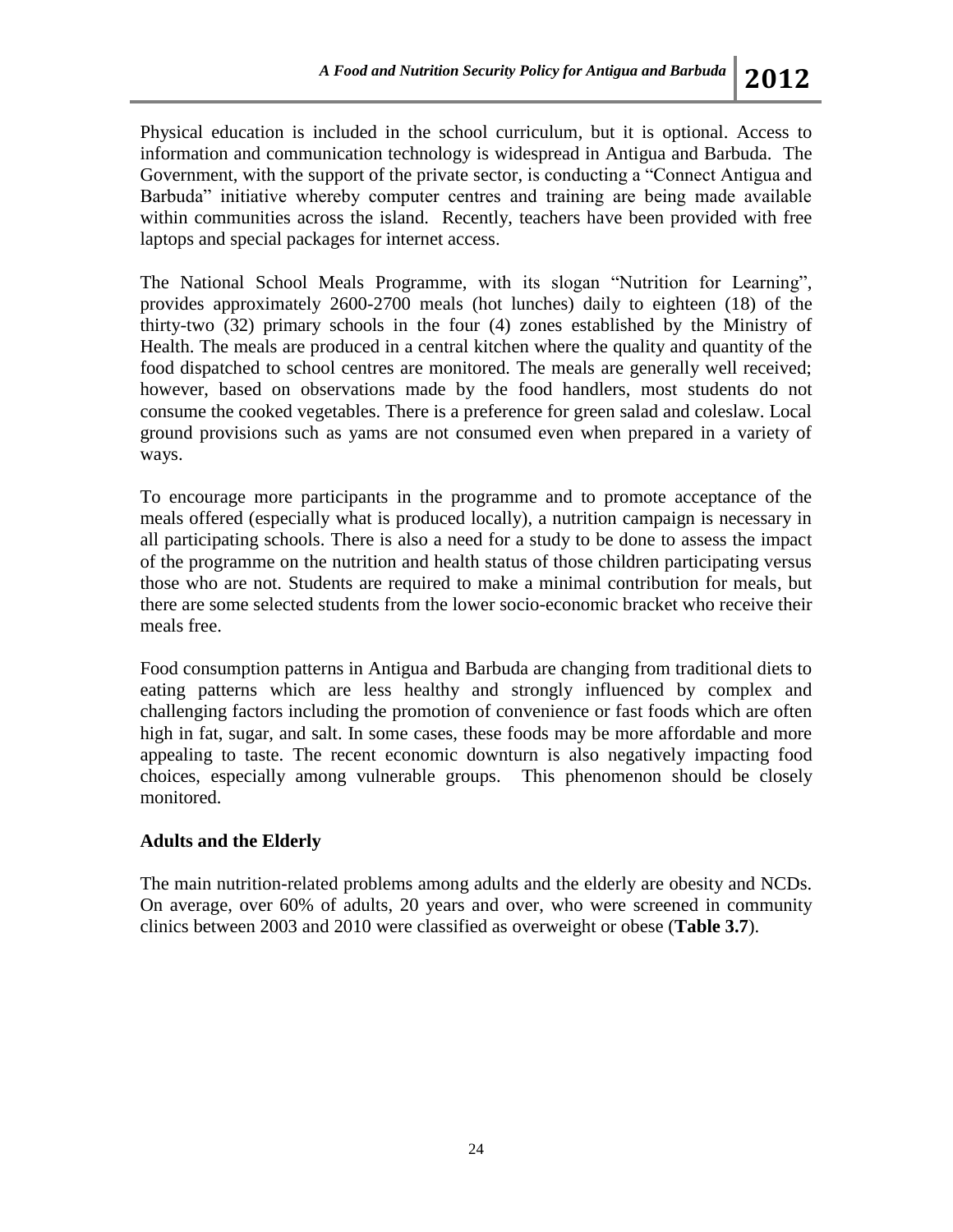| Table 3.7: Overweight and Obesity in Adults 20 years and over attending Clinics |               |               |        |        |        |        |        |        |
|---------------------------------------------------------------------------------|---------------|---------------|--------|--------|--------|--------|--------|--------|
| $(2003 - 2010)$                                                                 |               |               |        |        |        |        |        |        |
| Year                                                                            | 2003          | 2004          | 2005   | 2006   | 2007   | 2008   | 2009   | 2010   |
| <b>No. of Persons</b><br><b>Screened</b>                                        | 1,688         | 1.974         | 2.209  | 2,903  | 2,223  | 2.469  | 2.711  | 3.095  |
| Overweight                                                                      | 546           | 549           | 561    | 845    | 694    | 809    | 922    | 1.112  |
| $(BMI \ge 25 < 30)$ 32.30%                                                      |               | 27.80%        | 25.40% | 29.10% | 31.3%  | 32.77% | 34.00% | 35.93% |
| <b>Obese</b>                                                                    | 575           | 739           | 775    | 1.116  | 696    | 789    | 757    | 940    |
| (BMI <sub>2</sub> 30)                                                           | <b>34.10%</b> | <b>37.40%</b> | 35.10% | 38.40% | 31.3%  | 31.96% | 27.92% | 30.37% |
| Overweight $+$<br><b>Obesity</b>                                                | 1.121         | 1.288         | 1,336  | 1.951  | 1.390  | 1.598  | 1.679  | 2.052  |
| (BMI <sub>25</sub> )                                                            | 66.40%        | 65.20%        | 60.50% | 67.60% | 62.53% | 64.72% | 61.93% | 66.30% |

Source: Health Information Division, Ministry of Health

Most households in Antigua and Barbuda have access to refrigeration; hence foods which require cold storage or which should be kept frozen would generally be stored in a refrigerator or in a freezer. Persons who do not own refrigerators may in some cases store foods at the homes of neighbours or family members or may purchase just enough to use on a daily basis. The practice of salting and drying certain meats and fish is carried out in Barbuda where these foods are still consumed in traditional dishes. Dry goods such as cereal, cereal products, canned foods, dried peas and beans are generally stored in kitchen cupboards. Appropriate and safe storage of foods can help to reduce losses through spoilage and to preserve the nutritional quality of fresh produce.

The epidemiological profile for Antigua and Barbuda, which shows a high prevalence of non-communicable diseases, provides strong justification for the development and strengthening of strategies to address the associated risk factors. While adequate food availability may exist at the national level, there is a high dependence on imported foods and a shift to less healthy food choices, which points to the need for retailers, wholesalers, and other food importers to be more targeted.

It is clear that there must be increased vigilance to ensure that the most vulnerable members of the society continue to have access to adequate food of good quality by maintaining social safety nets and building capacity through education and training to promote greater self-reliance. There is an obvious need to influence food consumption patterns which demonstrate healthier food choices with greater emphasis on locally produced foods which are available, affordable, and acceptable. The major issues to be addressed relate to:

- High prevalence of overweight and obesity
- Non-communicable diseases- heart disease, some forms of cancer and diabetes (three leading causes of death) - as the leading causes of morbidity and mortality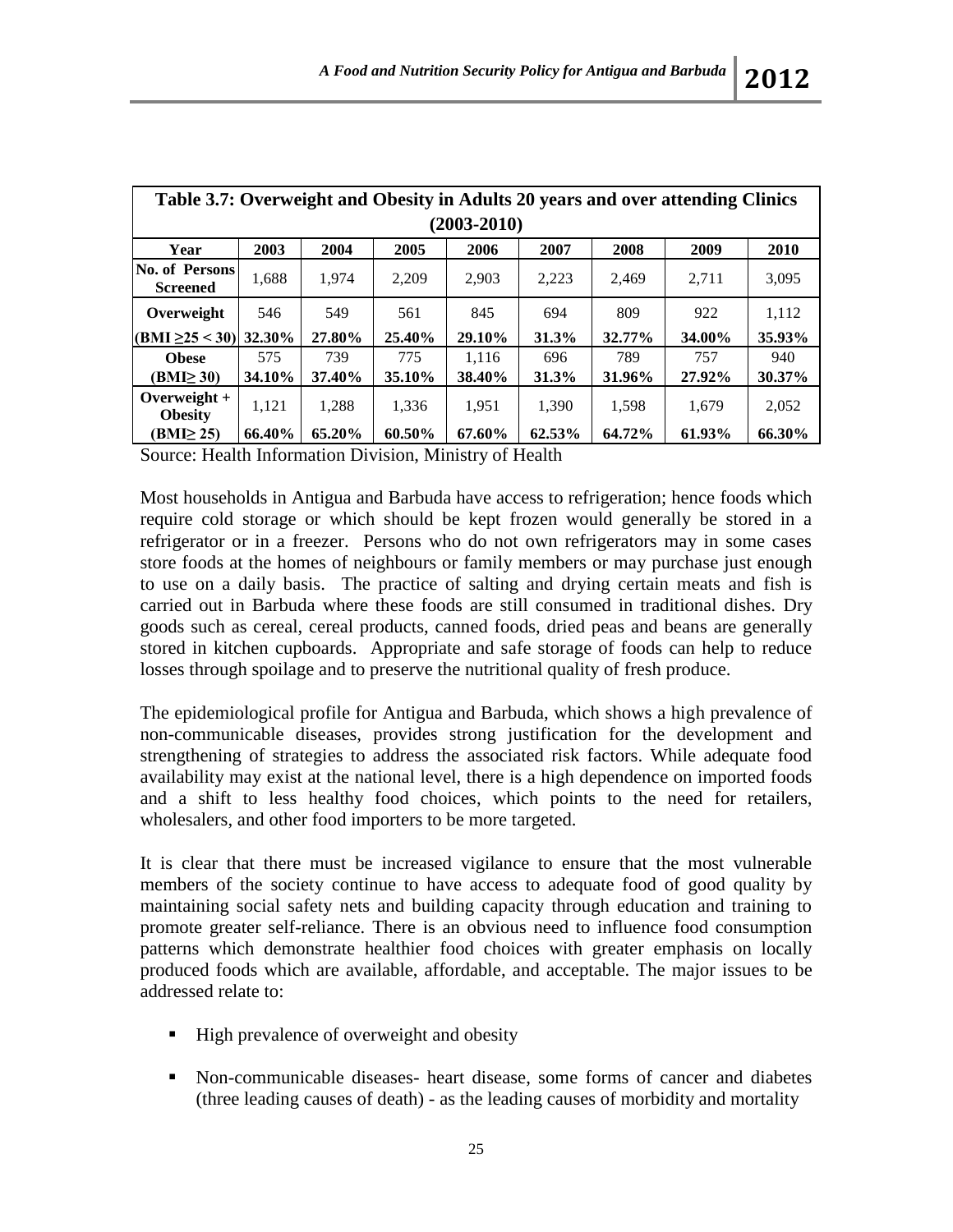- Anaemia as a problem among infants and young children, adolescent girls and pregnant women
- $\blacksquare$  High food import bill
- Growing preference for foods which are high in fats, oil, sugar, and salt
- **Inadequate consumption of fruits and vegetables**
- High availability of foods from animals contributing to high fat intake
- Increasing food costs threatening accessibility to foods for the poor and vulnerable
- Conflicting and confusing nutrition and health messages
- **Persistent fads and fallacies persist**

## **3.6 Stability of Food Supply**

Antigua and Barbuda's location, geology and geography, make the island prone to several natural hazards such as landslides, hurricanes, floods, droughts and earthquakes. In recent times, the country has experienced an increase in the frequency and intensity of such natural events, primarily floods (related to inclement weather, tropical depressions, tropical storms and hurricanes), droughts and landslides. This has heightened the concerns about the impact of climate change, especially given the fact that the country's agricultural sector is primarily rain-fed.

Most of the population live along the coastline, where the capital and other major towns are located, and consequently are highly vulnerable to coastal hazards - the severity of which is exacerbated by situations of high social and economic vulnerability, and further aggravated by the effects of climate change. The most visible impact of climate change has been the increasing vulnerability to severe storms and the increased frequency and intensity of flood events. This creates an inextricable linkage between climate change and food insecurity, given the potential of the former to increase the risks of decreased food supply and income disruptions faced by countries and vulnerable communities.

Over the past twenty-three years, climate-related natural hazards have had a significant negative impact on general economic activities, especially the export sectors of agriculture and tourism), individual and public property (including infrastructural investments), human welfare and natural resources. The magnitude of these impacts on the general economy as well as the agricultural sector can be gleaned from **Table 3.8**.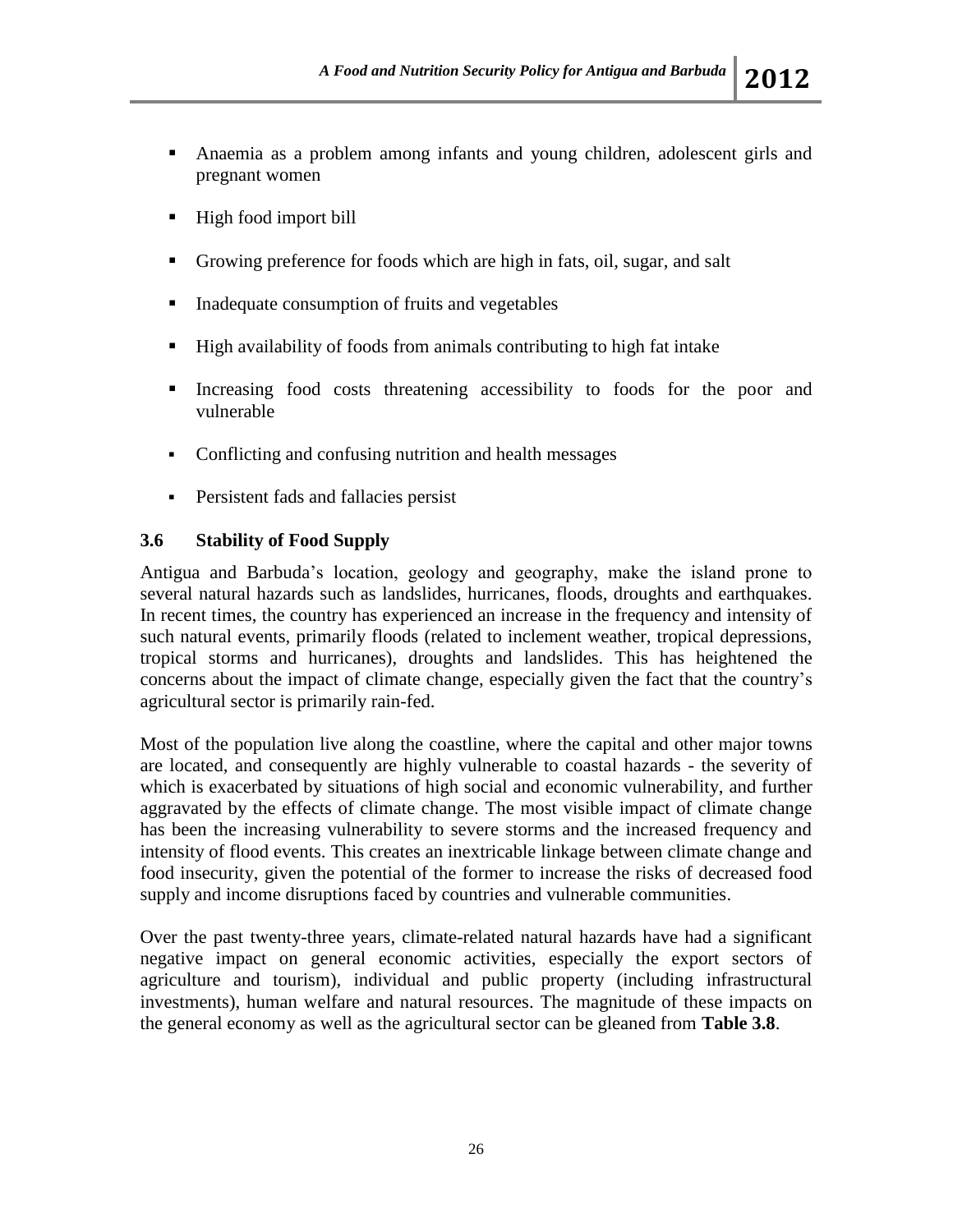| $(1989 - 2010)$             |      |                                                     |                                        |                                                   |  |
|-----------------------------|------|-----------------------------------------------------|----------------------------------------|---------------------------------------------------|--|
| <b>Description of Event</b> | Year | <b>Total Impact</b><br>on Economy<br>(EC\$ Million) | <b>Impact on</b><br><b>Agriculture</b> | <b>Agriculture as</b><br>% of Total<br><b>GDP</b> |  |
| Hurricane Hugo              | 1989 | 200.00                                              | 1.69                                   | 0.9                                               |  |
| Hurricane Luis              | 1995 | 461.48                                              | 16.17                                  | 3.5                                               |  |
| Hurricane George            | 1998 | 200.00                                              | 11.01                                  | 5.5                                               |  |
| Hurricanes Jose &           |      |                                                     |                                        |                                                   |  |
| Lenny                       | 1999 | 247.43                                              | 21.70                                  | 8.8                                               |  |
| Hurricane Omar              | 2008 |                                                     | 11.62                                  | $\overline{\phantom{0}}$                          |  |
| Hurricane Earl              | 2010 |                                                     | 16.23                                  |                                                   |  |

**Table 3.8: Impact of Natural Hazards on the Agricultural Sector and Economy of Antigua and Barbuda**

Source: Ministry of Agriculture

In addition to the severity of damages caused by natural hazards, the phenomenon of global climate change poses a major threat to the stability of domestic food supplies. The agricultural and fisheries sectors are vulnerable to natural hazards which significantly damage the livelihood of producers and create dislocation to domestic food supply. Much of these losses are borne by producers, especially the small and vulnerable and the Government, which plays a critical role in the rehabilitation efforts in the sector. It is therefore critical that mitigation strategies be developed to help reduce the impact of natural hazards, and adaptation strategies and programmes be implemented to assist in building resilience to the evolving threat of climate change.

## **External Shocks**

 $\overline{a}$ 

Rising food prices during 2007-2008 and currently, as well as the global financial and economic crisis which started during 2008 have affected all countries, by increasing unemployment, reducing income opportunities, tourist arrivals and remittances and decreasing purchasing power with very serious impacts on the vulnerable. In addition to the external economic challenges derived from increasing prices of imports, loss of export demand due to the global recession, and the ravages of natural disasters (hurricanes, floods and drought), the country's vulnerability is compounded by a number of structural constraints related simultaneously to size and distance that affect the economic performance of the national agricultural sectors. The data from the latest 2007 Report on Survey of Living Conditions (SLC) show that these phenomena have significantly increased poverty and malnutrition and the incidence of  $\text{NCDs}^4$ .

<sup>4</sup> Overview Vulnerability and Food and Nutrition Security in the Caribbean CFNI August 2007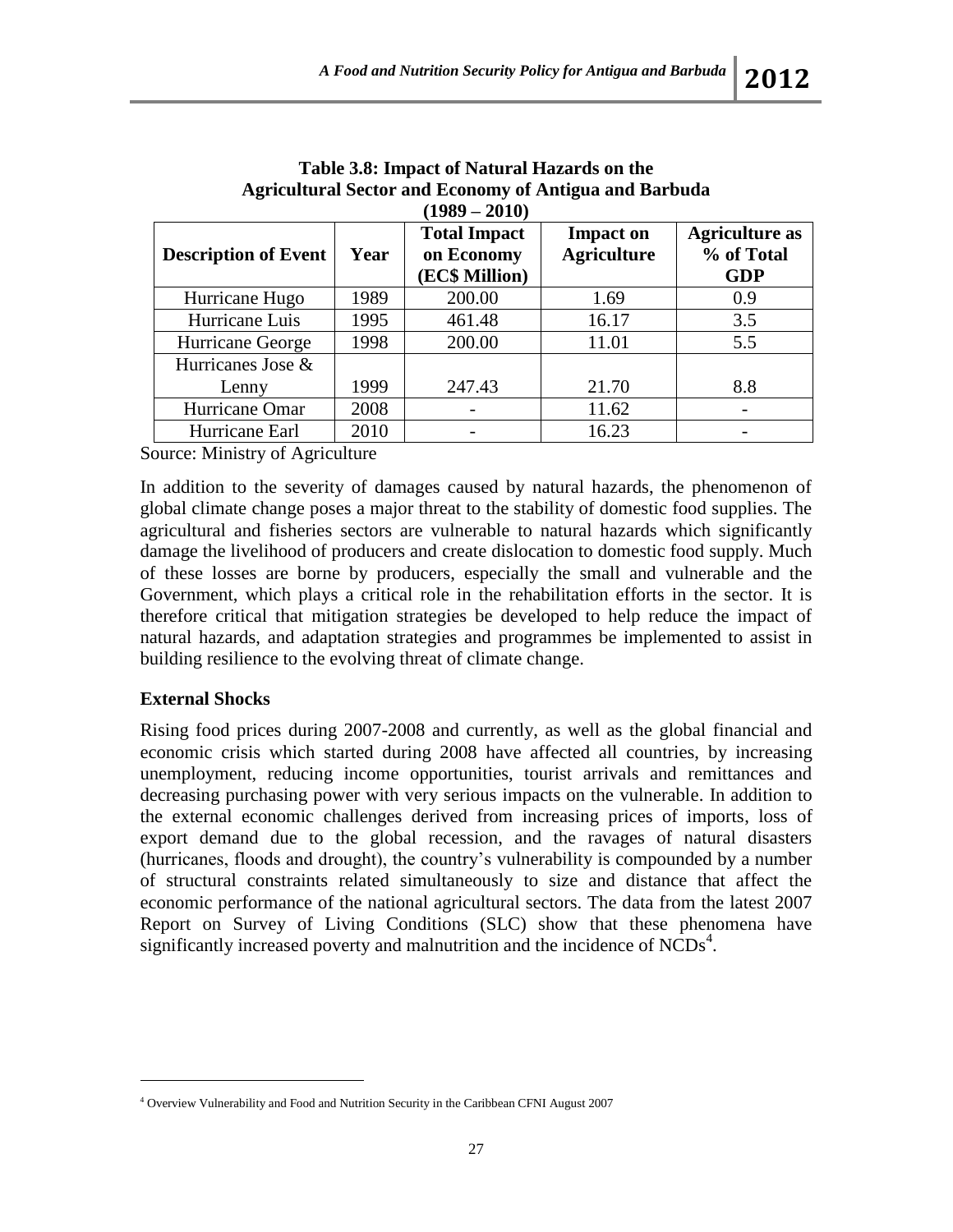# **SECTION IV: ISSUES AND PRIORITY AREAS OF FOCUS FOR FOOD AND NUTRITION POLICY**

# **4.1 Regional and International Context**

l

The Caribbean is a highly diverse region with countries varying widely in terms of their land mass, population, levels of socio-economic development, and vulnerability to external shocks. Agriculture remains the mainstay of the economy in four countries: Dominica, Dominican Republic, Guyana and Haiti.<sup>5,6</sup> The other economies are largely service oriented, with the exception of Trinidad and Tobago which is primarily energybased. Suffice to say, as a group, the region experienced relatively strong real Gross Domestic Product (GDP) growth rates during the period 2002-2007. However, available estimates and projections of growth rates for the period 2008 – 2011 are not encouraging, as a consequence of the current global economic and financial crisis which started in 2007.

The impact of this crisis on the economic sectors within the Caribbean (i.e. agriculture, manufacturing and tourism) has been sharp and swift. It has led to volatility in commodity export prices, declines in exports earnings, tourism inflows, foreign investment, as well as in general overall economic activity. This has had negative effects on employment aggravated the general food and nutrition security situation, and exacerbated the levels of poverty and inequity, primarily in the rural areas. It has also contributed to social dislocation through increased rural unemployment, increased reliance on food imports, and market volatilities. Even though agricultural markets have always been subject to price variations, the speed and magnitude of these changes have been more pronounced in the last three years, and have led to instability in food and input prices.

<sup>5</sup> Their main agricultural products are bananas, sugar, rice (considered traditional commodities) and tropical fruits and vegetables.

<sup>6</sup> Generally, the contribution of agriculture to GDP ranges from a low of 0.8% in Trinidad and Tobago to highs of 26 % and 28% in Guyana and Haiti, respectively. This does not include value generated by agro-industry and other agricultural production linkages.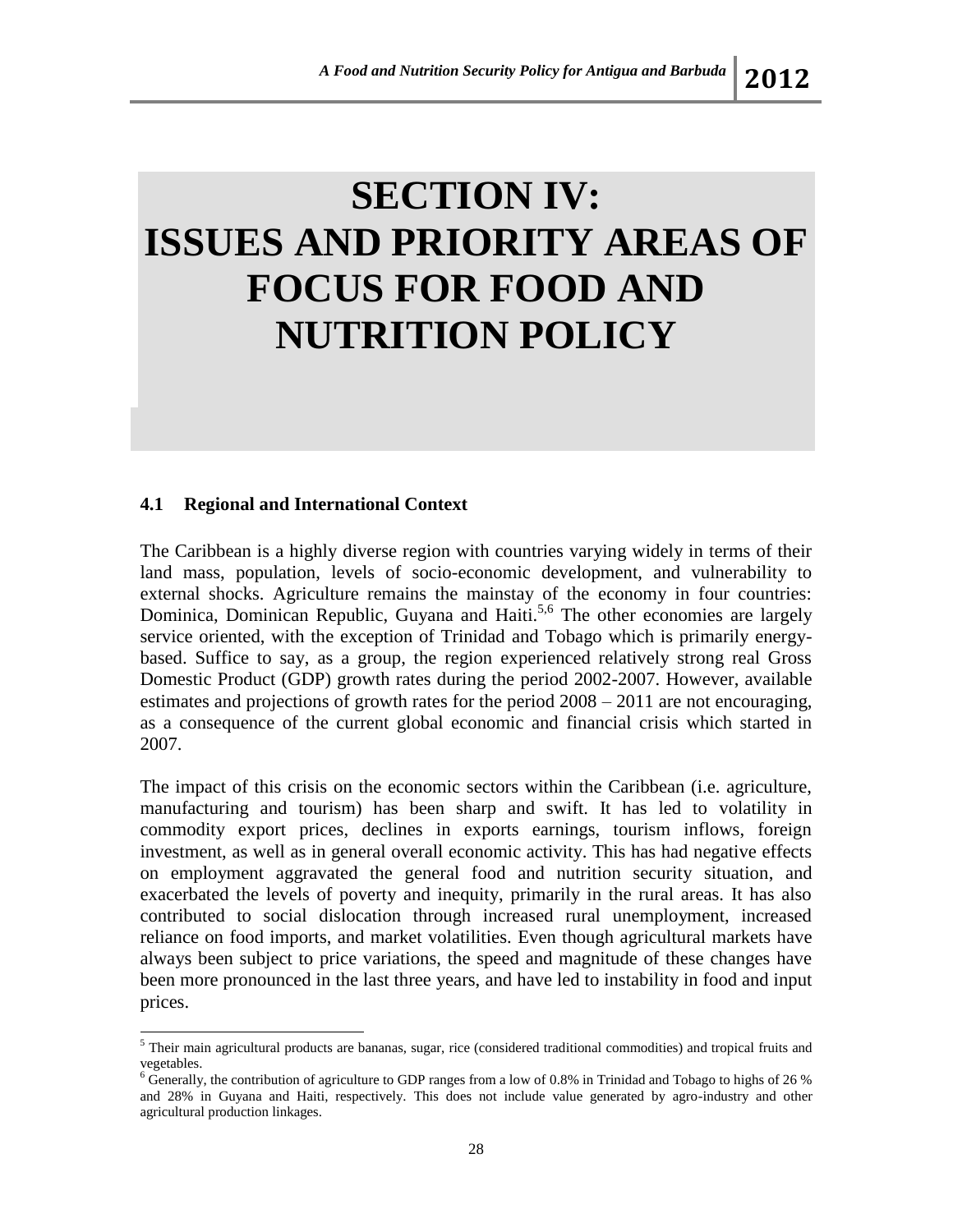Against the background of global economic and financial crises, the following challenges and opportunities related to the development of agriculture in general and food and nutrition security programmes in particular in the Caribbean region have been identified:

- **The steady decline in competitiveness of their agricultural products** to traditional preferential markets and within domestic/regional markets has been a major concern. This has been attributed to the process of trade liberalization, which has progressively eliminated import restrictions and reduced tariffs, and to domestic limitations, including institutional, structural, economic and technological factors.
- **Threats to the Region's environmental and natural resources** due to increases in the incidence and strength of hazards, coupled with the emerging impacts of climate change, and the growing vulnerability of human settlements concentrated in high risk areas where the risk is further exacerbated by inappropriate and unsuitable social, economic and environmental practices.
- **In the Caribbean, more than 50% of the total number of poor is to be found in rural areas**. A major activity in rural communities is agriculture, which is dominated by small-scale, local and community-based rural stakeholders. However, stakeholders in these rural communities are still hindered by a lack of 'space' and a lack of capacity to become involved in decision-making and project management. Consequently, there is no question that meeting the UN's Millennium Development Goal of halving poverty by 2015 will require a special focus on reinforcing the capacity of those organizations representing marginalized groups in rural areas (small farmers, agricultural workers, women and youth) through improved access to information as well as enhanced capacity for analysis and advocacy.
- **Limited coordination of regional policy and strategy initiatives in CARICOM.** Regional agricultural policy development and, more critically, implementation, have been plagued by a steady diminishing capacity for policy formulation, implementation and coordination, both within Member States and at the level of the CARICOM Secretariat. This has been a major and continuous constraint to ensuring an enabling policy environment for agriculture and food and nutrition security in the region.
- **Food and nutrition security (FNS) concerns have been another major issue in the Caribbean.** The heavy dependence of Caribbean countries on a wide range of imported foods has resulted in most of the countries being designated 'net-food importing developing countries (NFIDCs)'. With regional food import bills estimated in 2008 at US\$4.0 billion, there is the urgent need to ensure that Member States and the region as a whole, retain the capacity to produce a minimum portion of its food needs. Changing food consumption patterns (linked to the increased reliance on food imports) have heightened the level of anxiety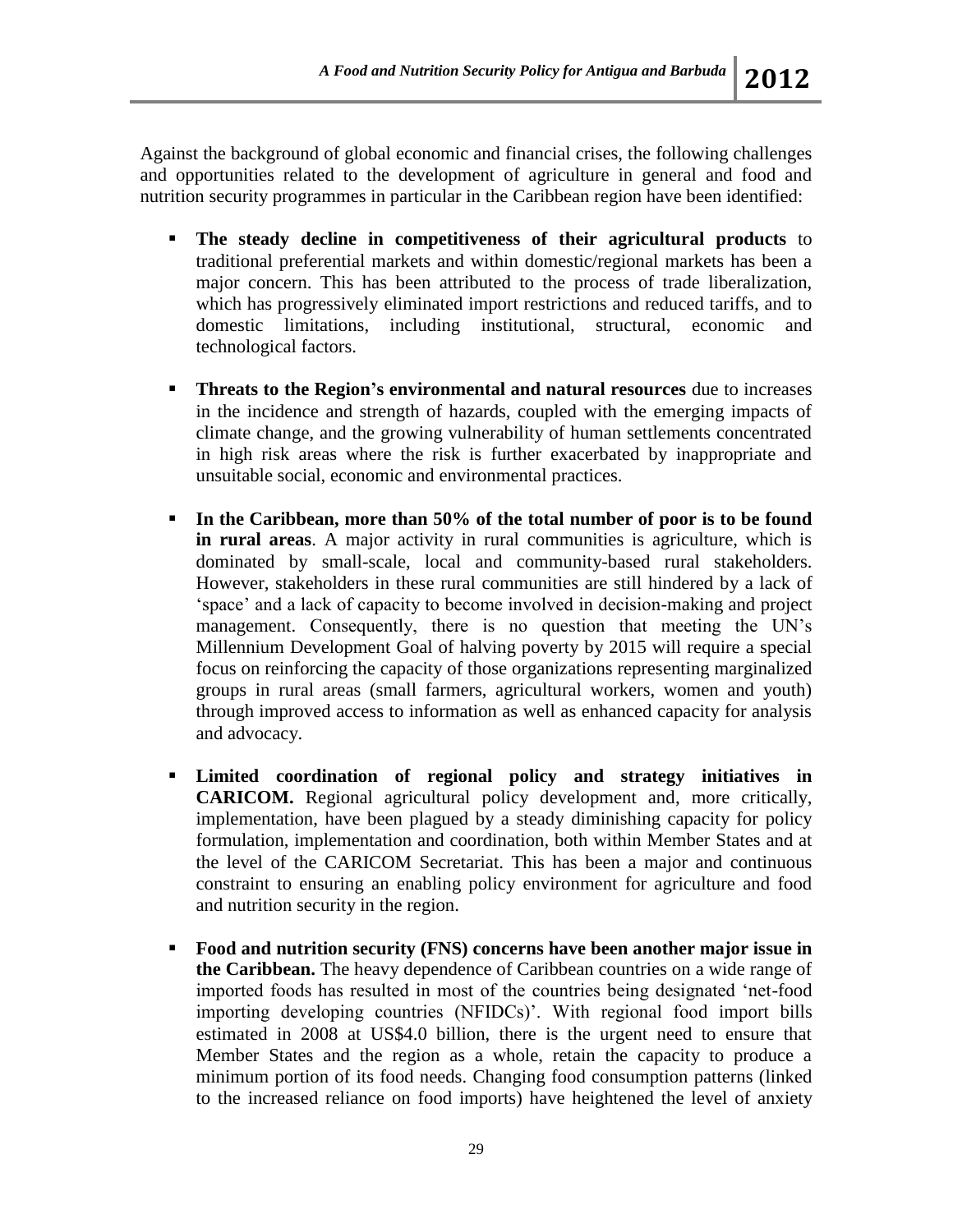with regards to the rising levels of dietary–related illness and diseases (particularly NCDs) among a wider cross-section of the region's populations.

There is consensus in the Region that there is the need for a regional response to reposition the agricultural sector. This is being driven by its declining contribution to the Caribbean economy and the deepening of regional integration through the CARICOM Single Market and Economy (CSME) and between CARICOM and the Dominican Republic (DR)*.* Within CARICOM, there has been a history of common policies and strategies for agricultural development.

Such frameworks include the 1996 Regional Transformation Programme for Agriculture (RTP) and the 2003 Jagdeo Initiative (JI), which was developed in response to a CARICOM Heads of Government call for a regional agricultural repositioning strategy that would allow the Region to decide on the sort of institutions and mechanisms needed to reposition agriculture to be implemented through interventions to alleviate nine (9) Key Binding Constraints (KBCs).

| Table: 4.1: Jagdeo Initiative (JI) Nine (9) Key Binding Constraints (KBCs) |                                             |                                    |  |  |
|----------------------------------------------------------------------------|---------------------------------------------|------------------------------------|--|--|
| No.                                                                        | <b>Constraints</b>                          | <b>Lead Country/Agency</b>         |  |  |
| 1                                                                          | Inadequate Financing and Investment in      | Barbados/Caribbean Development     |  |  |
|                                                                            | the Sector                                  | Bank (CDB)                         |  |  |
| $\overline{2}$                                                             | Inefficient and Outdated Agricultural       | Trinidad and Tobago/CARICOM        |  |  |
|                                                                            | <b>Health and Food Safety Regulations</b>   | Secretariat                        |  |  |
| 3                                                                          | Inadequate Land and Water Resource          | Guyana/Food and Agriculture        |  |  |
|                                                                            | Management and Distribution Systems         | Organization (FAO)                 |  |  |
| 4                                                                          | Deficient and Uncoordinated Disaster        | Antigua and                        |  |  |
|                                                                            | <b>Risk Management</b>                      | Barbuda/FAO/IICA/CARDI             |  |  |
| 5                                                                          | Market and Marketing Development and        | Jamaica/Caribbean Agribusiness     |  |  |
|                                                                            | its linkages                                | Association (CABA)                 |  |  |
| 6                                                                          | <b>Ineffective Research and Development</b> | St. Lucia/CARDI                    |  |  |
| 7                                                                          | Lack of skilled human resources             | Dominica/University of the West    |  |  |
|                                                                            |                                             | Indies                             |  |  |
| 8                                                                          | Disorganized, Un-Coordinated Private        | St. Vincent and the                |  |  |
|                                                                            | Sector                                      | Grenadines/Caribbean Agribusiness  |  |  |
|                                                                            |                                             | Association (CABA)                 |  |  |
| 9                                                                          | <b>Inadequate Transportation System</b>     | <b>St. Kitts and Nevis/CARICOM</b> |  |  |
|                                                                            |                                             | Secretariat                        |  |  |

At their Thirtieth Meeting in Liliendaal, Guyana, 2-5 July, 2009, Heads of Government of the Caribbean Community declared that agriculture is of strategic significance for the sustainable development of the Community, and identified the sector as one of the drivers of the region's economic growth, contributing as it does, to rural development, GDP, employment and export earnings of the Member States of the Community. The Liliendaal Declaration on Agriculture and Food Security re-affirms political commitments to pursuing strategic approaches to transforming the agricultural sector into an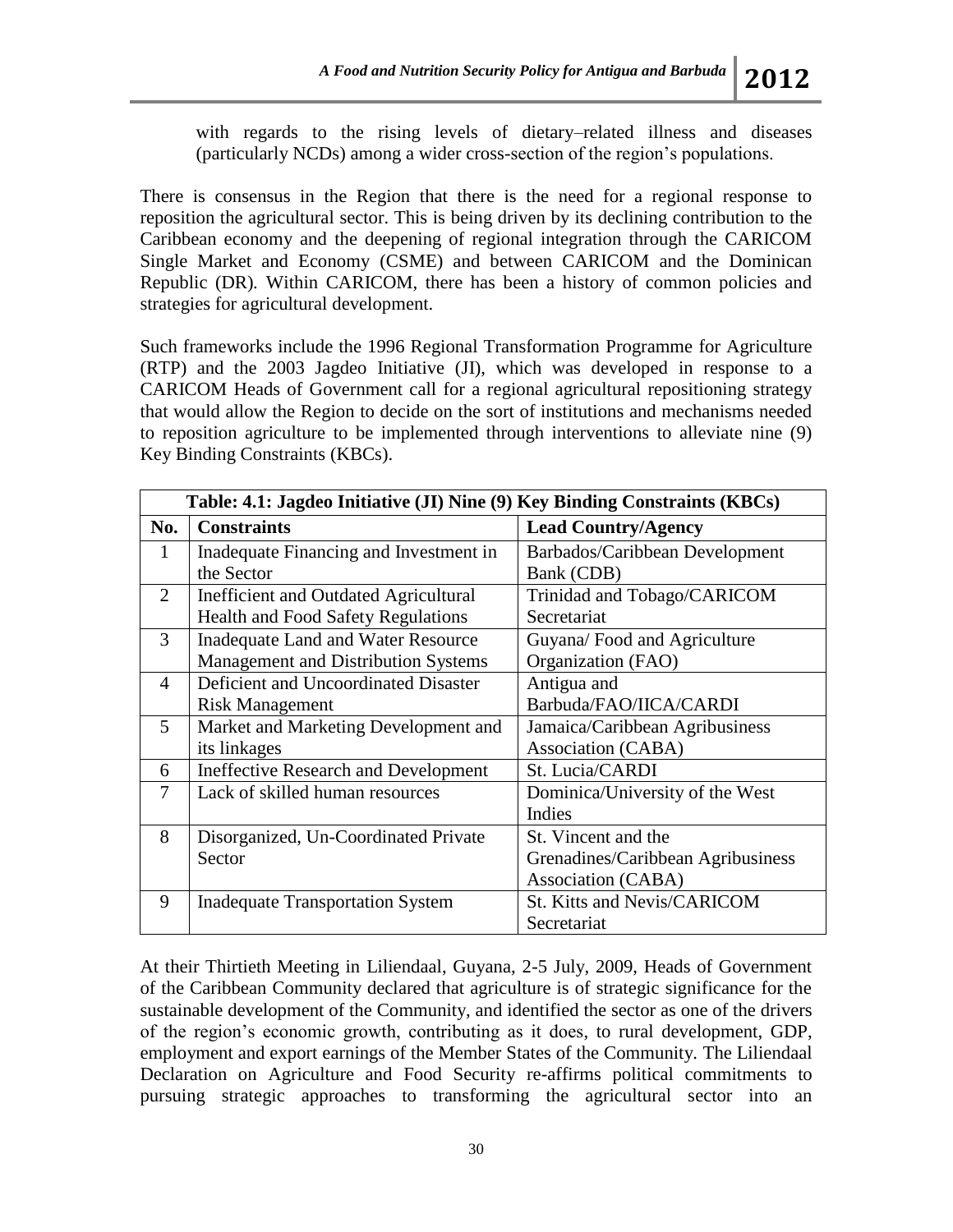internationally competitive one with increased capacity to contribute to the sustained economic development of the Community, profitability of entrepreneurs, the economic livelihood of the rural sector and to food and nutrition security. These separate initiatives are expected to bear strongly on the environment for agricultural and rural development in the region.

The United Nations Development Assistance Framework (UNDAF) for the period 2012- 2016 is expected to facilitate UN development cooperation in the Caribbean through partnerships with governments, civil society, and other developmental partners. The TCP is expected to contribute to the achievements of three of the six outcomes expected under UNDAF, namely:

- Strengthened enabling environment and social protection services and systems to reduce poverty and inequity, and increased economic participation and social inclusion, with emphasis on vulnerable groups;
- Strengthened policy, legislative framework and food production environment towards higher levels of food and nutrition security; and
- A more enabling environment established for the reduction of incidence, morbidity and mortality from HIV and non-communicable diseases.

These considerations highlighted the need for an urgent and coherent national and regional response to the food security and allied public health and nutrition challenges confronted by Antigua and Barbuda and other CARICOM Member States. They have led to the formulation of the CARICOM Regional Food and Nutrition Security Policy (RFNSP), which was approved by CARICOM Ministers of Agriculture in October 2010. A Regional Food and Nutrition Security Action Plan was elaborated and approved by CARICOM Ministers in October 2011. Clearly, a common approach that builds on the comparative advantage of individual Member States will improve availability, accessibility and affordability of food, especially for the most vulnerable. However, a consideration of paramount importance in support of a regional approach and policy for food and nutrition security is that it will enable Member States to secure for their private and public sectors as well as for households and communities throughout the region, benefits and economic externalities that they would be unable to access acting in isolation, and at a lower cost than they would otherwise face.

Antigua and Barbuda's policy is grounded in the commitments made by the country and other Member States to adhere to the Right to Food Convention as well as those made at the World Food Summit in 2009, especially Principle 3: Strive for a comprehensive twintrack approach to food security that consists of: 1) direct action to tackle hunger immediately for the most vulnerable, and 2) medium and long-term sustainable agricultural, food security, nutrition and rural development programmes to eliminate the root causes of hunger and poverty, including the progressive realization of the right to adequate food. It will also enable them to achieve Millennium Development Goal 1, namely, to reduce respectively the proportion and the absolute numbers of people who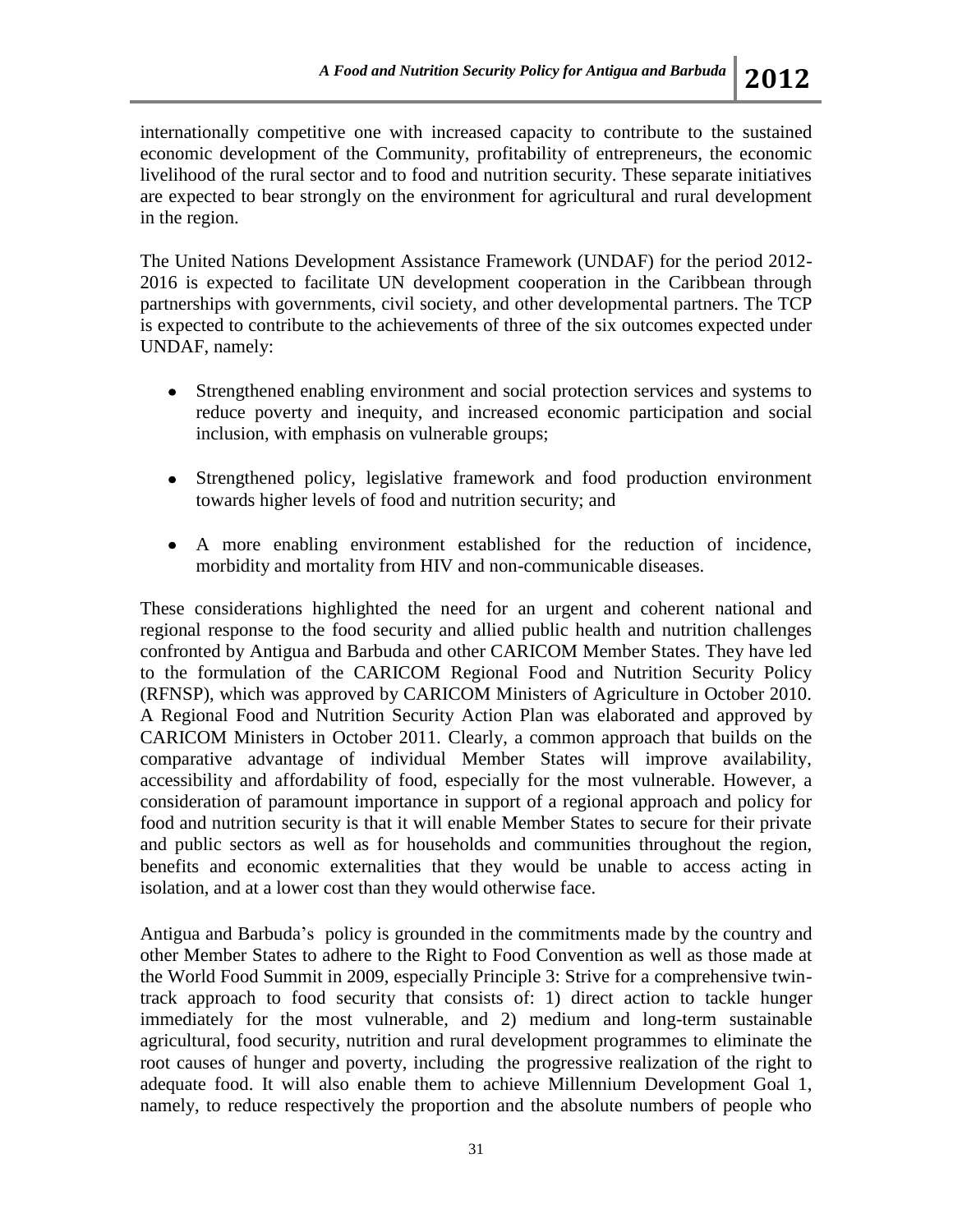suffer from hunger and malnutrition by half by 2015 and to measure progress towards its achievement.

The policy is set in the context of a mix of pro-actively linked national and regional policies including the Community Agricultural Policy (CAP), Common Fisheries Policy (CFP), Caribbean Cooperation in Health (CCH III), Community Agribusiness Strategy (CAS), the National Poverty Reduction Strategy (NPRS) and the National Economic and Social Transformation (NEST) Plan in support of health and nutrition, domestic food production and allied services at all stages and levels of the agri-food supply chain. There are also on-going discussions on Agricultural Risk Management and Crop Insurance Policy and Programmes.

It is in this context that this National Food and Nutrition Security Policy has been prepared, taking into account relevant regional policies and initiatives, to ensure that the national food production, processing, distribution, marketing, trade, and food safety and agricultural public health systems are capable of providing safe, adequate, nutritious and affordable food for the people of Antigua and Barbuda at all times, thereby achieving food and nutrition security.

# **4.2 Critical Food and Nutrition Security Issues**

The critical food and nutrition problems facing Antigua and Barbuda relate to all four pillars of food and nutrition security, viz.: availability, access, consumption/utilization and stability. With respect to food availability relative to recommended population food goals, the situation analysis revealed that while total food energy is available to meet population food goals, the country faces deficits for staples, vegetables and legumes and an over-supply of energy from foods from animals, fats/oils and sweeteners. In particular, relative to recommended population food goals:

- Food energy deficit exists for staples (37%), vegetables (61%) and legumes/nuts (80%);
- Food energy over-supply exists for fruits, fats/oils (78%), foods from animals (59%) and sweeteners (56%) (FAOSTAT, 2011).

The constraints to food availability include low productivity short-term land tenures, inadequate water supply, difficulty in accessing credit, loss of arable lands to housing construction, lack of storage facilities and over-exploitation of marine food sources. The policy will therefore seek to address these constraints and align food availability with recommended population food goals through specific strategies and interventions in domestic food production and food imports.

With respect to food access, high food prices and unacceptable levels of poverty constrain households' access to foods. The latest poverty data indicate that 13.5% of households are absolutely poor, 4.4% are food poor and 20.7% are vulnerable to poverty.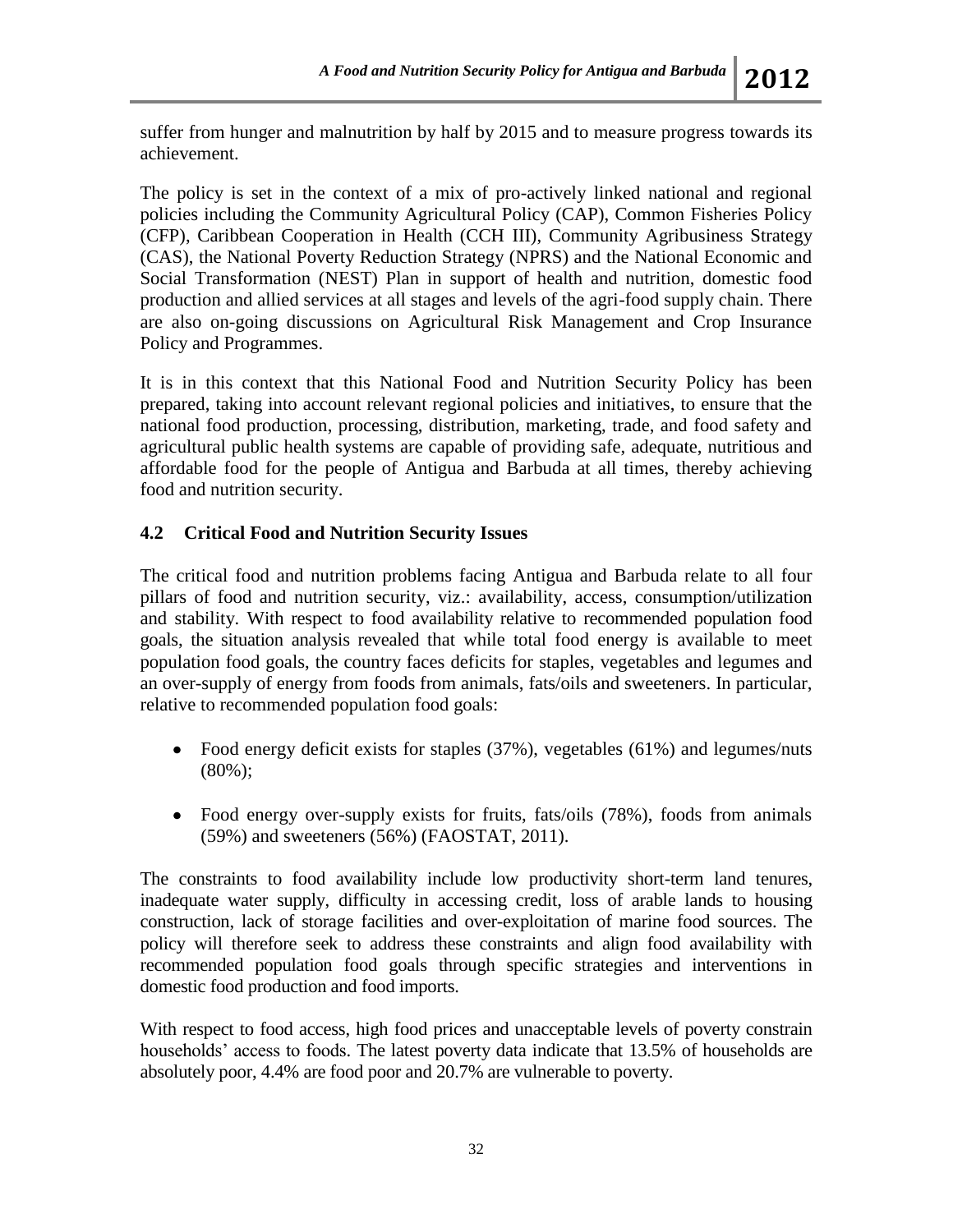Evidence suggests that social safety nets are inadequate, especially for vulnerable groups such as senior citizens, single mothers and persons with HIV/AIDS. These groups are also exposed to poor housing and living conditions, inadequate access to health care, hygiene and sanitation and social services. There is a high level of low income earners. The inability to become engaged in gainful employment has impacted adversely on the general living conditions and food security status of vulnerable groups: senior citizens, the indigent, the physically and mentally challenged, PLHIV and single parents.

Factors contributing to this vulnerable status include limited employment opportunities, incomplete and limited education, low socio-economic status, and a lack of skills. Inadequate capacity of caregivers and limited financial and human resources exacerbate the situation. There is need for better data capture and processing in order to have more accurate information on food insecurity and vulnerability. Finally, the minimum wage needs to be set and the guidelines for selecting persons to receive welfare needs to be revised.

With respect to nutritional adequacy of the population, Antigua and Barbuda is undergoing a period of nutritional and epidemiological transitions. The nutritional transition is reflected in a shift in diets away from indigenous staples (starchy roots and cereals), locally grown fruits, vegetables, legumes, and limited foods from animals, to diets that are more varied and energy dense, consisting of more processed foods (including processed beverages), more food from animals, more added sugars, foods that are high in fats/oils and sodium, and often more alcohol.

This shift in diets is ultimately reflected in the epidemiological transition which is seen in a reduction of under-nutrition and infectious diseases and an increase of overweight and obesity, two of the main risk factors in nutrition/food-related non-communicable chronic diseases (diabetes, hypertension, stroke, cardiovascular diseases and some forms of cancers). These diseases are the main public health problems in Antigua and Barbuda. Additionally, iron-deficiency anaemia remains a problem due in part to problems with food and nutrition security in some communities. Also, the prevalence of unsupplemented exclusive breastfeeding up to 6 months remains low and a growing sector of the population remains socially deprived and nutritionally vulnerable.

Finally, with respect to stability, Antigua and Barbuda is a small island state that is subject to frequent shocks from external economic forces and vulnerable to hurricanes, droughts and wind storms. Global changes in climate bring more frequent and higher risk of natural disasters that have the effect of reversing several years of economic growth. There is therefore need for disaster preparedness and mitigation strategies to protect agriculture, social infrastructure, the ecosystem and housing.

In developing the National Plan of Action (NPA), it is important to distinguish between immediate, underlying, and basic root causes of food and nutrition security problems. These projects must be implementable at sectoral and community levels within the limitations of existing resources. A critical role of the Antigua and Barbuda Food and Nutrition Council will be to assess and monitor the food and nutrition situation at the national level and for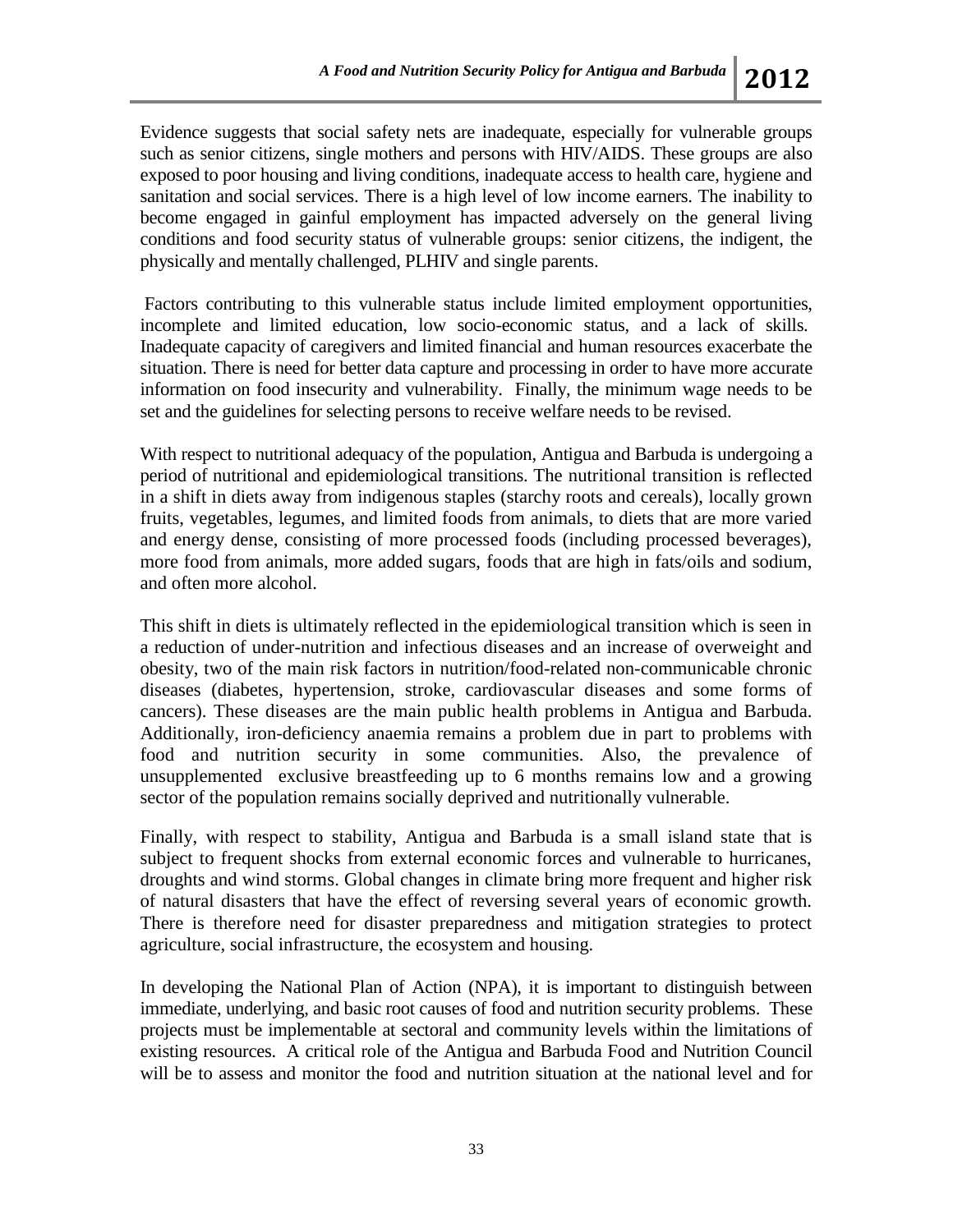other stakeholders - Public and Private Sectors and NGOs/CBOs to plan, implement, monitor and evaluate nutrition interventions at all levels using the participatory approach.

The Antigua and Barbuda Food and Nutrition Security Policy must, therefore, present that portfolio of government interventions, both direct and indirect, to be utilized in promoting agriculture and food sector objectives by influencing the organizational and economic environment within which the food system functions. The policy instruments contained therein, must address all aspects of the food system, affecting the entire conceptual spectrum, ranging from production, marketing, processing, distribution, all the way to consumption and nutrition. The policy interventions must address both micro- and macro issues and must be so designed as to:

- Resolve issues of malnutrition and food security
- Involve policy and programme design and implementation that cut across departmental divisions
- Consider a wide array of data that can be disaggregated down to the household level (or even to the intra-household level)
- Deal with conflicting policy objectives that arise between producers and consumer interests, urban and rural differences, primary and secondary production, budgetary prioritization between consumption support and investment in agriculture, and short- and long-run decisions

# **4.3 Guiding Principles**

The preparation of the Policy Framework is based on the following principles:

# **Evidence-based**

A solid and concise FNS situational analysis was undertaken to ensure that the Policy and the subsequent Action Plan are evidence-based. The analysis will not be a research study, but will clearly indicate what the key FNS problems and their causes are and which population groups/households are most affected by these problems. Thus, a causality and vulnerability analysis was conducted. Maximum use was made of available documentation which was complemented by information obtained by interviewing key informants, when necessary.

# **Good Governance Practices/Right to Food Principles**

The FNS Policy and Action Plan will incorporate good governance practices or  $\bullet$ Right to Food principles, including issues related to Participation, Accountability, Non-discrimination, Transparency, Full Respect for Human Dignity, Empowerment, Rule of Law, Inclusion and Considerations of Equity, and Responsiveness to Needs and Priorities.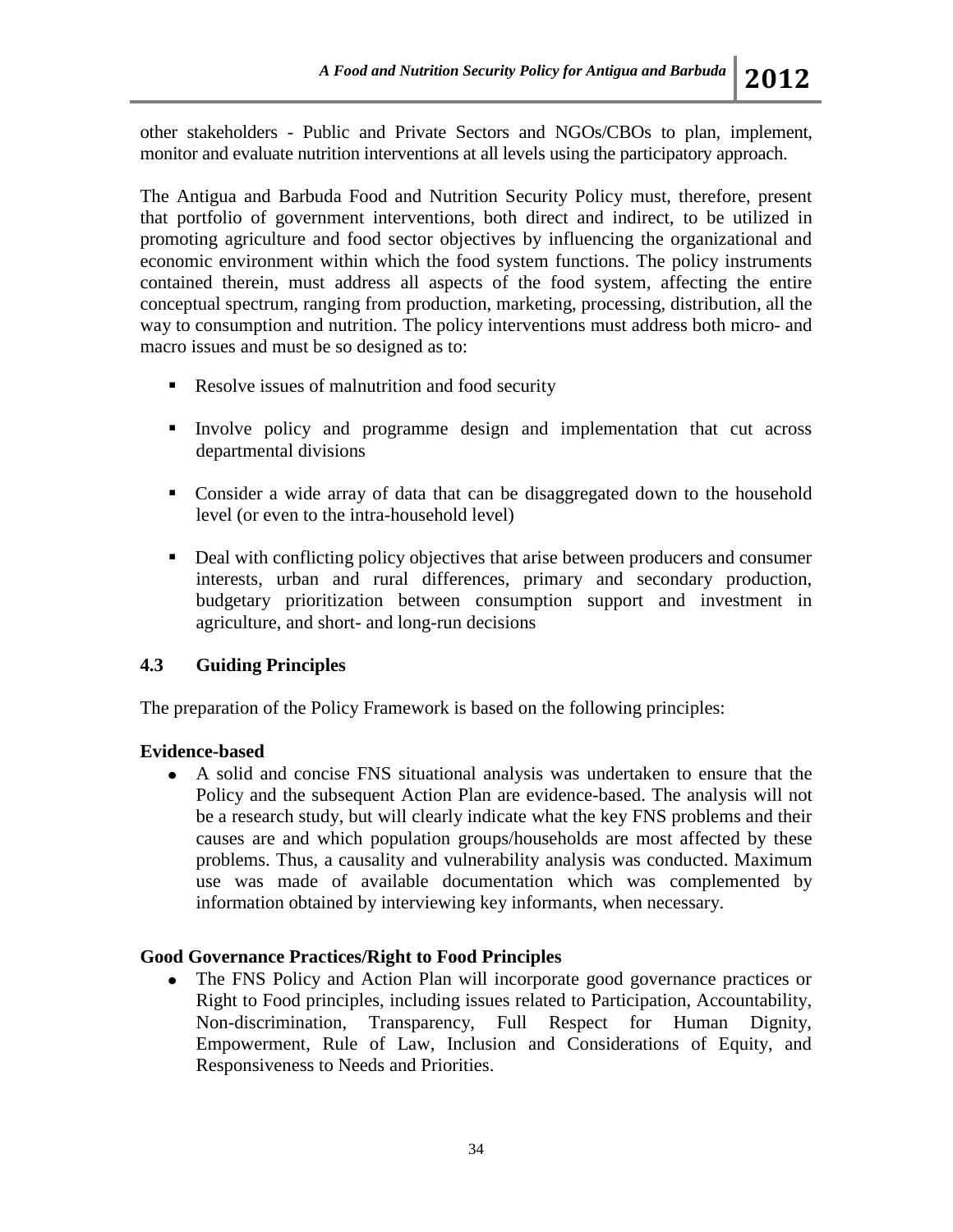# **Policy Coherence**

The FNS Policy and Action Plan will be coherent with underlying tenets of regional policies and actions and initiatives such as the RFNSP, the RFNSAP, the CARICOM Community Agricultural policy, the Jagdeo Initiative, the Liliendaal Declaration, Caribbean Cooperation in Health III, etc. and relevant national policies, and focus on translating into action these political statements and policies related to and supportive of good health and nutrition, rural and food crop/livestock/fisheries development and agro-food production, processing, marketing and distribution.

# **Protection of the Natural Resources**

Recognizing therefore that the forests and fisheries constitute substantive resources for food and nutrition security to be protected through adaptation to climate change.

# **Agriculture and Food Production**

Recognizing the vital role of the food and agriculture sector in the quest for  $\bullet$ national food and nutrition security and the need to strengthen its ability to attract youth and entrepreneurship as well as adequate investment in agricultural production, post-harvest handling, storage, distribution and exchange as an integral part of the private sector of Barbados and the Caribbean region and a major source of employment and incomes for a large segment of the population.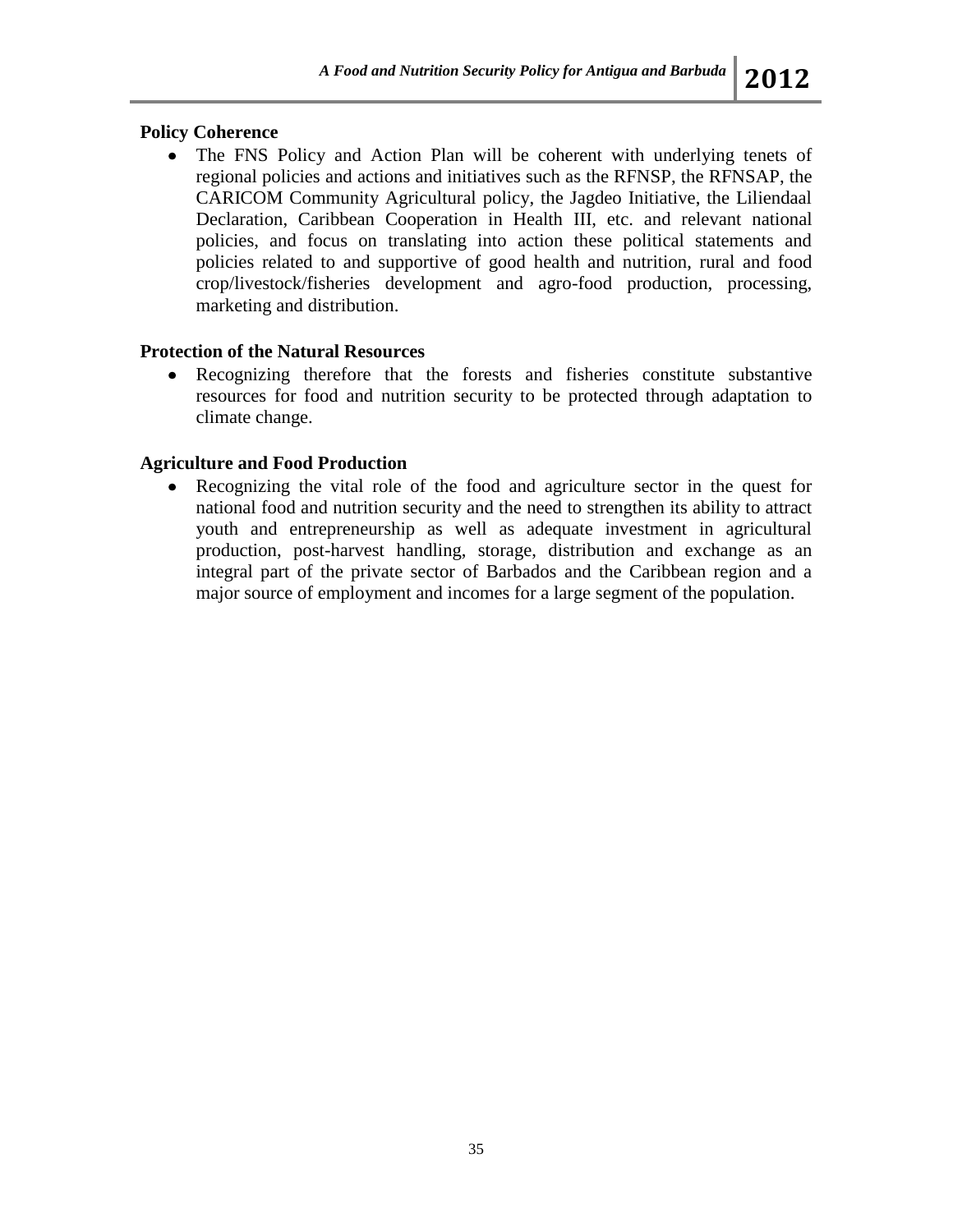# **SECTION V:**

# **FOOD AND NUTRITION SECURITY POLICY**

# **5. FOOD AND NUTRITION SECURITY POLICY.**

# **5.1 Introduction**

This section provides the specific policy statements and associated strategies, which are organized under the four pillars of food and nutrition security, for addressing the critical food and nutrition problems of Antigua and Barbuda. The purpose of these policy statements and strategies is to provide clear guidance with respect to the actions that are to be pursued by the Government to improve the food security status of the population. The long-term goal of the food and nutrition security policy is to ensure that all individuals at all times, have physical and economic access to sufficient, safe and nutritious food to meet their dietary needs and food preferences for an active and healthy life. Concurrently, and in conjunction with the action plan, this Policy will support related actions within each of the four pillars of food security to address the critical concerns to enhance the nutritional status of the people of Antigua and Barbuda.

# **5.2 Vision and Strategic Objectives of the Antigua and Barbuda Food and Nutrition Security Policy**

The long-term goal of the Policy is to achieve sustainable food and nutrition security and to eliminate all forms of malnutrition in order to have a well-nourished and healthy population that can fulfil its aspirations to good health and economic well-being and effectively contribute to national socio-economic development. More specifically, the Policy will seek to:

 Ensure that a sufficient quantity of nutritious food of appropriate quality is available to all people in Antigua and Barbuda**,** through increased domestic production and a **sustainable** level of imports, with special emphasis on a structured food import replacement programme (**Food Availability**).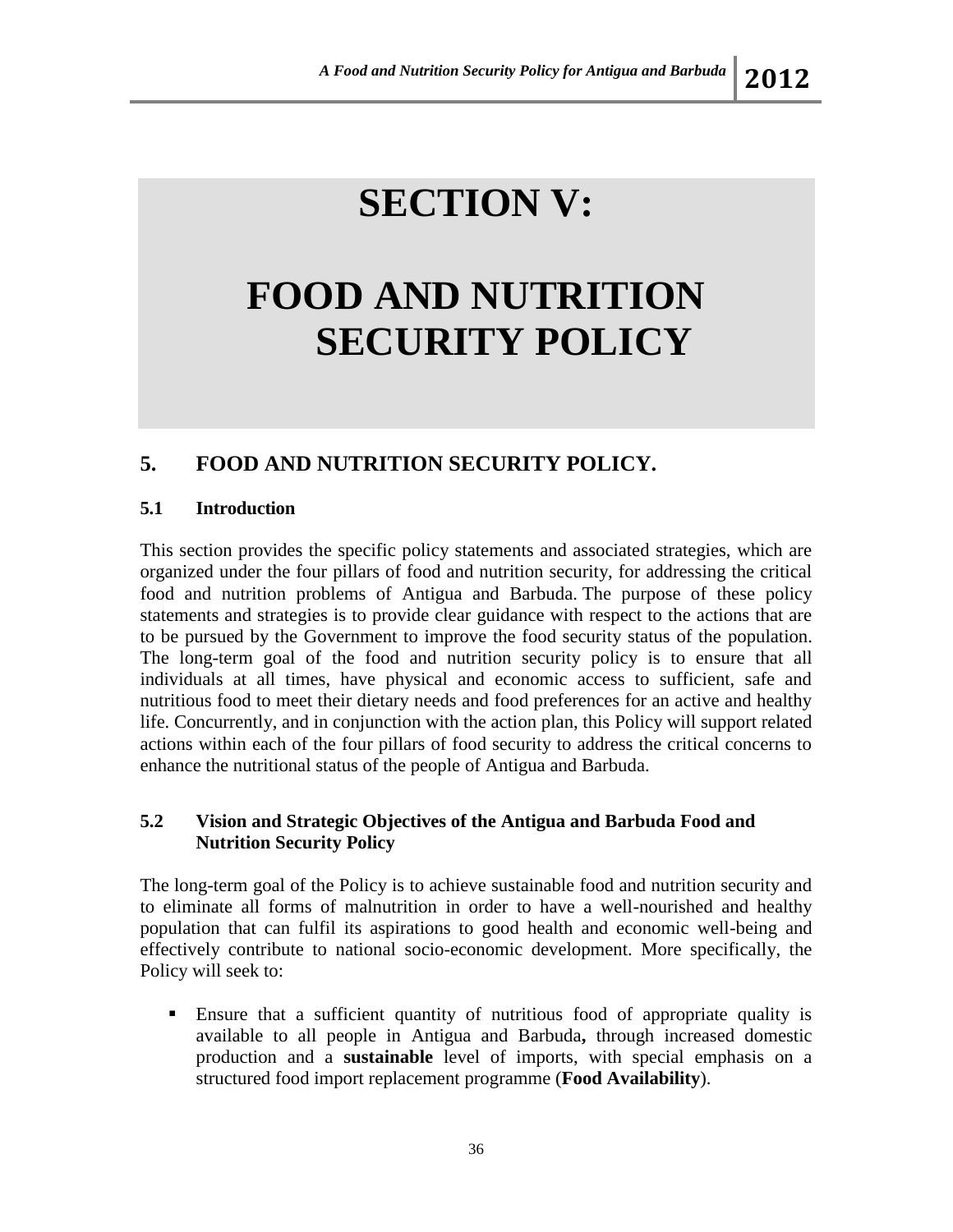- Ensure that all individuals in Antigua and Barbuda have access to adequate resources to acquire appropriate foods for a nutritious diet (**Food Accessibility**).
- Ensure that all individuals in Antigua and Barbuda reach a state of nutritional well-being through food choices and consumption that reflect Recommended Dietary Allowances (RDAs) (**Food Utilization/Nutritional Status/**).
- Ensure that all people in Antigua and Barbuda have access to adequate, safe and nutritious food at all times, are not at risk of losing access to it due to shocks, and consume/utilize foods that reflect physiological needs (**Stability of Food Supply**).

This will entail the formulation and implementation of the activities and programmes set out below in order to:

- Increase household food production and trading
- Improve income generation and job creation opportunities
- Improve nutrition and food safety
- Increase safety nets and food emergency management systems
- Improve analysis and information management system
- Provide capacity building
- $\bullet$ Hold stakeholder dialogue

# **5.3 FOOD AVAILABILITY:**

*Promote the sustainable production of safe, affordable, nutritious, good quality, Caribbean food commodities / products.*

## **Policy Statement 1:**

The Government of Antigua and Barbuda will enact a Food Security Law to ensure domestic production of a minimum threshold of a selected basket of foods for which the resource endowment will provide production capacity and capability as well as national comparative advantage. This law will be supported by adequate production and trade policies to increase production and productivity of the domestic agriculture and agro-processing sectors and protect local industries from unfair external competition.

The specific trade policies will aim to promote the development of and access to domestic and regional markets for domestic food products and are needed both in terms of reducing food prices and income instability and increasing industry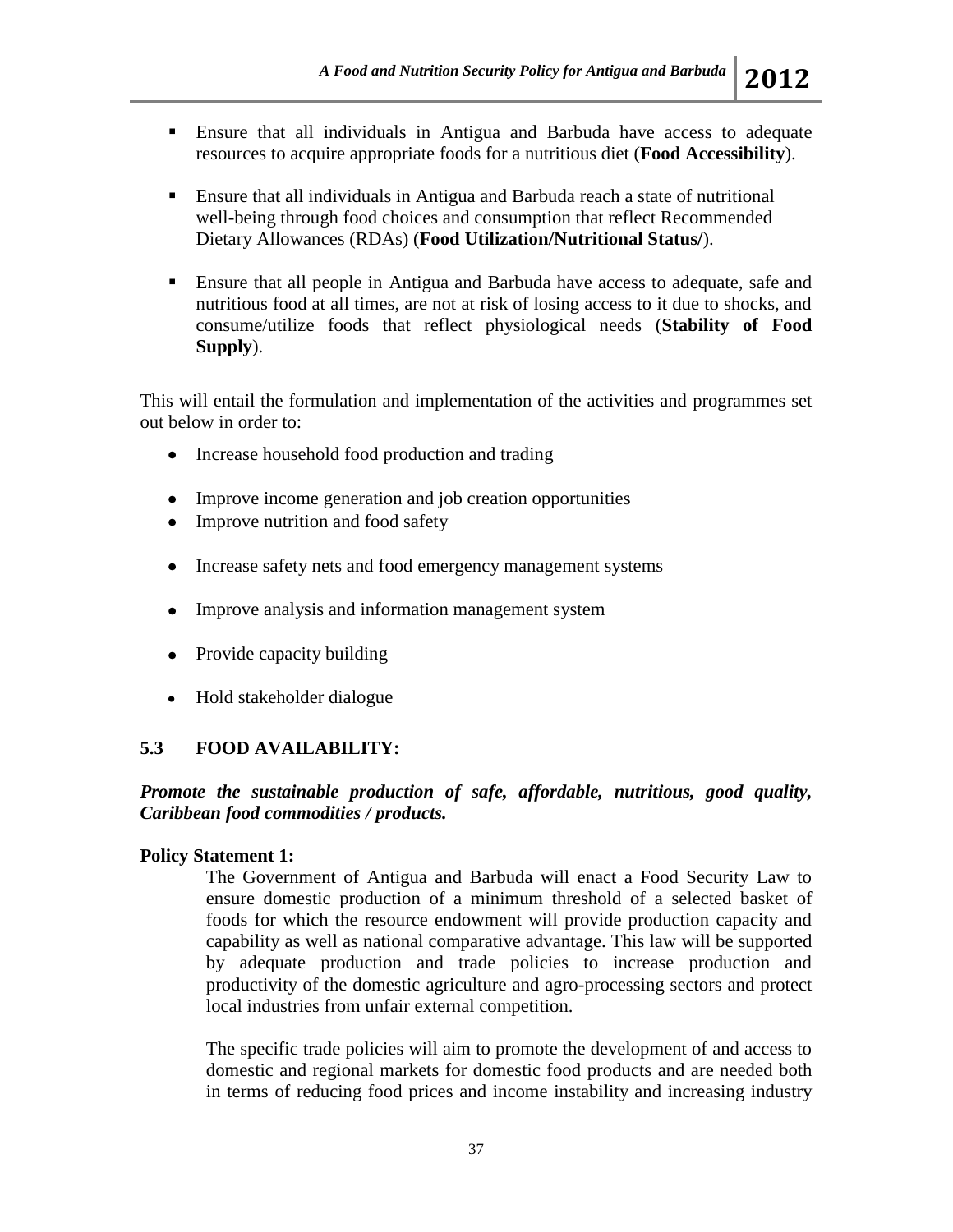profitability. Under the Food Security Law, the Minister of Agriculture will be empowered to determine and adjust the specific quantities and types of crops and livestock products to be covered from time to time. Imports of these products or close substitutes shall be subject to approval by the Ministry of Agriculture.

## **Policy Statement 2:**

The Government of Antigua and Barbuda will promote an aggressive import substitution programme to reduce the imports of agri-foods identified as critical to contributing to food and nutrition security in the country. This will be effected by:

- Identifying commodities that can be produced competitively and in required quantities based on resource endowment and comparative advantage
- Providing trade policy support for selected commodities/products
- Conducting value chain analyses to diagnose and address gaps/constraints in the development of the identified industries
- Developing action plans for the selected industries, with all actors along the value chain
- Facilitating dialogue among all relevant stakeholders along the value chain to ensure consensus building on strategic actions to be implemented
- Supporting the formulation and implementation of a comprehensive set of industry support measures to address identified challenges and to exploit opportunities
- Supporting the elaboration and implementation of an effective and efficient governance model for each targeted industry
- Ensuring an enabling environment for agro-industrial promotion and development

## **Policy Statement 3:**

The Government of Antigua and Barbuda will promote increased availability of safe, affordable, nutritious, good quality food commodities/products with an emphasis on nationally and regionally produced foods through the identification and promotion of priority commodities in which:

 Priority commodities will be selected on the basis of the promotion of a nutritionally balanced diet comprised of local food products and guided by the Dietary Guidelines for the CARICOM Region.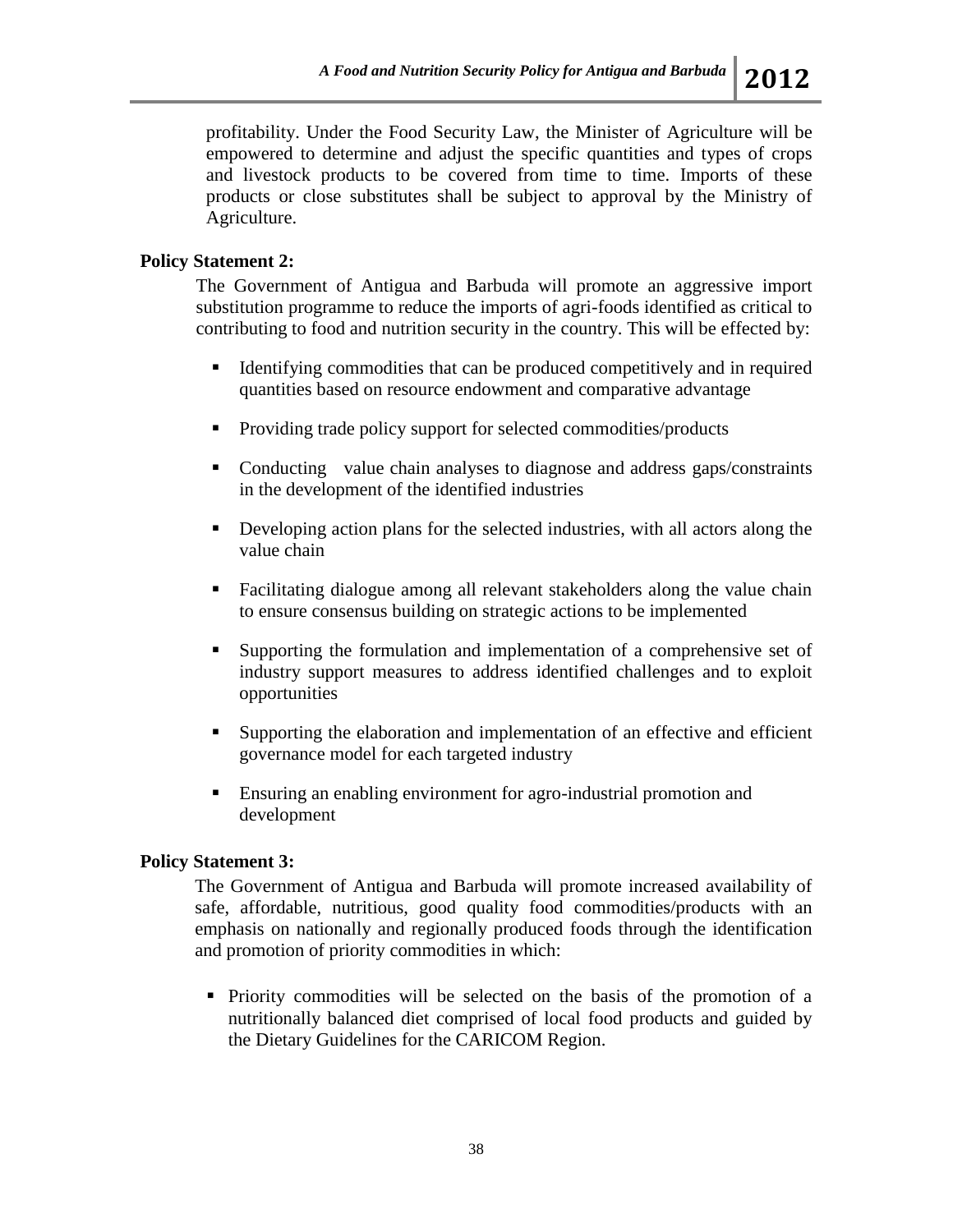- Criteria for selection of the commodities/products will be based on factors such as market demand, competitiveness, nutritional composition/elements, domestic resource endowment and their strategic importance.
- Small producers (farmers, fisherfolk, cottage food processors etc., with a focus on gender) shall be critical in the production of the identified food commodities/products.
- The widest possible utilization of local products for domestic consumption in an aggressive buy-local campaign will be encouraged.

### **Policy Statement 4:**

The Government of Antigua and Barbuda will promote increased production and productivity of identified crops, livestock and fish commodities/products by:

- Generating and transferring appropriate technology in food crop cultivation and livestock management through market driven research programmes at existing institutions and cooperation with international development partners
- Identifying, documenting and disseminating best practices for sustainable production of identified food crops, livestock, fish and other food commodities/products
- Developing a seed and genetic material plan, seed bank and implementation mechanism for the production/importation, conservation, evaluation and distribution of high quality planting and genetic material
- Promoting the adoption of new/improved technologies in livestock breeding and production to ensure the preservation of existing and where necessary, the improvement of genetic stock
- Promoting the production and utilization of local raw material in livestock feed production.
- Promoting the sustainable exploitation of the country's fisheries resources and exploring greater investments in aquaculture to increase the availability of fish and fish products
- Promoting on-farm mechanization through greater use and improved access to modern and appropriate small-scale equipment/tools
- Promoting and utilizing Good Agricultural Practices by producers to include, inter alia:
	- o Promoting and utilizing appropriate fertilizer practices through proper soil testing and application types and levels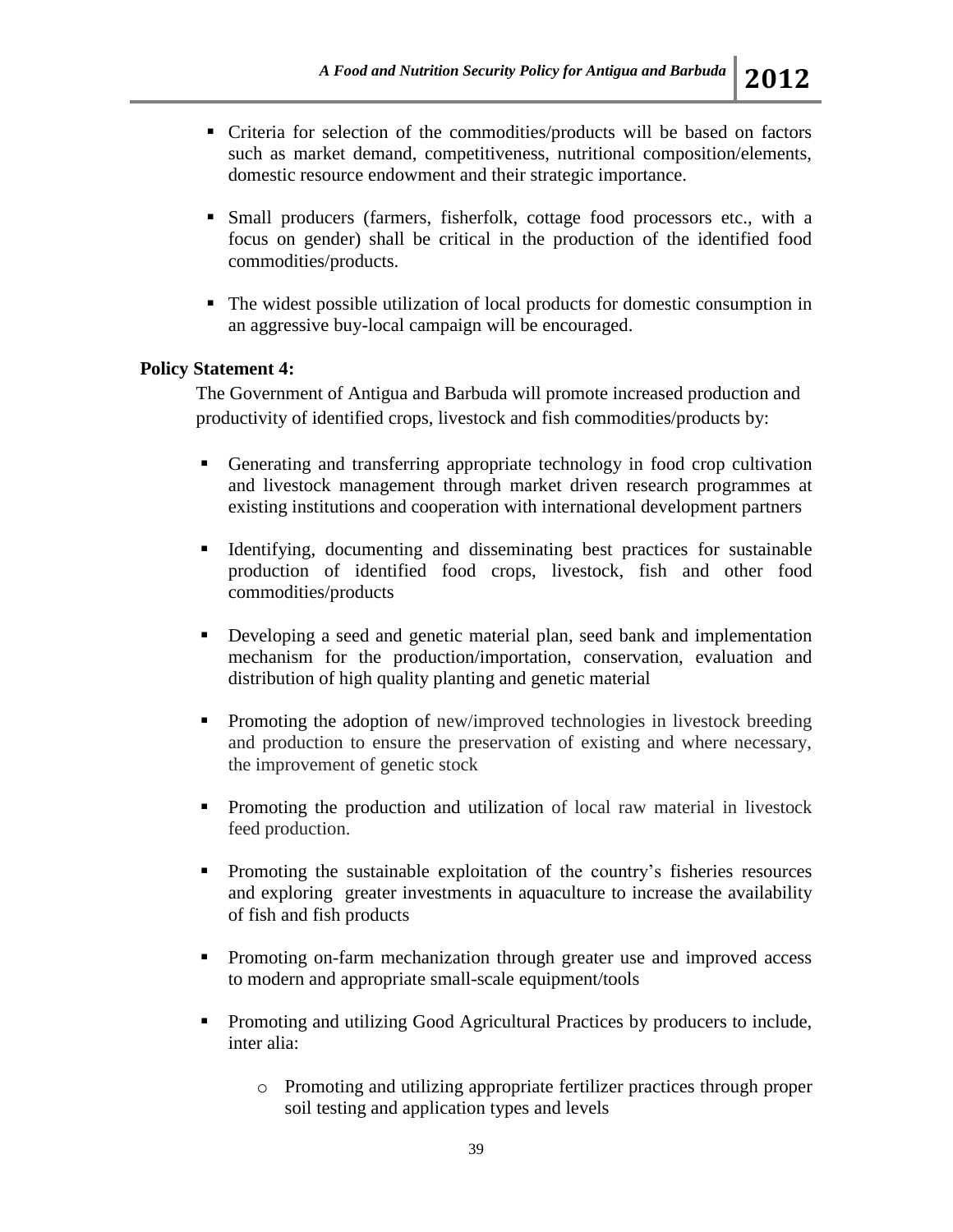- o Promoting and utilizing soil conservation practices to reduce soil slippages, enhance soil fertility and facilitate increased land productivity on a sustainable basis
- o Encouraging more effective, efficient and sustainable use of agrochemicals and pharmaceuticals in agri-food production systems
- o Promoting and utilizing Integrated Pest Management in agri-food production systems
- o Promoting and utilizing traceability in agri-food production systems.
- o Promoting and utilizing effective and efficient land and water management practices in agri-food production systems
- o Promoting and utilizing environmentally sound waste disposal and recycling systems in the production processes
- o Promoting and utilizing sustainable fisheries management practices

## **Policy Statement 5:**

The Government of Antigua and Barbuda will create an enabling environment for increased production and productivity and improved marketing of identified crops, livestock and fish commodities/products through:

- Establishing a modern efficient and effective institutional structure and mechanism to facilitate growth and development of the sector by:
	- o Restructuring the Ministry of Agriculture and related Agencies in order to provide more effective and efficient support to producers
	- o Strengthening the institutional and technical capacity for research and development so that it is demand driven and responsive to the needs of producers through the development, adaptation and adoption of appropriate technologies and methods to improve agricultural productivity
	- o Fostering greater synergies between extension and research and development to ensure the effective dissemination of new and existing technologies to stakeholders
	- o Expanding and strengthening the institutional and technical capacity of extension services to provide better support and more rapid and extensive transfer of new and innovative technologies to primary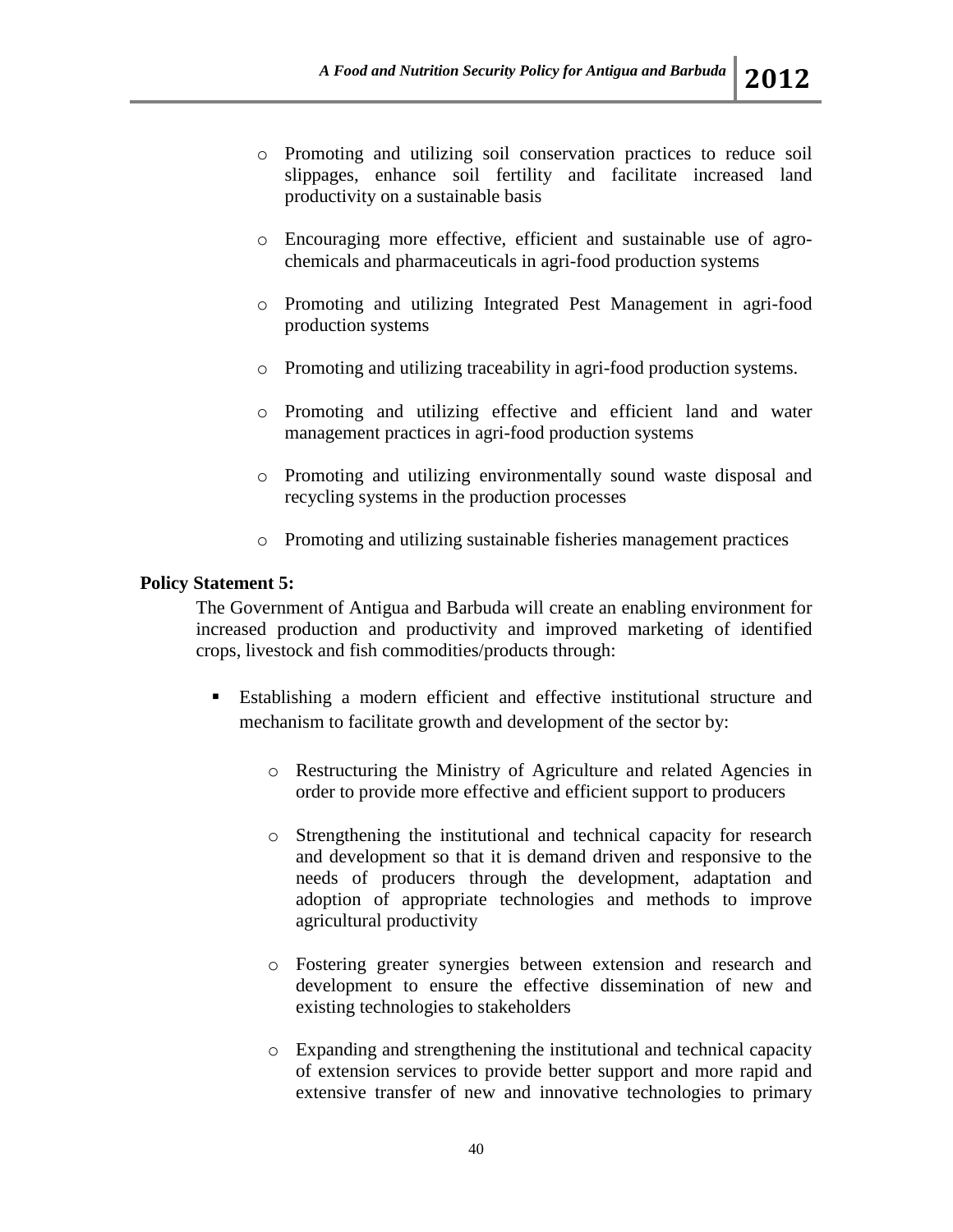producers and other actors along the value chain as well as for linking producers to markets

- Strengthening the institutional mechanism for inter-sectoral linkages (agriculture, environment, tourism, health, education etc.) to prevent duplication of effort and wastage of resources
- Strengthening the Ministry of Agriculture and related Agencies' capacities to provide market intelligence and information to producers and end users, thereby reducing information asymmetries and creating greater marketing opportunities along the value chain and encouraging greater use of market intelligence information among value chain actors
- Promoting increased finance and investment to the sector by:
	- o Increasing Government budgetary allocation to the sector
	- o Aggressively accessing and securing, Overseas Development Assistance (ODA)
	- o Providing business facilitation and critical support services to expand and attract new foreign direct and domestic investments to the sector through investment promotion actions
	- o Expanding the pool of loan-able funds and supporting the creation and implementation of innovative financial instruments
	- o Facilitating the accessibility and affordability of credit to producers, including agro-processors to enable them to invest in new agribusiness ventures and technologies
	- o Facilitating the delivery of credit to the agri-food by financial institutions and micro-credit agencies, by supporting the strengthening of existing institutions and, where necessary, creating new ones
	- o Providing access to low cost funding and risk management facilities and mechanisms to targeted farming population and processors
- Reducing the incidence of praedial larceny through the implementation of a holistic approach involving improved legislation, traceability systems, monitoring, surveillance, enforcement and public awareness
- Strengthening the overall agricultural education framework and increasing the effectiveness and responsiveness of the relevant institutions in providing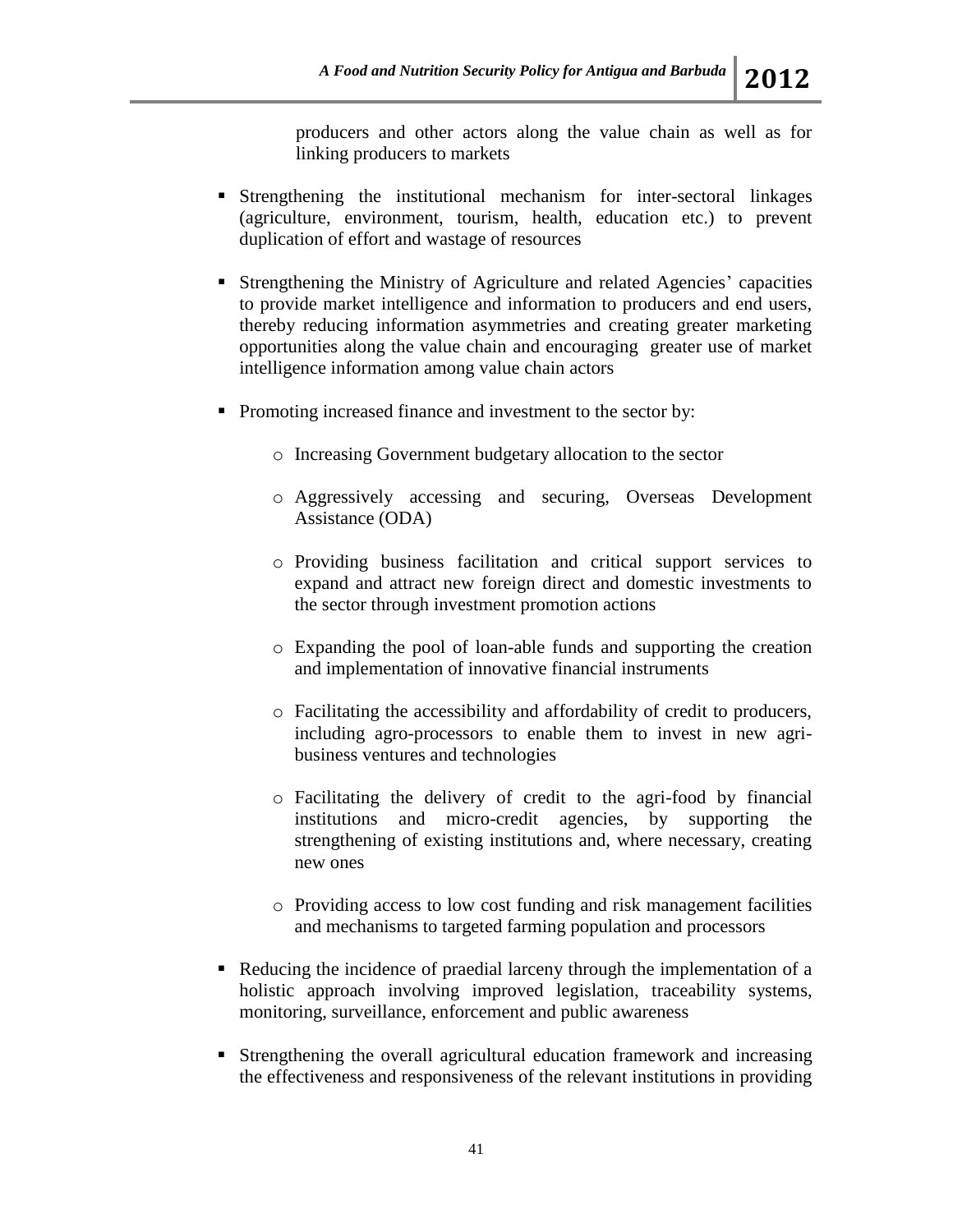leadership in education, research, training and policy formulation and planning to support the sustainability of the agricultural sector

- Effectively managing trade policies to ensure that they are conducive to agricultural development by providing local producers with a level playing field on which to compete with their foreign counterparts
- Improving the access and availability of land to producers in order to facilitate the expansion of agricultural production by creating a single, viable and sustainable approach to the development of agricultural lands through the promulgation of an Agricultural Land Utilization Policy

### **Policy Statement 6:**

The Government of Antigua and Barbuda will create the enabling environment for the production and marketing of local foods by:

- Providing improved incentives to nationals to attract investment in agriculture
- Identifying and progressively closing the infrastructure investment gap required to meet the food and nutrition security needs of the most vulnerable group
- Improving market access for small producers through improved market information and buyer/seller coordination and by promoting the value chain approach
- Facilitating improved access to and utilization of land through the Antigua and Barbuda Land Use Policy
- Developing/Strengthening national/regional training curricula with a strong practical element to certify relevant workers at various levels aimed at improving management and technical capabilities
- Improving access to the farmers' revolving fund for production inputs
- Rationalizing the credit policy to enhance access, improve governance and provide affordable interest rates
- Supporting regional and international initiatives that benefit national agricultural development and food and nutrition security

### **Policy Statement 7:**

The Government of Antigua and Barbuda will put in place Quality Management Systems and Measures, and establish the related legislative framework (for example, Hazard Analysis and Critical Control Point-HACCP, ISO 9001:2008, ISO 17025,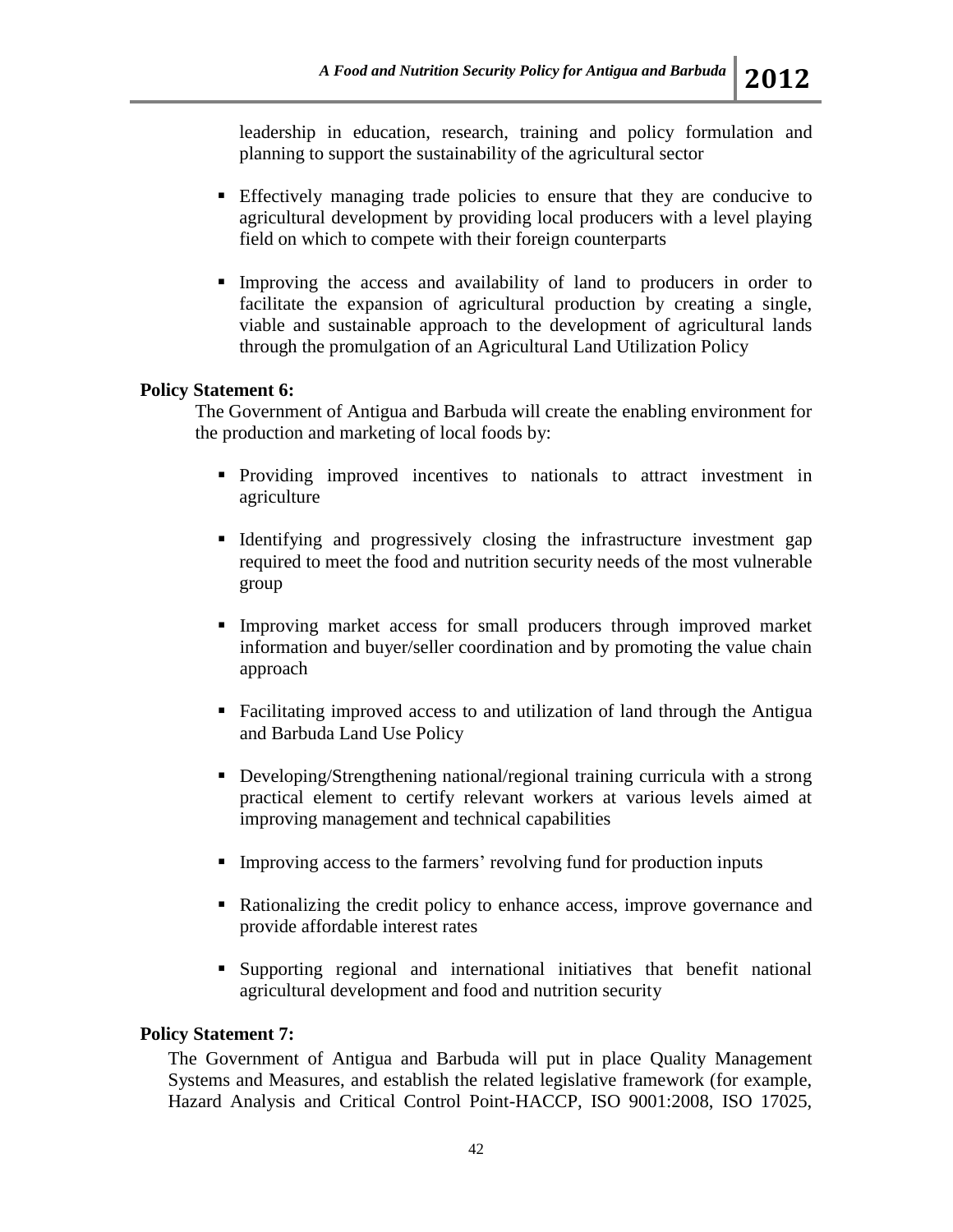ISO 14001) throughout the food production and processing sector (FDA Food Safety Modernization Act (FSMA) and similar legislation in the European Union) to ensure the certification of farmers and agro processors by:

- Accessing and facilitating technical assistance for HACCP certification and also seeking as far as possible to assist entities through institutional support and financing to attain ISO certification
- Supporting systems that improve equipment, quality, and food safety management that are more affordable to increase access to small companies

### **Policy Statement 8:**

The Government of Antigua and Barbuda will seek to increase the cost efficiency of value added production for locally produced and imported semi-processed foods and livestock products by:

- Facilitating the creation of production clusters and value chains to satisfy increasing sophistication of consumer demand
- Strengthening Producers' Organizations and sustained capacity building of rural producers to facilitate collaborative production planning, supply to intermediaries, and marketing of foods
- Constructing and operating critical infrastructure such as post-harvest facilities, abattoirs, cold storage, packing houses through strategic public/private sector partnerships
- Promoting and implementing systems for food safety- traceability, residue testing, standards and grades
- Developing Agro Parks at the Agricultural Development Corporation facility to facilitate synergies within the production and processing, packaging and distribution of selected foods in one place in order to attract investment to the sector and strengthen the linkages between producers and end users of fresh and processed foods
- **Providing assistance in strengthening the linkages among the actors along the** value chain (processors, importers, hotels, restaurants, fast food, etc.) through dialogue, coordination and technical support and advice from the Ministry of Agriculture and its Agencies
- Increasing efficiency of value addition in food processing, based on regulated (using necessary safeguards) levels of imported raw materials, in order to impact the cost of production and the price of food to consumers
- **Implementing measures to reduce post-harvest losses**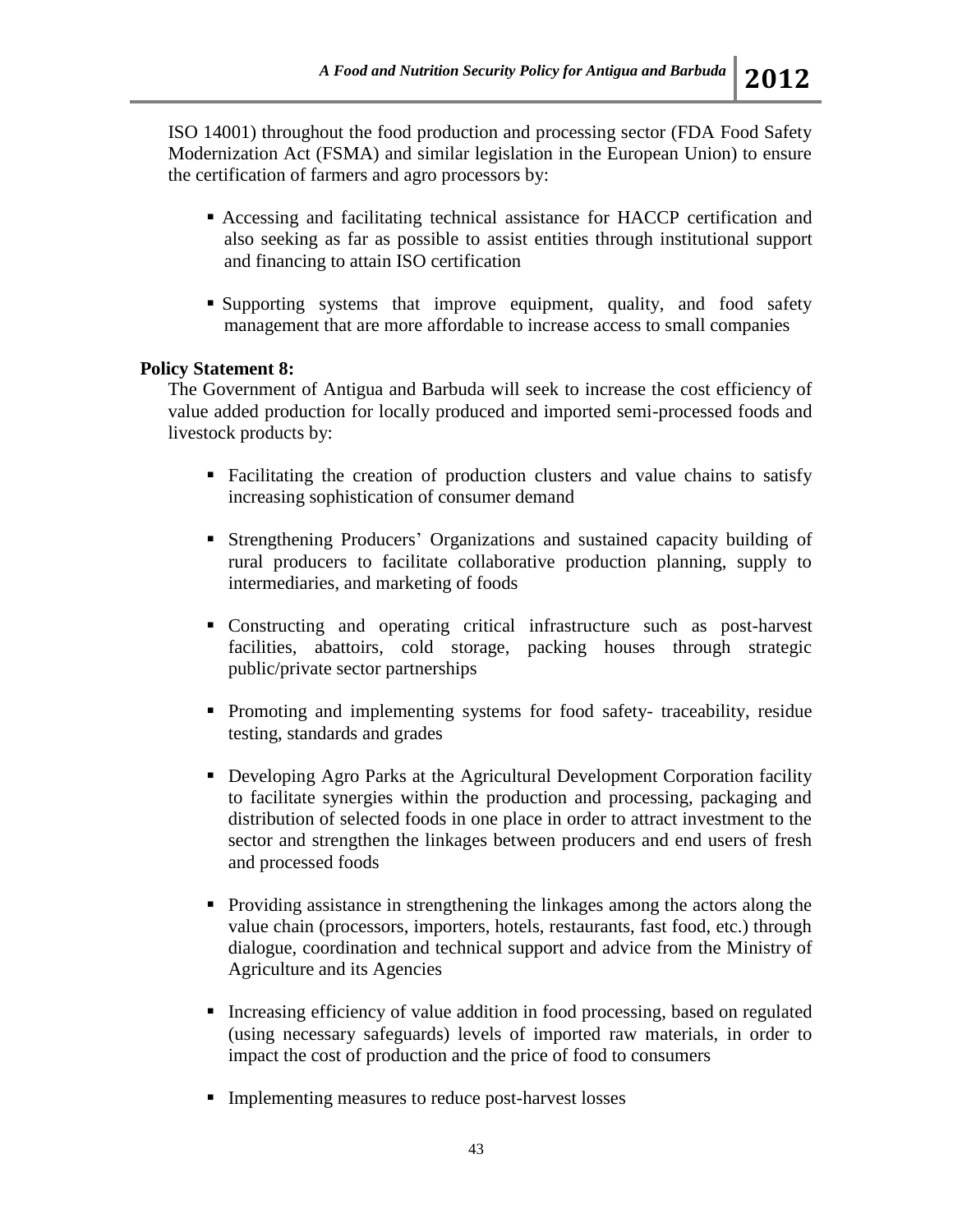# **Policy Statement 9:**

The Government of Antigua and Barbuda will formulate and implement sustainable land and water management systems by:

- Implementing the Antigua and Barbuda Land Use Policy to ensure the adoption/utilization of production systems that are appropriate to production zones and sizes of enterprises
- **Promoting the adoption of efficient, effective and sustainable soil and** water management practices including:
	- o Drainage and irrigation
	- o Water harvesting
	- o Soil and water conservation
	- o Watershed management
	- o Adoption of practices to mitigate land based sources of water pollution and land degradation
- Establishing an institutional mechanism for better integration and coordination of water management initiatives

## **Policy Statement 10:**

The Government of Antigua and Barbuda will create and exploit all trade related agreements that will benefit domestic agriculture by:

- Identifying elements of trade-related agreements that can benefit domestic agriculture
- Developing mechanisms and strategies to exploit benefits that can be derived from trade-related agreements

# **5.4 FOOD ACCESSIBILITY**

*Ensure access of households and individuals to nutritious, safe and affordable food at all times with special attention to the food insecure and nutritionally vulnerable groups.* 

## **Policy Statement 1:**

The Government of Antigua and Barbuda will improve the socio-economic conditions of the food insecure and nutritionally vulnerable groups by: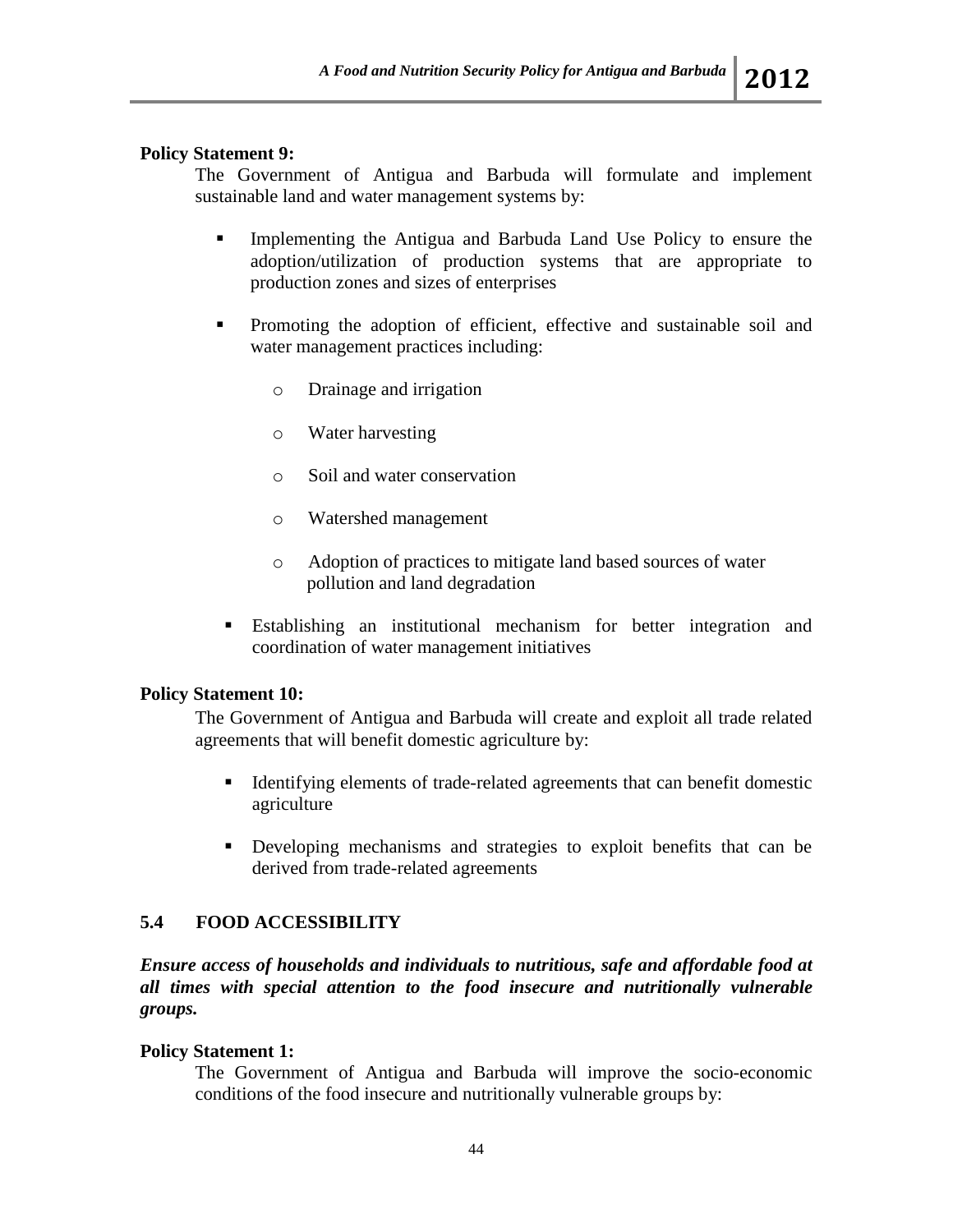- Implementing improved mechanisms for measuring and monitoring food insecurity and poverty, including:
	- o Identifying and mapping vulnerable groups (taking a gender sensitive approach) that are prone to chronic and /or transitory food insecurity, and establish a national database of this information
	- o Compiling a basic dataset of food insecurity/vulnerability indicators
	- o Enhancing data collection methodologies
	- o Utilizing evidence-based research, such as Surveys of Living Conditions and Household Budget Surveys as a basis for food insecurity and poverty measurement, planning and monitoring
	- o Strengthening the capacity and capabilities of relevant agencies to monitor food insecurity and poverty vulnerability factors
	- o Building national capacity in the use of Food Insecurity and Vulnerability Information Mapping Systems in order to identify food insecurity, under-nutrition and malnutrition at the household level
- Ensuring that economic opportunities for sustainable livelihoods are created, enhanced, and/or expanded by:
	- o Improving rural livelihoods, especially that of small producers, agricultural labourers and marginalized urban dwellers, through the promotion of entrepreneurship and home food production (vegetables, root crops, poultry, small ruminant rearing), utilizing backyard/container/protected gardening technology
	- o Expanding production processes along the food chain to include post-harvest handling, storage, food processing and preparation, as well as strengthening the linkages with other alternative livelihood activities, in order to expand employment opportunities for producers and broaden the household income base
	- o Revising poverty reduction programmes to encompass productive safety net mechanisms/interventions and complementary measures to preclude a dependency syndrome and promote sustainable livelihoods, and food and nutrition security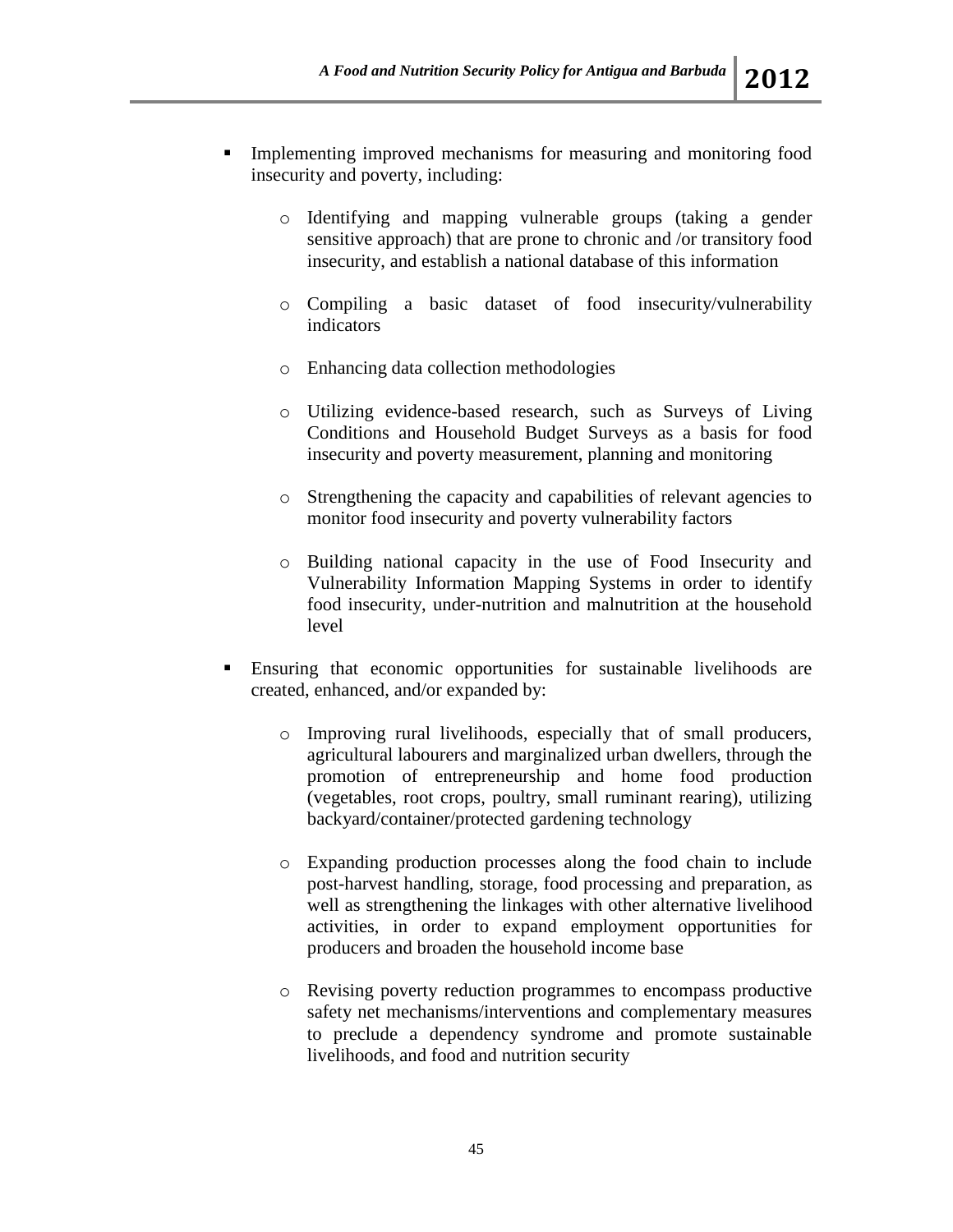- o Developing and implementing appropriate measures and programmes for transition and absorption of displaced workers, especially in rural areas
- o Promoting human capital development among poor and vulnerable groups through the widening of the scope and reach of vocational training programmes, adult learning certification programmes, and continuous learning programmes
- o Expanding apprenticeship and other welfare-to-work programmes, in collaboration with the private sector to equip relevant groups with the necessary skills in preparation for entry into the workforce
- o Promoting increased access of affordable and innovative means of credit to vulnerable groups through new and existing microfinance credit schemes and other relevant business support services to finance new and existing business ventures
- o Implementing the Agricultural Land Use Policy in order to promote increased access to land through the Land Divestment Programme
- o Developing and implementing interventions to enable vulnerable individuals and households to formalize asset ownership
- o Enhancing coordination and strengthening of community support systems through capacity building of Community Based Organizations (CBOs), Non-Governmental Organizations (NGOs), Faith-Based Organizations (FBOs) and Producer Organizations to provide greater support to their members and communities for livelihood creation and enhancement
- o Improving and ensuring equitable access to basic public goods and services (such as water, electricity, sanitation, education, roads, healthcare, etc.) and community infrastructure through existing programmes and institutions to improve human welfare and facilitate investment
- Ensuring access of the population to minimum basic food items providing recommended dietary allowance by:
	- o Introducing appropriate fiscal measures
	- o Using 'moral suasion' in collaboration with private sector business interests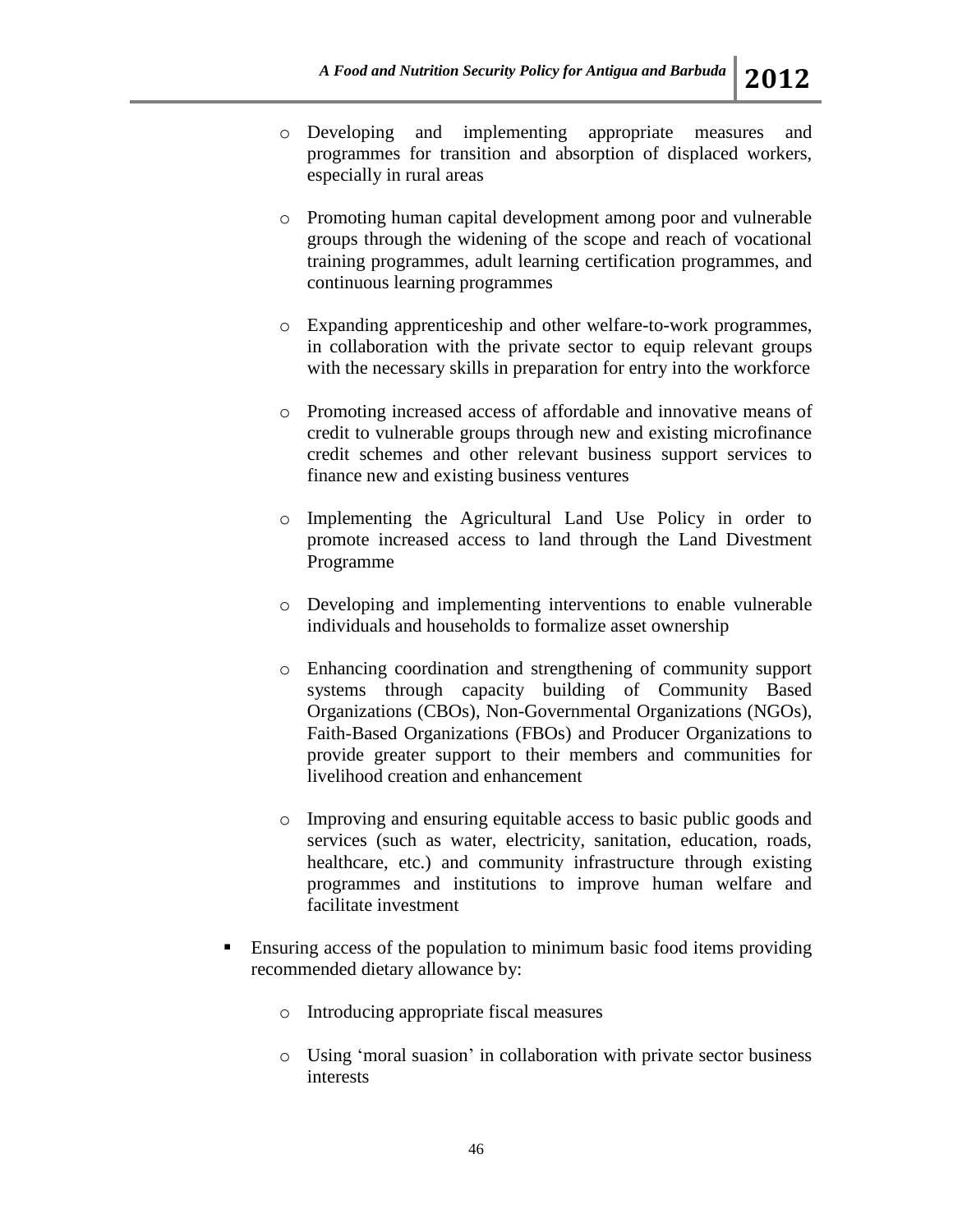- o Implementing statutory regulations and appropriate market interventions as necessary
- o Promoting a minimum cost nutritious food basket to inform the setting of minimum wage, healthy eating, and monitoring food prices, including the list of zero-rated items
- o Facilitating comprehensive and accurate market information dissemination to the population, including the aggressive use of various media and social networking tools

### **Policy Statement 2:**

The Government of Antigua and Barbuda will improve the efficiency and effectiveness of the food marketing and distribution system by:

- Upgrading of the Central Marketing Corporation (CMC) and the establishment of retail market facilities and packaging centres of public goods to facilitate efficient markets and food safety/hazard control and to improve food availability and lower market prices
- Strengthening the capacity and capability of CMC Production Marketing Information System (PROMIS) Department for the implementation of a National Market Intelligence system in order to facilitate greater linkages between buyers and sellers and reduction of information asymmetries
- Improving farm to market channels, e.g. access roads and post-harvest grading and handling (Support the rehabilitation and maintenance of the farm/feeder road network)
- Establishing a national network of strategic food stock reserves in partnership with the private sector as a risk mitigation response mechanism
- Promoting greater market integration through the construction, rehabilitation, and operation of post-harvest, storage, and distribution facilities, utilizing public and private sector partnership arrangements
- Establishing and supporting producer organizations to assist in the collective marketing of agricultural produce
- Encouraging community bartering of agricultural produce in the absence of monetary provisions
- Upgrading of the transportation infrastructure by fostering greater use of refrigerated trucks and appropriate packaging material, and by maintaining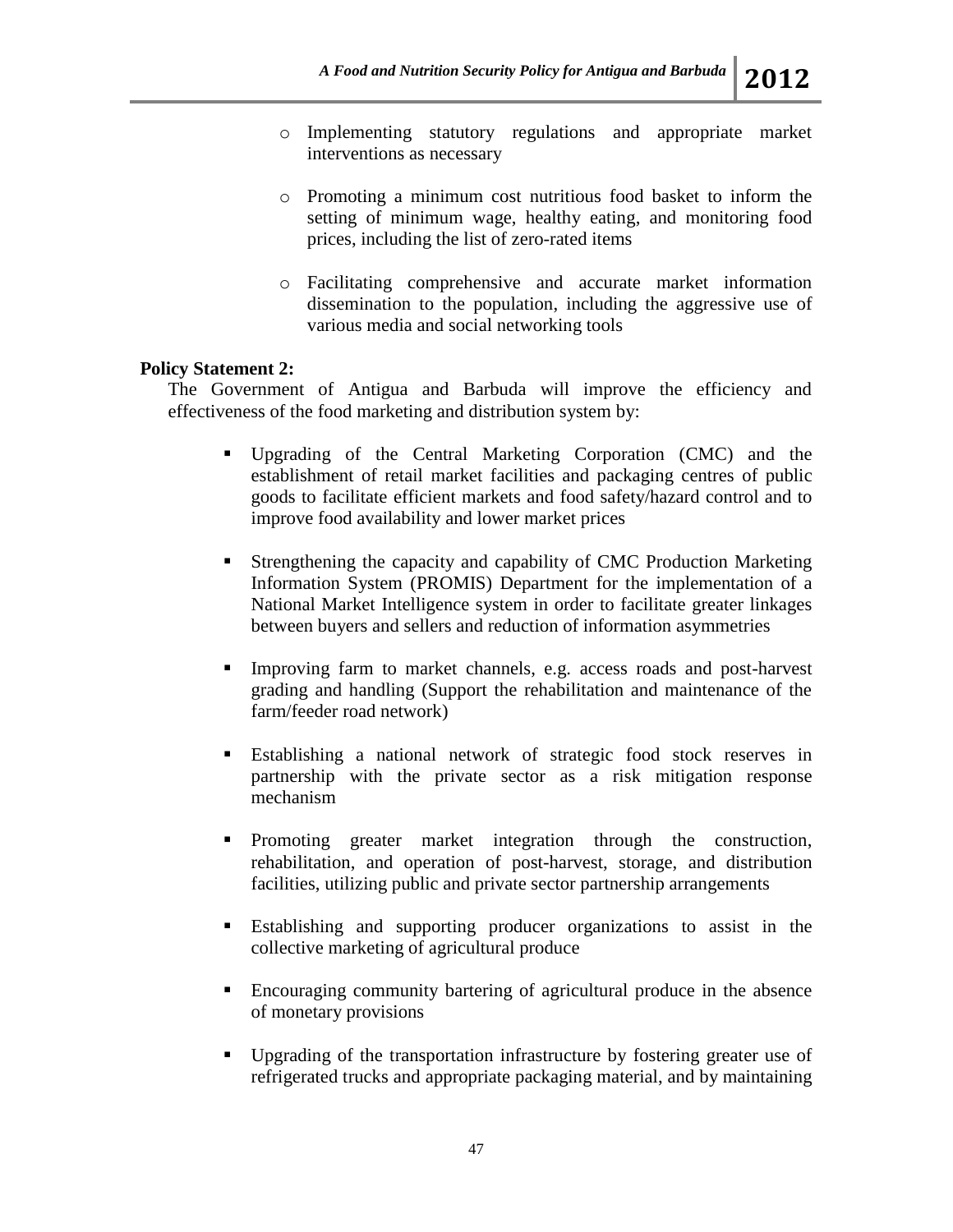- **IMPROVING PORT FACILITIES AND REDUCION** Interactive rigidities **I**
- Ensuring that food imports conform to all public health and commerce regulations and standards of food safety, including storage and transportation
- Facilitating island-wide access to food
- Developing emergency response mechanisms to assess and address general food accessibility at times of ad hoc shocks, such as natural disasters and price increases
- Ensuring that appropriate licenses and other standards are enforced throughout the food distribution system by collaborating with health, national security and industry and commerce authorities

# **Policy Statement 3:**

The Government of Antigua and Barbuda will improve the social protection system, including the strengthening of the safety net system which provides coverage for vulnerable groups (women, elderly, children, youth, and persons with disabilities) by:

- Preparing and implementing a modern Social Protection Plan, utilizing a strategic approach which details the country's medium to long-term priorities and actions in relation to social protection
- Establishing a National Social Protection Commission to oversee coordination, strategic planning and monitoring and evaluation of social protection
- Evaluating and restructuring of the social safety net programmes to allow for proper identification, targeting and provision of services for the vulnerable. A life cycle approach and gender mainstreaming will be key to other planning and decision-making processes in respect of the restructuring of the programmes, and in the consideration of food security status in the identification of social assistance beneficiaries
- Improving the coordination and collaboration among stakeholder agencies to ensure that efforts are not duplicated, resources are properly apportioned, information is shared, gaps are better identified and bridged and that efforts are mutually supported
- Establishing a National Management Information System database to provide details of each recipient and the benefits to be derived from the various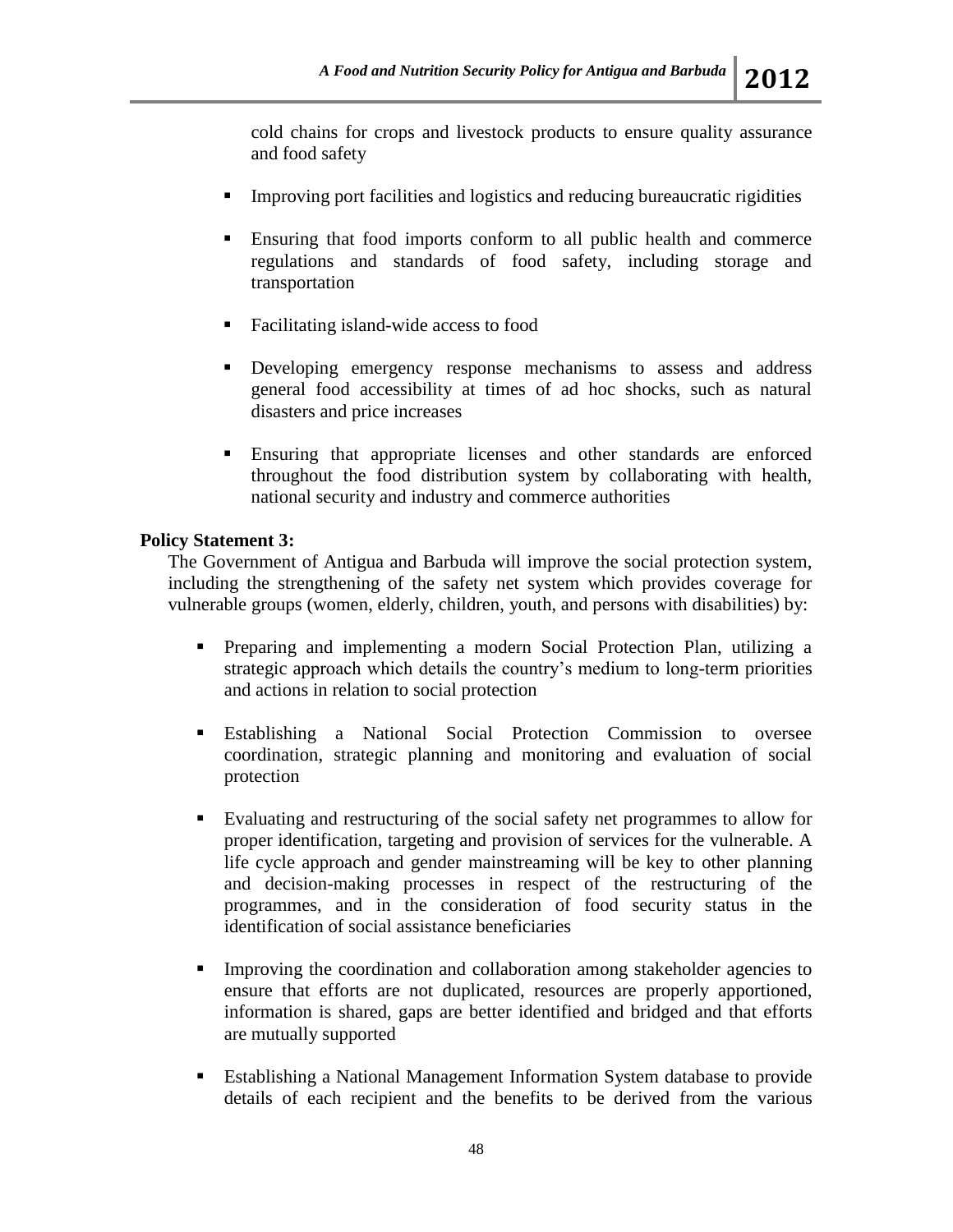programmes, which would allow for real-time evaluation of the impact of the programmes and better targeting, and to avoid abuse of the system

- Promoting general awareness of the existence and provisions of social assistance programmes, using various forms of media and social networking tools
- Establishing reliable measures for sustained financing of the requisite range of welfare support programmes. In this regard, in addition to traditional means of funding, Government shall also seek to promote and encourage multi sector partnerships between public and private sectors to address the needs of the vulnerable
- Encouraging and strengthening the capacity of households to provide for their vulnerable members
- Fostering general awareness about the needs of vulnerable groups so as to engender greater participation by civil society in helping to meet their food and other needs
- Improving and expanding the school feeding programme in order to provide adequate and nutritious food for the children
- Providing appropriate access to food for all wards of the state in institutional care

## **Policy Statement 4:**

The Government of Antigua and Barbuda will ensure that persons made vulnerable and food insecure during emergencies caused by natural hazards, economic shocks and food shortages, have access to food by:

- Outlining in the National Food Emergency Plan the national strategy for collaboration with the private sector, NGOs, CBOs, FBOs, donor agencies and disaster relief agencies for temporary assistance to meet the basic food needs of vulnerable and food insecure persons
- Integrating food security provisions into emergency assistance strategies for extremely vulnerable groups under existing social welfare programmes and social safety nets
- Making provisions for the special dietary needs of certain groups, including the chronically ill, infants, the elderly, pregnant women and persons with disabilities
- Using fiscal measures and trade policy to ensure the accessibility of low cost baskets of nutritious food to the vulnerable population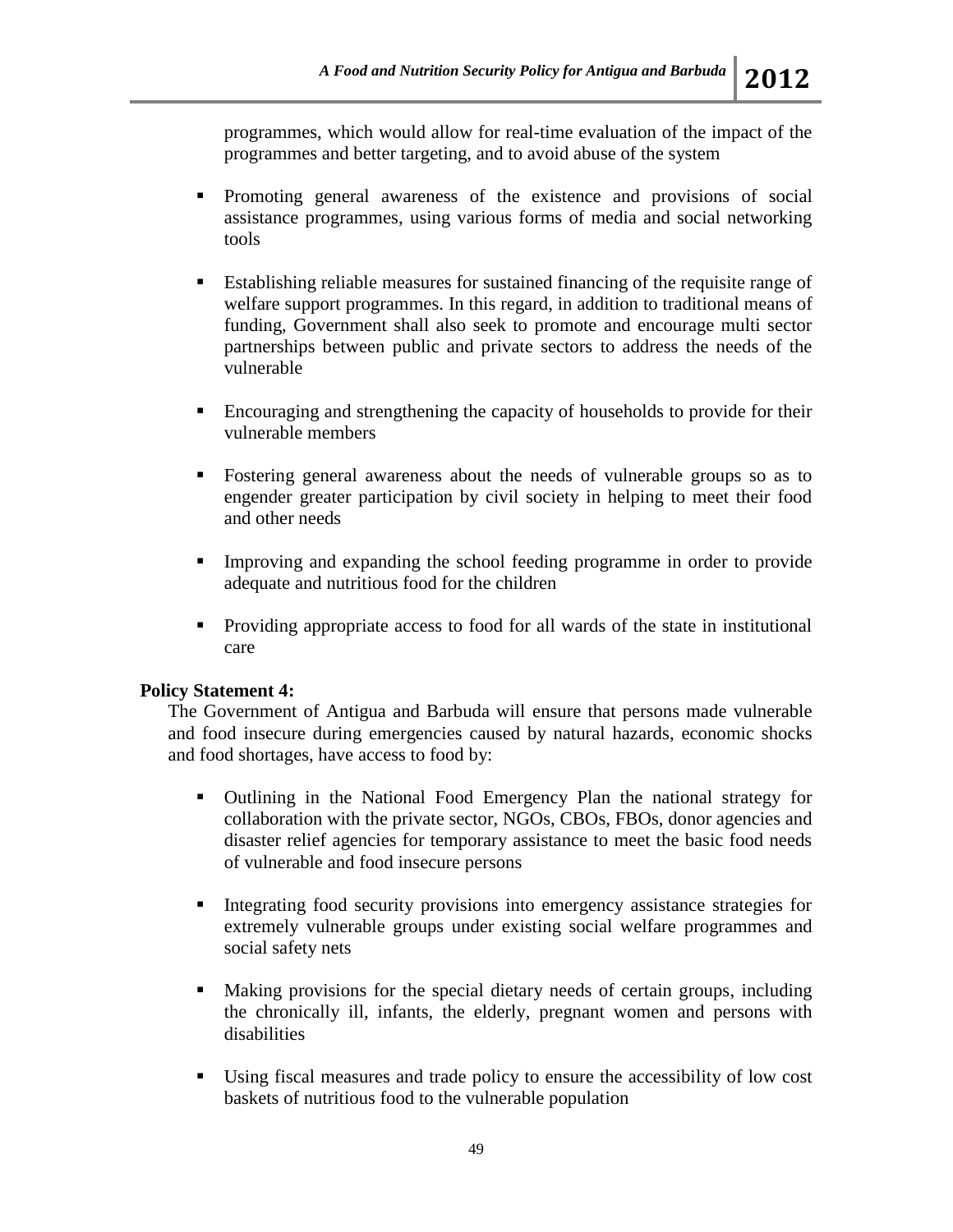### **5.5 FOOD UTILISATION**

*Promote healthy lifestyles and the commercialization and consumption of safe, affordable nutritious and good quality food commodities / products.*

### **Policy Statement 1:**

The Government of Antigua and Barbuda will increase consumer awareness of nutritional standards and food safety through:

- Promoting, good nutrition practices, wise purchasing, storage and utilization of food products by:
	- o Implementing a national mass media campaign that emphasizes the health and nutritional benefits of selected national foods
	- o Utilizing outstanding National personalities to promote the consumption of nutritious national/regional foods
- Increasing awareness among policy makers and planners of the extent and severity of nutritional problems and of their causes, of the economic benefit of interventions, and of how activities under their control can affect the nutritional status of different socio-economic groups
- Encouraging and supporting the inclusion of the community in the identification of their own nutritional problems and the implementation, monitoring and evaluation of programmes
- Promoting and facilitating linkages with civil society, private sector and consumer advocacy groups to increase their participation in the process of food and nutrition security planning and implementation
- Ensuring prevention and management of infectious diseases through standardized food safety programmes including inspection of restaurants and food shops and certification of food handlers
- Promoting public awareness of nutritional standards by:
	- o Protecting appropriate infant (breastfeeding) and young child feeding practices
	- o Supporting the development of population dietary (nutritional) goals
	- o Sensitizing the public about food based dietary guidelines.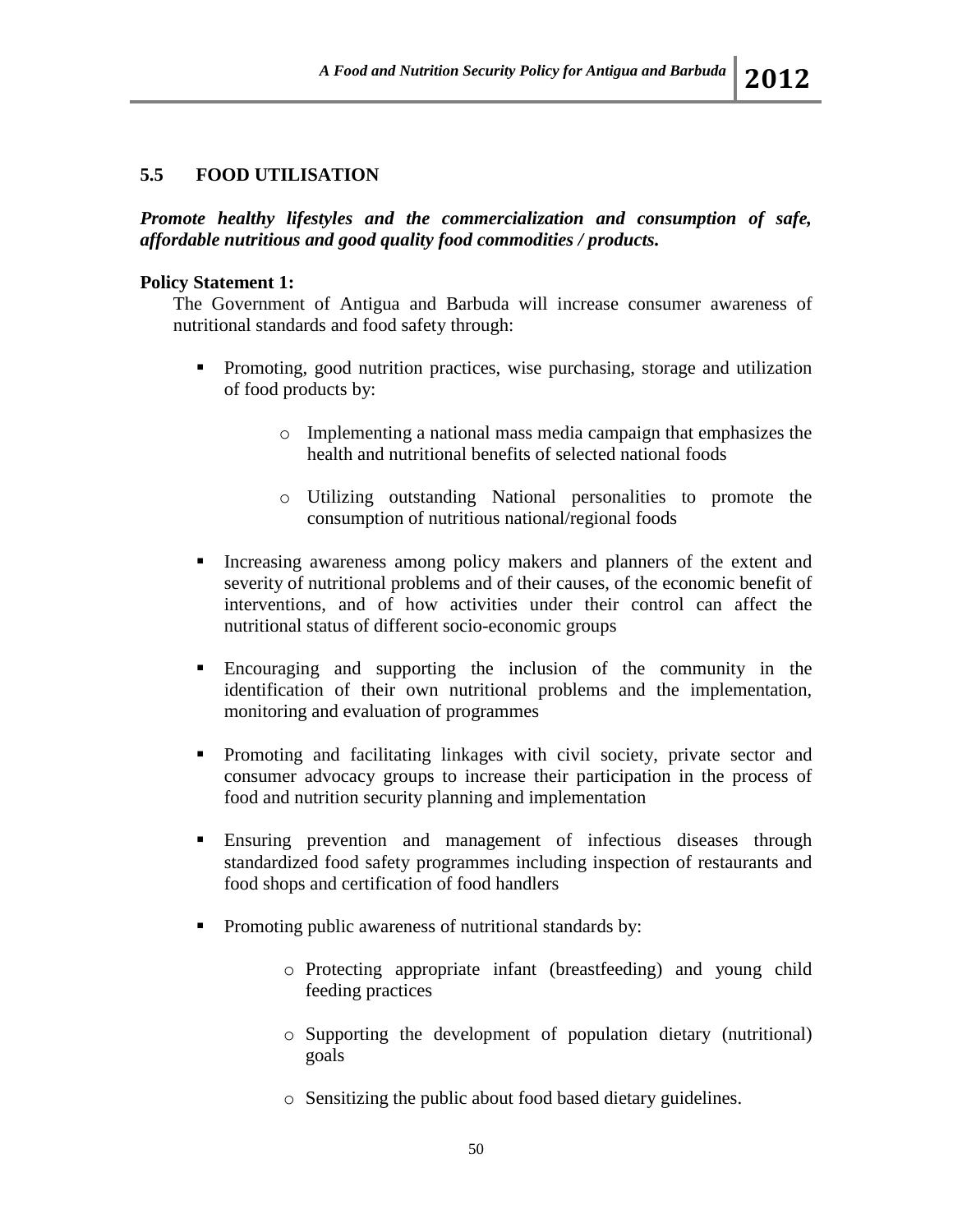- o Analyzing and disseminating data and information on the cost of a nutritionally balanced economical food basket with a view to monitoring access to food for vulnerable groups
- Encouraging, assisting, developing and promoting standards of care for the elderly, mentally and physically challenged and persons living in institutions

# **Policy Statement 2:**

The Government of Antigua and Barbuda will promote consumer protection through improved food quality and safety by:

- Strengthening existing legislation and regulations and enacting new laws, where necessary, to foster the implementation and enforcement of food safety standards in keeping with international standards
- Coordinating national guidelines for maintaining food safety and traceability programmes along the food value chain
- Reviewing and upgrading the Food and Drug Act to incorporate standards for food and nutrition labelling
- Developing and enacting consumer protection legislation to include accurate labelling of food for nutrition content and redress measures
- Harmonizing national food standards based on the Codex Alimentarius and CARICOM and international standards
- **Developing and disseminating information on food safety and health hazards** and standards for food and nutrition labelling
- Promoting and increasing its investments in potable water, sanitation and waste disposal especially for vulnerable populations by:
	- o Strengthening the monitoring of water and sanitation in communities and institutions
	- o Providing facilities to communities for waste disposal
- Upgrading the abattoir, fish, and meat market facilities, on a regular basis
- Training of abattoir, fish, and meat market personnel in Hazard Analysis Critical Control Points (HACCP)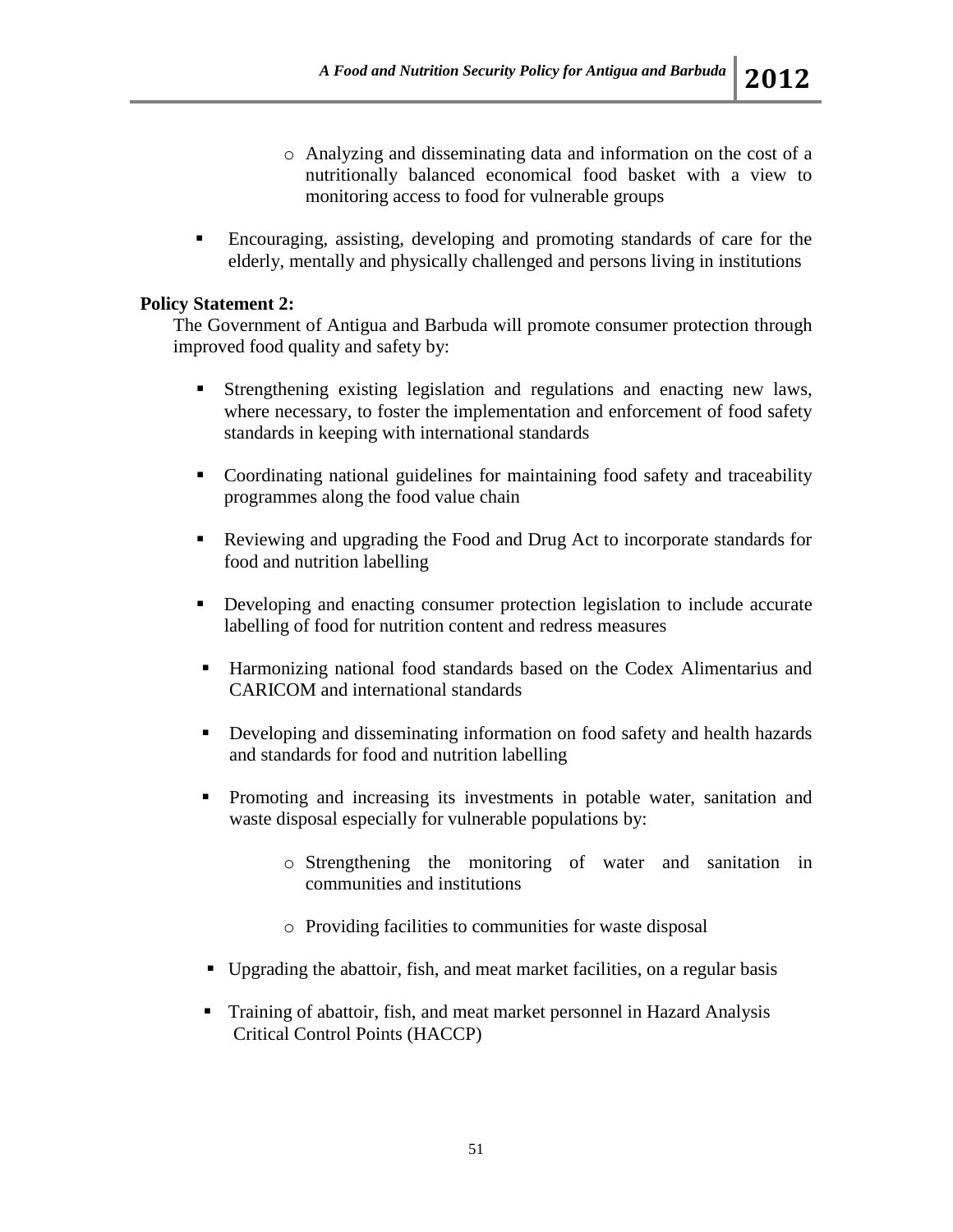# **Policy Statement 3:**

In recognition of the challenges facing the national population with respect to increasing levels of obesity, non-communicable chronic diseases (NCDs), persistent iron deficiency anaemia and pockets of under nutrition, the Government of Antigua and Barbuda will promote and support appropriate diets, physical activity and other healthy lifestyle behaviours through:

- Promoting, protecting and supporting appropriate infant and young child feeding practices by:
	- o Developing, implementing, monitoring and evaluating a comprehensive *national policy and national plan of action* on infant and young child feeding
	- o Identifying and allocating adequate *resources*  human, financial and organizational – to ensure the plan's timely and successful implementation
	- o Establishing a multi-sectoral body (government, private sector, and civil society body with the requisite expertise to perform an advisory role on all matters concerning infant and young child feeding
	- o Ensuring that every facility providing maternity services implements international best practices and follows the Ten Steps to Successful Breastfeeding set out in the joint WHO/UNICEF statement "Protecting, promoting and supporting breastfeeding: the special role of maternity services"
	- o Undertaking necessary actions to give effect to the aim and principles of all Articles of the International Code of Marketing of Breast-Milk Substitutes and subsequent relevant World Health Assembly resolutions in their entirety
	- o Reviewing/upgrading and enacting legislation to protect the breastfeeding rights of working women and establish means for its implementation and enforcement
	- o Developing and implementing a framework and/or measures for promoting the responsible marketing of foods and non-alcoholic beverages to children, in order to reduce the availability to them of foods high in saturated fats, trans-fatty acids, free sugars, and salt
- Promoting consumption practices consistent with national population dietary goals and in line with international standards through: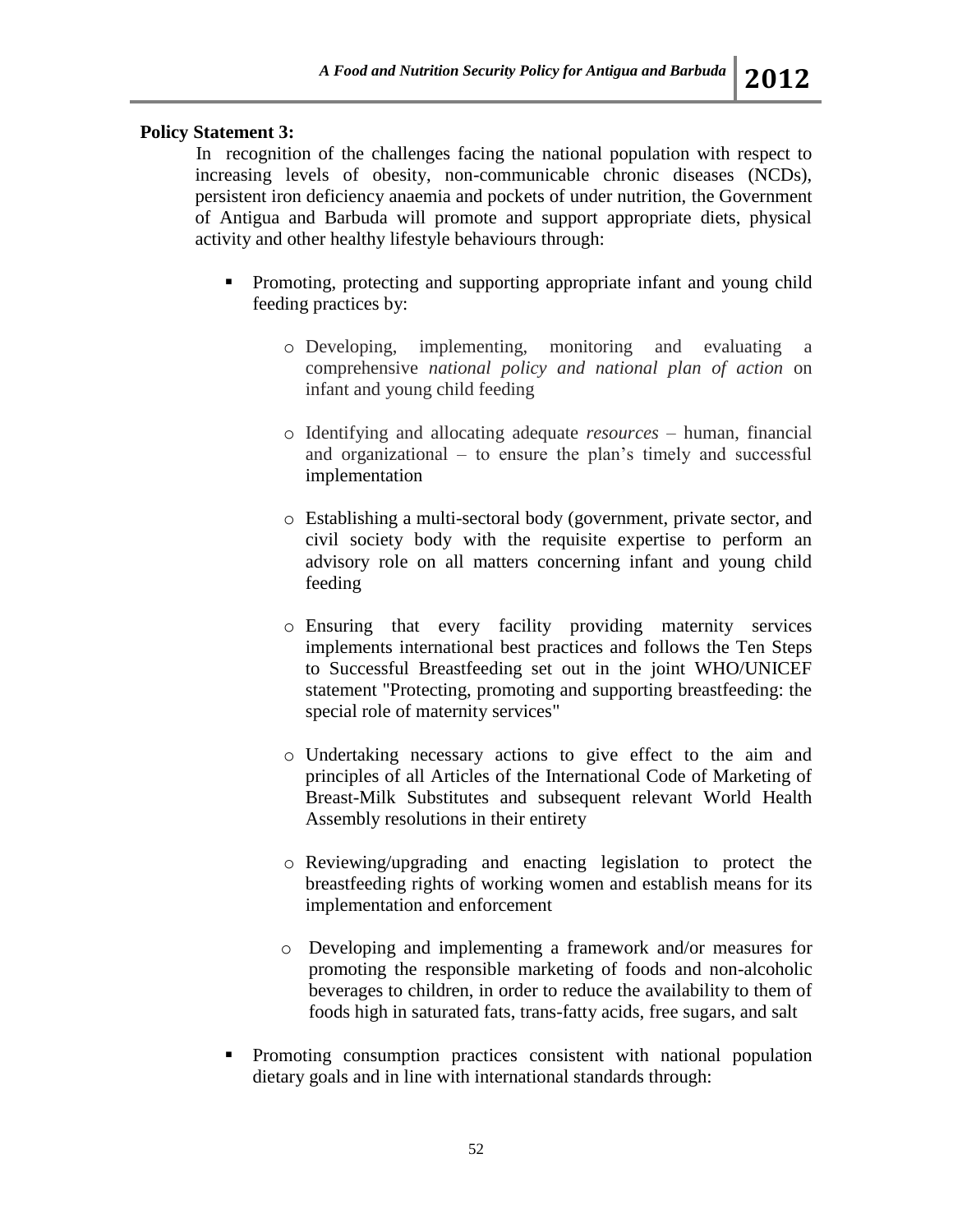- o Establishing and implementing food-based dietary guidelines and healthier composition of food by reducing sodium/salt levels, eliminating industrially produced trans-fatty acids, decreasing saturated fats, limiting free sugars
- o Developing the technical capability within the relevant ministries for operating an updated system for monitoring the cost of a nutritionally balanced food basket
- o Implementing programmes of incentives and dis-incentives, where appropriate, for nutritious and less-nutritious foods, respectively
- o Providing accurate and balanced information for consumers to enable them to make well-informed, healthy choices by implementing social marketing programmes (school workplace, community)
- Strengthening the national nutrition surveillance systems in accordance with WHO standards, to monitor the nutritional status of the population and to identify those at risk of nutrition-related disorders by:
	- o Implementing a strategy of universal assessment for all children (0 to 18 years old) to identify those at risk for malnutrition (deficiency diseases, overweight, obesity and non-communicable diseases)
	- o Ensuring supervision of dietary intake, physical activity, and the related burden of disease to include food borne illnesses and behavioural risk factors for under/over-nutrition
- Developing and implementing national guidelines on physical activity and dietary intake to promote health and wellness in schools, workplaces and communities
- **Providing nutritional standards and guidelines to strengthen programme** development and implementation in all sectors through:
	- o Incorporating nutrition principles into competency development and core curricula in schools and in professional and industry training
	- o Increasing the proficiency of persons giving nutrition information to the public
	- o Strengthening training programmes for nutrition and dietetic professionals to meet the needs of the national population by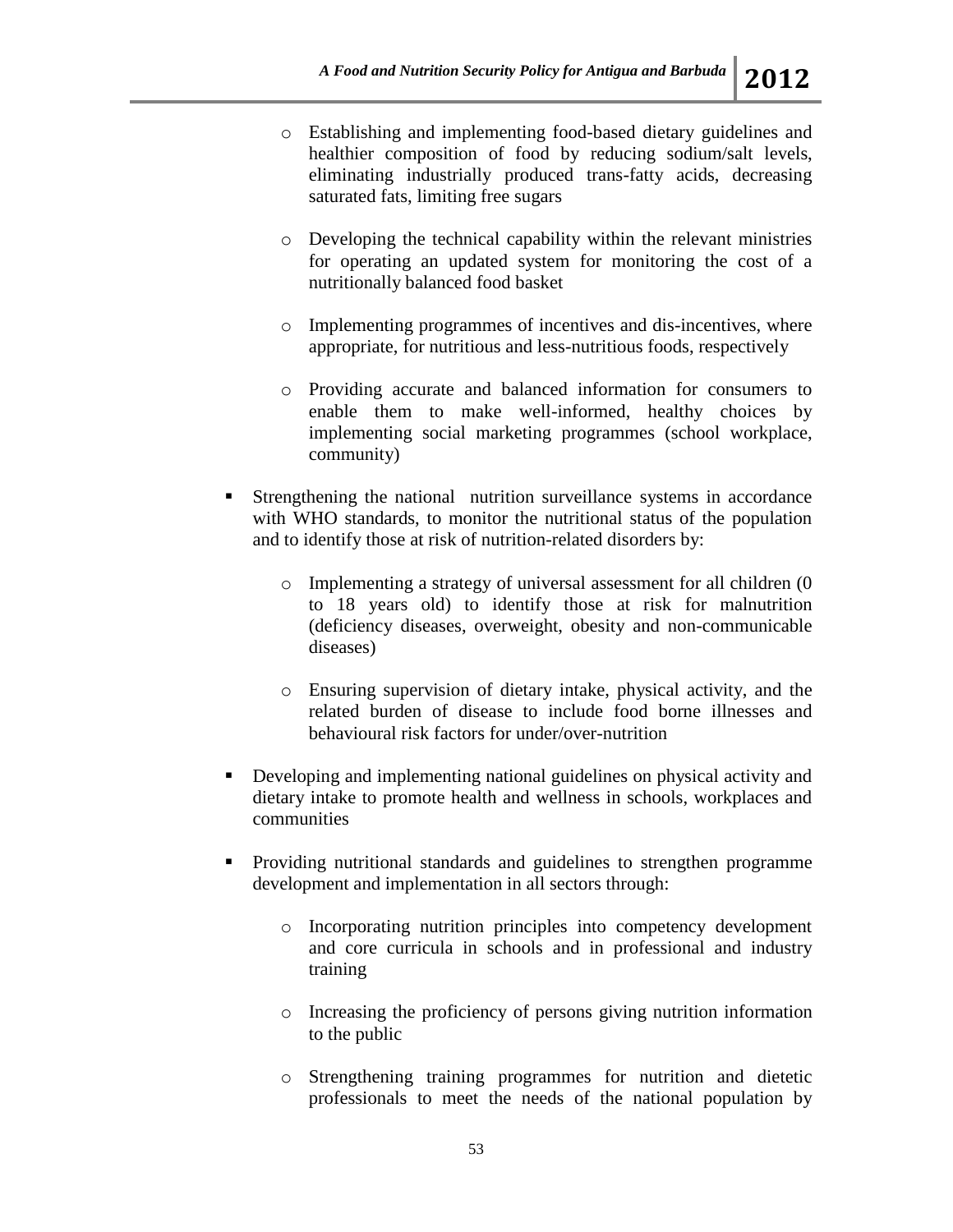establishing, on a sustainable basis, an internship programme as an integral element of the curriculum, and ensuring a successful outcome to the collaborative efforts between MOH and the relevant training institutions

- o Promoting nutrition training among food producers to assist the development and promotion of healthy, desirable food products and the development of standardized portions and labelling
- Implementing policies and programmes to detect, prevent and manage micronutrient deficiency by:
	- o Promoting healthy practices among women of child bearing age and in the prenatal period, placing emphasis on micronutrient rich foods such as iron, folate, zinc, etc.
	- o Monitoring and strengthening the distribution system for iron/folate tablets in antenatal clinics
	- o Implementing food and nutrition supplementary programmes for vulnerable groups such as women of childbearing age, pregnant and lactating women, the elderly, children and adolescent girls
	- o Conducting systematic reviews of available evidence on effective approaches to food fortification of staple products
	- o Undertaking pilot fortification of commonly used staple foods based on available evidence and best practices
	- o Reviewing and strengthening food fortification programmes and legislation

## **Policy Statement 4:**

The Government of Antigua and Barbuda will promote and support the utilization of schools and other institutions to provide entry points for interventions aimed at the prevention and control of identified nutrition conditions and factors that influence food tastes and preferences. In this context, the policy will seek to address the following critical areas:

- Developing and implementing a national comprehensive school nutrition policy through:
	- o Supporting the development of curricula at different levels of the education system - teacher training, early childhood institutions, primary and secondary schools - that include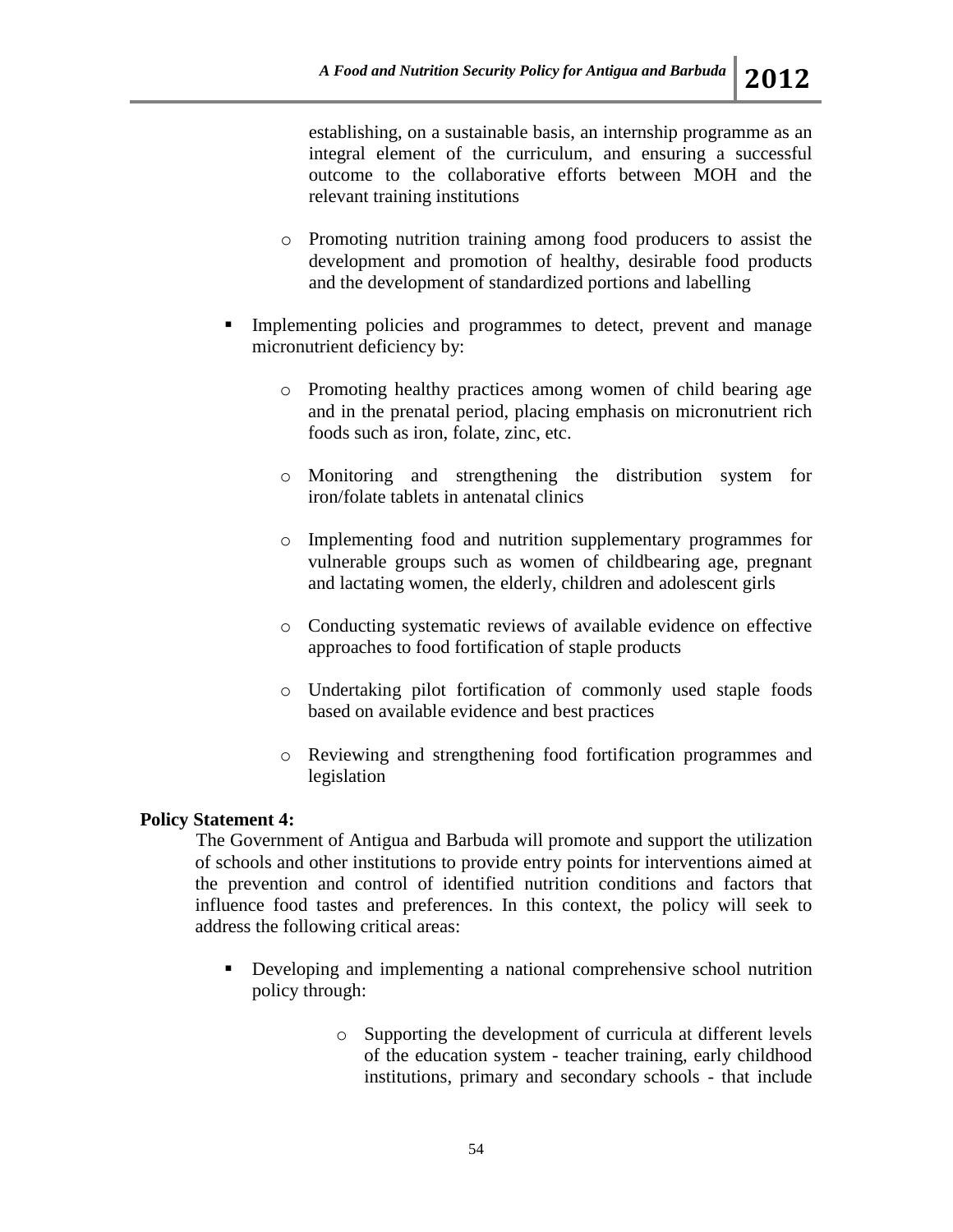nutrition and health and family life education for good health and lifestyle choices

- o Developing national guidelines for the preparation and sale of meals that promote health and wellness to school children
- o Adopting a policy that the local content of the meals provided under national school feeding programmes should increase in line with the national food import replacement policy/strategy
- o Reviewing the school gardening programmes to identify strategic areas for intervention, including the provision of technical support, promotional and other relevant materials, focussing on nutrition, growing food, and dietary choices
- o Developing national social marketing campaigns to encourage nutritious dietary/food choices in schools communities
- Recruiting qualified nutrition officers, in adequate numbers, to monitor implementation of school nutrition policy
- Promoting, supporting and protecting appropriate infant and young child feeding practices
- Promoting the development and implementation of national school health and nutrition policies
- Establishing mechanisms for the effective monitoring and evaluation of school health and nutrition programmes
- Ensuring that the meals provided under national school feeding programmes have a high input of local/regional foods
- Encouraging and supporting an environment conducive to increased physical activity in schools, work places and the wider community in compliance with WHO guidelines
- Influencing food tastes and preferences in the education sector starting at the level of pre-schools through tertiary level to prevent and militate against identified nutrition-related conditions
- Supporting the expansion and promotion of competitions about food and nutrition in schools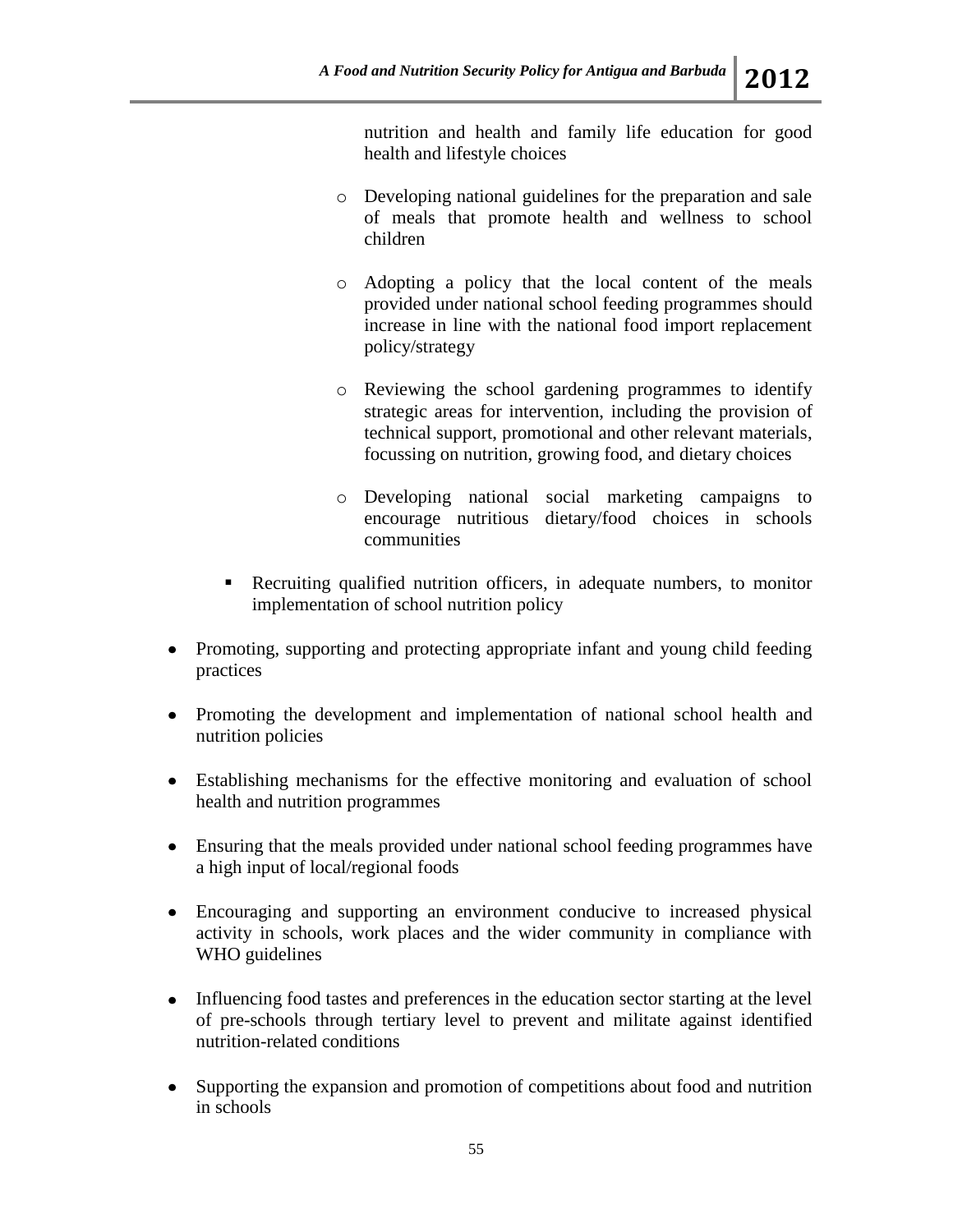- Reviewing the school gardening programmes to identify strategic areas for intervention such as the provision of technical support and promotional materials
- Supporting the development/strengthening of curricula at the Department of Teacher Education and at pre-school, primary and secondary school levels to include nutrition and Health and Family Life Education (HFLE)
- Enhancing the human resource capital within the relevant Ministries to promote healthy diets and lifestyles
- Promoting the availability of foods in line with recommended national population dietary goals through:
	- o Promoting the use of food-based dietary guidelines
	- o Promoting domestic production and aligning food imports in keeping with national dietary food goals
	- o Strengthening the nutrition surveillance system to monitor the nutritional status of the population (throughout the course of life) and identify those at risk of nutrition related conditions
	- o Analyzing and disseminating data on the cost of a nutritionally balanced economical food basket with a view to monitoring access to food for vulnerable groups
- Utilizing pre-schools, primary and secondary schools as entry points for interventions to prevent and mitigate some of the identified nutrition conditions, and to influence food tastes and preferences in the education sector
- Supporting actions against substance abuse

## **Policy Statement 5:**

The Government of Antigua and Barbuda will promote early health care including nutrition counselling services for PLHIV by:

- Strengthening nutrition programmes to enhance its capacity to manage infectious diseases such as HIV/AIDS
- Promoting early health care and counselling services for people with HIV/AIDS

## **Policy Statement 6:**

The Government of Antigua and Barbuda will promote nutrition and other preventative measures to control micronutrient deficiencies by: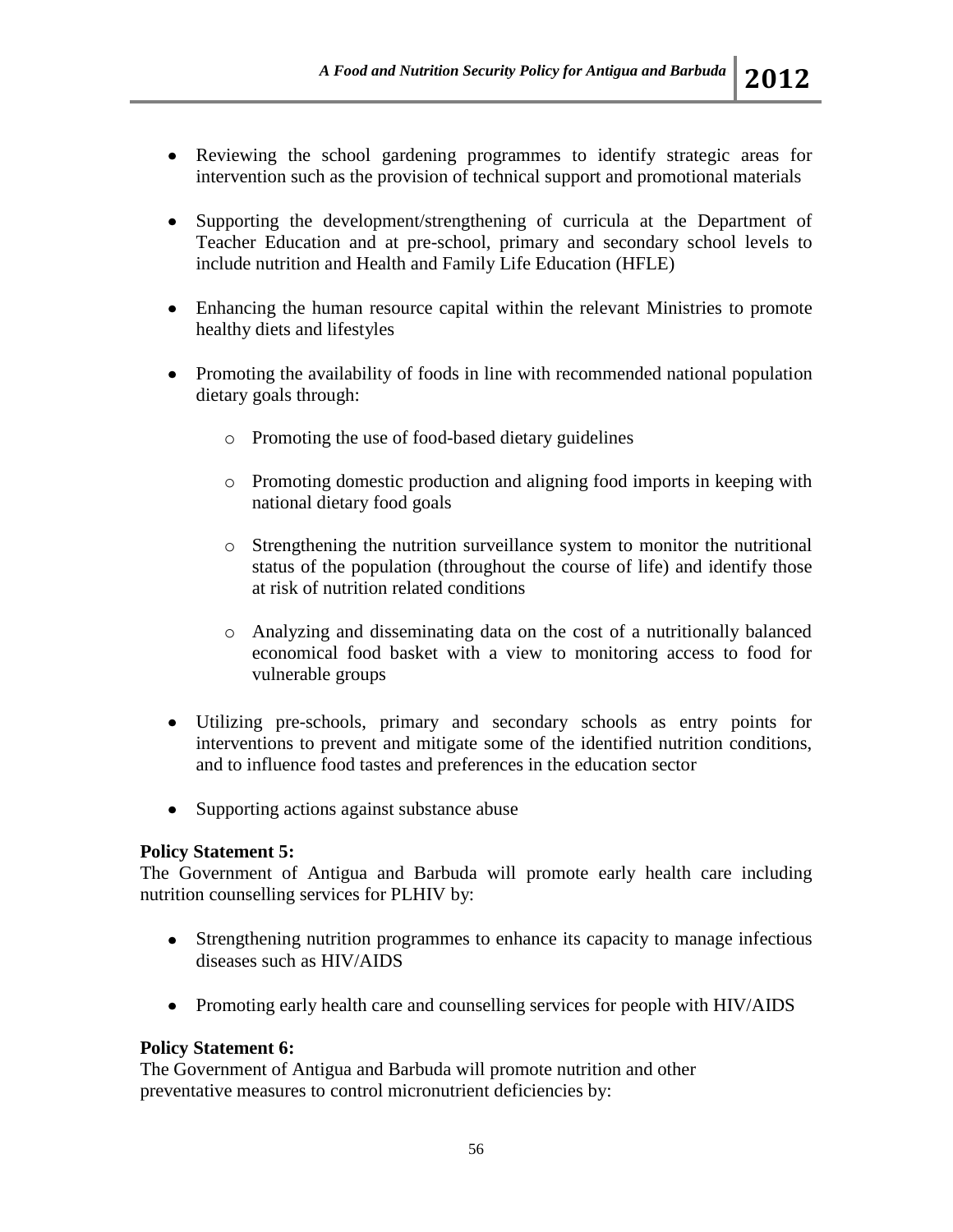- Strengthening nutrition surveillance programmes to better identify those at risk for micronutrient deficiencies
- Intensifying interventions for the management of micronutrient deficiencies
- Promoting nutrition education programmes to reduce micronutrient deficiencies

# **5.6 STABILITY OF FOOD SUPPLY**

*Create an effective disaster preparedness and management system that can efficiently deal with the immediate and short-to-medium term food and nutrition security consequences of economic and financial shocks and natural disasters (hurricanes, drought, flooding, and earthquakes) while at the same time strengthen the resilience to those consequences among the most vulnerable population groups.*

### **Policy Statement 1:**

The Government of Antigua and Barbuda will support adaptation and mitigation strategies as a means of enhancing the stability of food and nutrition security over time among the vulnerable groups as a result of financial and economic shocks through:

- Facilitating the establishment of a National Information Early Warning System (NIEWS), as part of a Regional Information Early Warning System (RIEWS), that ensures, inter alia, the national capability for the timely detection, prevention and resolution of threats to food and nutrition security as a result of economic and financial shocks
- Improving national capacity for and conducting vulnerability mapping by:
	- o Identifying national vulnerability/social protection policies and associated relevant legislative provisions as well as an analysis of the institutional framework for their implementation
	- o Compiling a basic dataset of vulnerability/food insecurity indicators
	- o Analyzing on-going social welfare/food access programmes and their inter-linkages, within the framework of the Right to Food Assessment Guidelines
	- o Building capacity at the national level in the use of the **Food Insecurity and Vulnerability Information Mapping Systems (FIVIMS)** to identify food insecurity, under-nutrition and malnutrition at the household level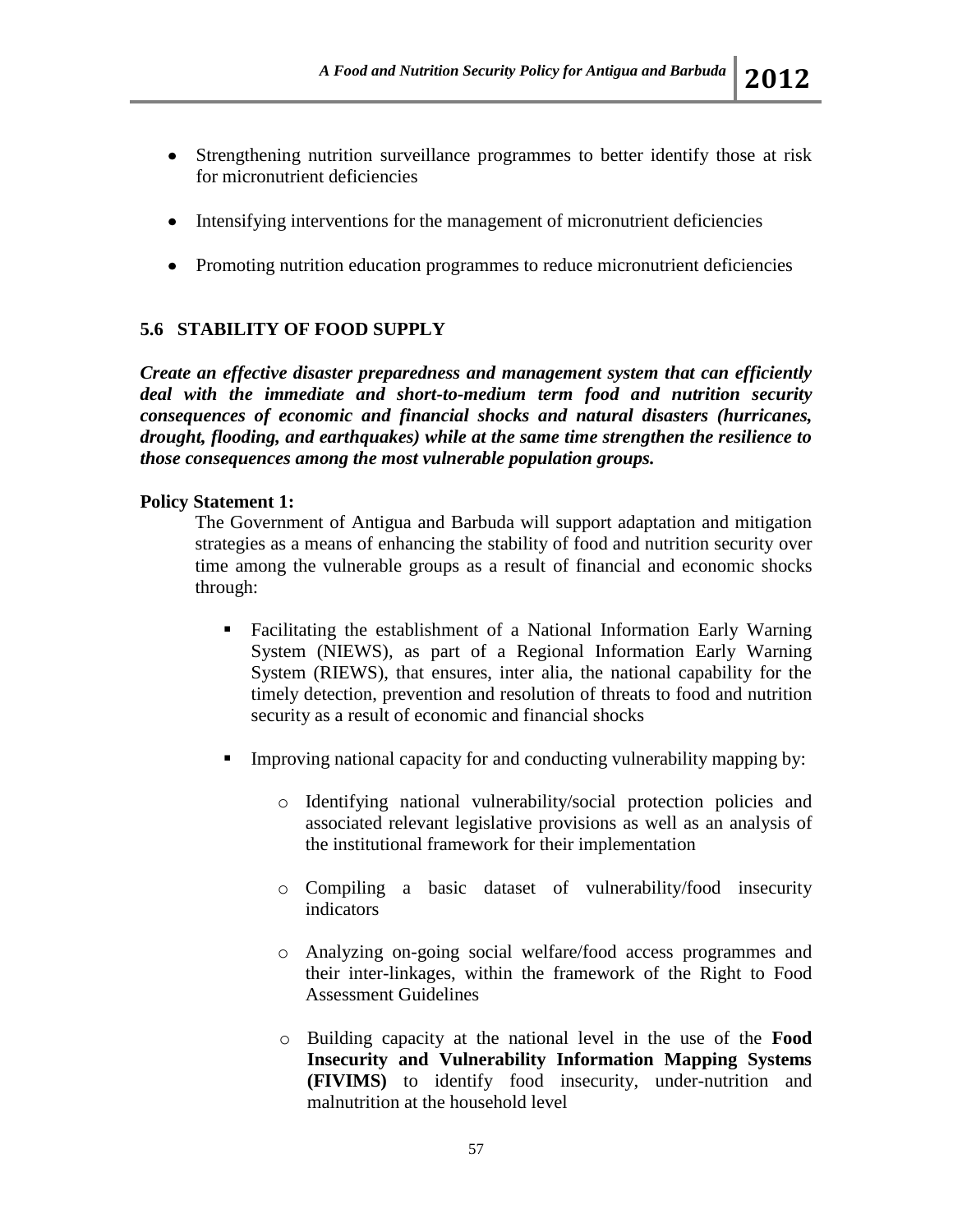- o Conducting food insecurity and vulnerability mapping of vulnerable populations
- Improving human capacity for the translation of information and data into policy decisions and the design of intervention strategies to address financial and economic threats by training a critical mass of personnel from various sectors, including the private sector, development partner institutions, universities and other academic institutions, in critical aspects of food and nutrition security issues, data analysis and interpretation, policy analysis and planning
- Forging stronger relationships with member states and international agencies to improve information sharing especially during crises
- Encouraging and participating in mechanisms to reduce poverty levels and provide increased opportunities for women and youth to become more involved in the food and agricultural sectors by:
	- o Creating a Venture Capital Fund, with a particular focus on women and youth, to support innovative and creative value addition activities for traditional and non-traditional commodities along the supply value chain
	- o Establishing a Nation-wide inventory of vulnerable groups (farmers, producers groups, communities) and the levels of vulnerability (vulnerability analysis and mapping)
	- o Expanding (where needed) and linking of relief interventions with longer term structural improvement measures
	- o Establishing a food crisis fund that will cater to the needs of the most vulnerable
	- o Identifying and establishing a portfolio of social welfare programmes, safety nets and other policy prescriptions (e.g. protecting breastfeeding) that can be applied in times of crises
	- o Promoting the establishment of additional safety nets for extremely vulnerable groups
	- o Establishing a mechanism that is triggered when there is a food crisis and consensual agreement on procedures to be followed at country level after a disaster (*preparedness strategy*)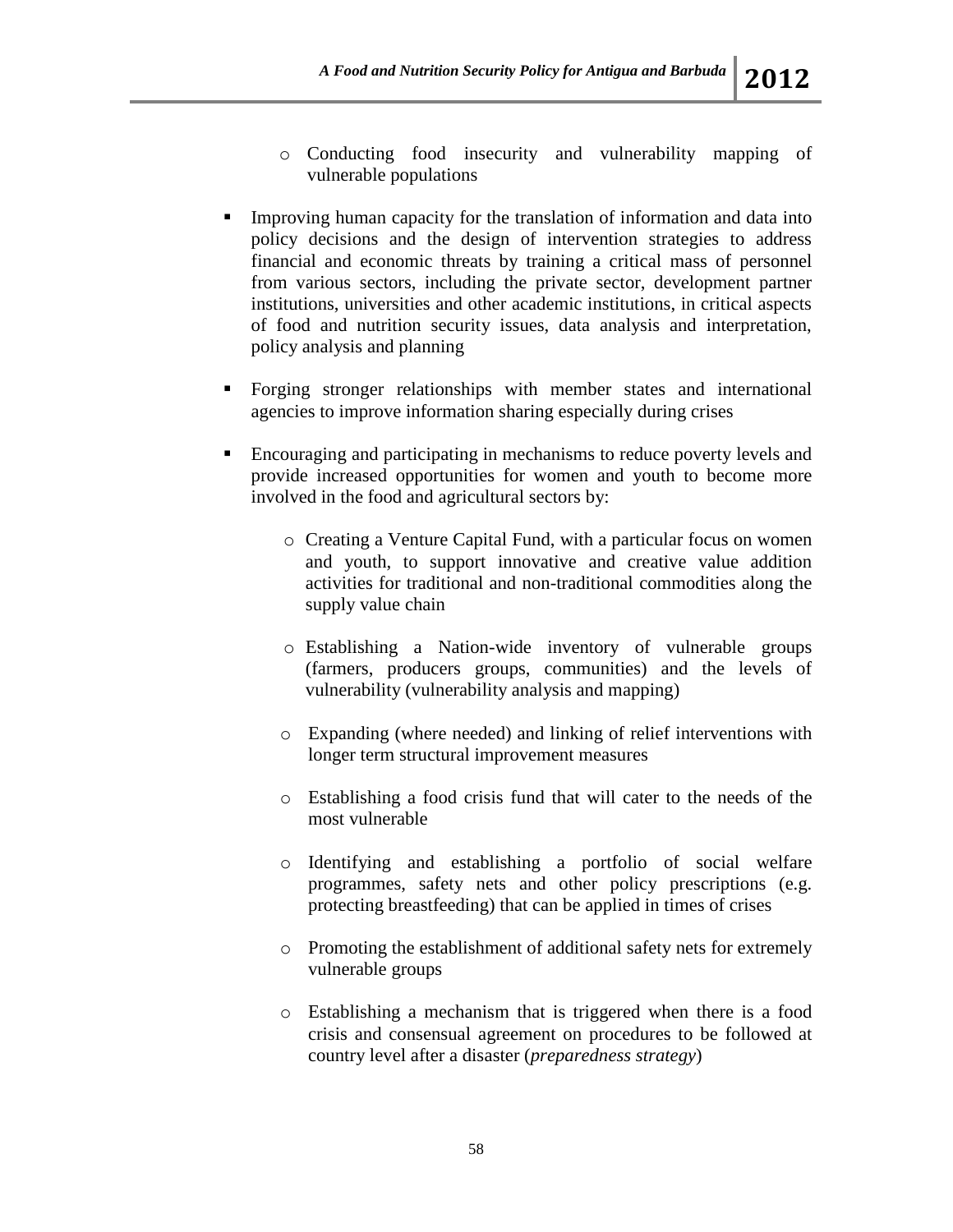# **Policy Statement 2:**

The Government of Antigua and Barbuda will support adaptation and mitigation strategies as a means of enhancing the stability of food and nutrition security over time in domestic food supplies and household access from threats of natural disasters and climate change through:

- Developing and implementing Agricultural Disaster Risk Management and climate change adaptation and mitigation strategies including risk management schemes for the agriculture, fisheries and forestry subsector
- Pursuing climate resilient development which focuses on **adaptation** as well as mitigation strategies for the food and agriculture sector. In respect of **mitigation**, priority focus shall be placed on coastal management (which affects the fishing industry) as well as sustainable forest management for reducing emissions while improving livelihoods and ensuring their stability over time. This will also support a reduction in deforestation, improved watershed management and protection of carbon reservoirs
- **Promoting and encouraging capacity enhancement within relevant** ministries and public entities, research institutions and the hydrometeorological departments and fostering links with Institutions such as the University of the West Indies (UWI), the Caribbean Emergency Disaster Management Agency (CEDMA), the Caribbean Institute of Meteorology and Hydrology (CIMH), the Caribbean Community Climate Change Centre (CCCCC) and the National Meteorological Office so that they can provide accurate and timely climate information to the farming community. In this area, within the framework of the ISFNS, the Government of Antigua and Barbuda will seek technical and financial assistance for institution building and capacity development at the national level from bilateral and multilateral partners and the International Finance Institutions.
- Integrating climate management considerations into the National Agricultural Disaster Risk Management Programme as well as into programmes to develop farm management and build industry and farming community capacities to increase resilience by:
	- o developing dynamic farm/agricultural management tools that integrate climate change risks into existing and emerging farm management systems
	- o developing, where possible, environmental management systems for the agricultural sector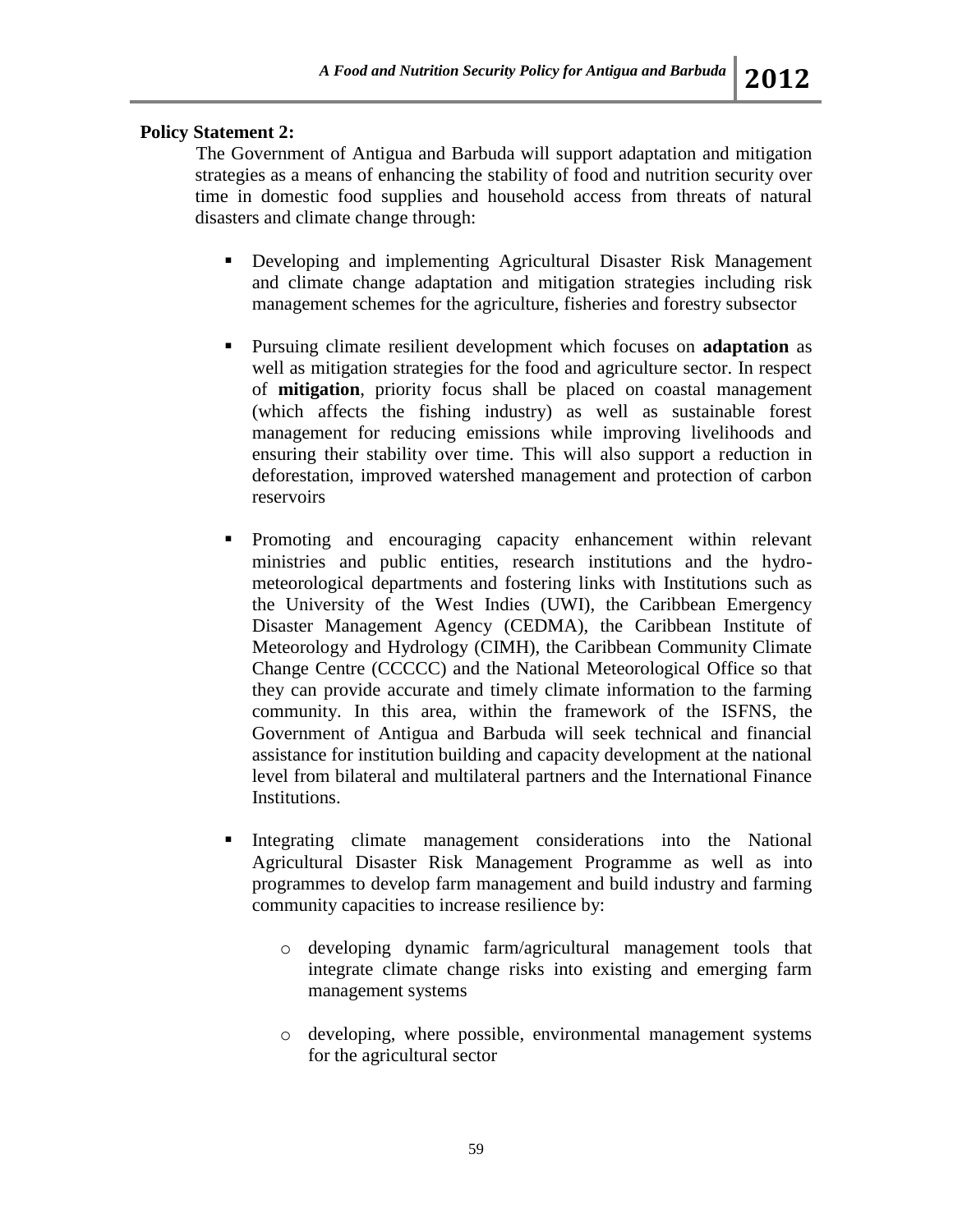- o identifying and building on successful indigenous knowledge and strategies for adaptation
- Promoting the inclusion of adaptation and mitigation strategies in the curricula of all training institutions and extension training mechanisms for farmers and other producers e.g. farmer field schools
- Reducing the impact of climate change on food production, incomes and livelihoods by:
	- o Adopting an Integrated climate change management approach
	- o Developing and adapting sustainable land and water management practices to mitigate and adapt to climate change
	- o Retraining and retooling farmers in appropriate production practices (e.g. conservation farming, zero tillage etc.) to adapt to the changing environment
	- o Developing sustainable land, water, forest and fishery management systems *inter alia* to address shortages and excessive rainfall and protect the natural resource base in the face of climate change
	- o Zoning of agricultural production as necessary to reduce vulnerability
	- o Developing and implementing a national cropping plan, taking into consideration prevailing weather hazards, in order to reduce overall production risks
	- o Promoting cost-effective alternatives to fossil fuels that improve energy efficiency in agriculture
	- o Integrating climate adaptation into agricultural adjustment programmes through a risk management approach
	- o Supporting and funding increased water use efficiency across irrigated agriculture
	- o Investing in new or existing water management and control infrastructure
	- o Supporting the improvements in national monitoring and forecasting systems for weather and natural phenomena and endorsing the development of a regional monitoring and forecasting system for the same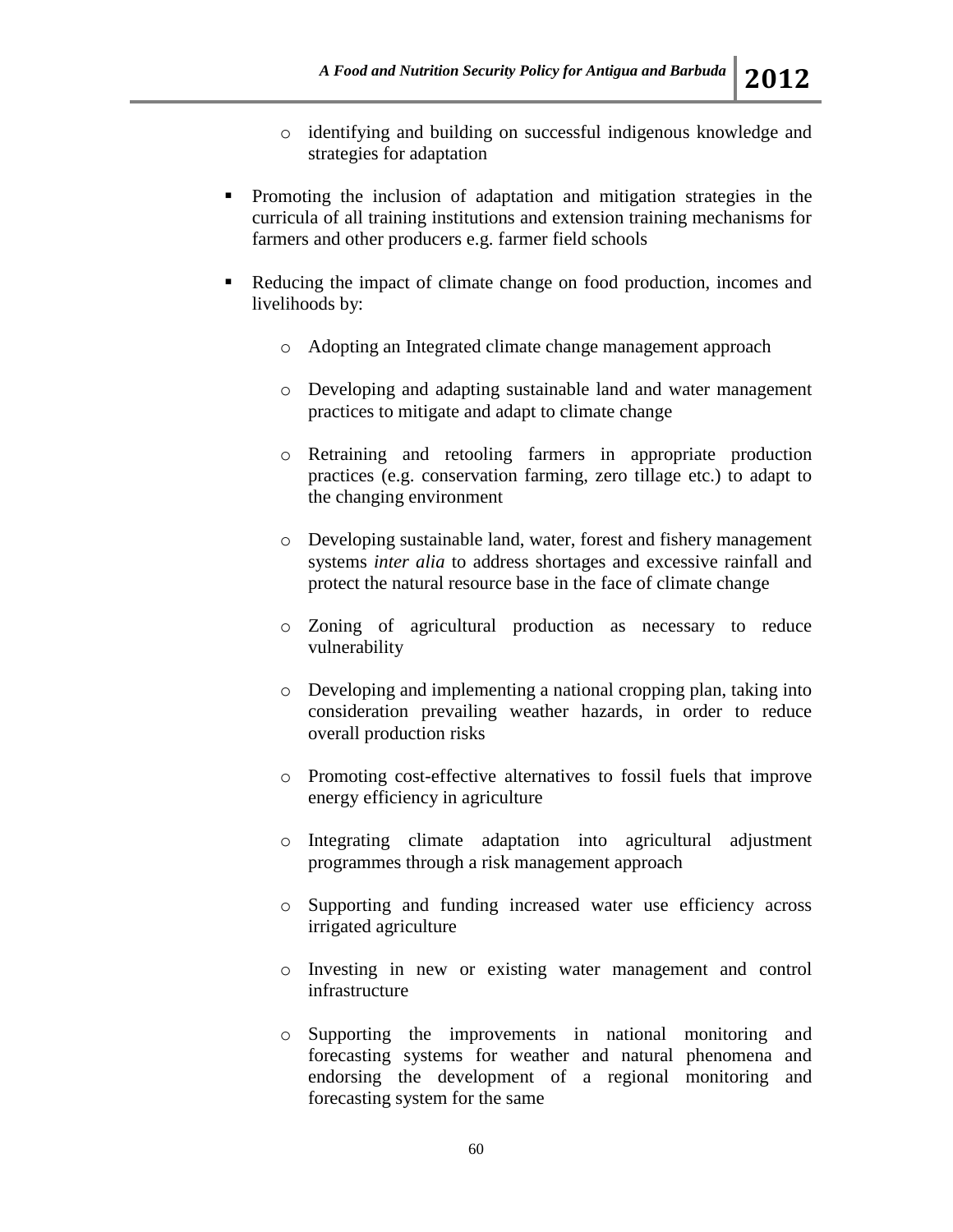- o Facilitating continuous training of stakeholders in preparedness and mitigation strategies
- o Strengthening capacity at the local/community level to adapt to the changing climate
- o Conducting public education campaign using a multiplicity of media forms to raise awareness of climate change and its implications for livelihoods to effect behavioural change
- Introducing systems of governance to empower communities to adapt to climate change
- Developing and implementing a communication plan to disseminate accurate and timely climate and weather information to the farming/fishing community
- Improving the systems for the collection of agro-meteorological data (for key climate variables such as rainfall, river flow/levels, temperature, sea level rise and the incidence of extreme weather events (e.g. hurricane, flood, drought) at the national and parish levels
- Improving harmonization and better coordination in the collection and collation of information *inter alia* on markets, production-type and level, income sources and reliability, policies affecting trade and distribution of food products, baseline information on food availability, access, utilization, population numbers and distribution, infrastructure, rainfall information, crop and livestock diseases, monthly state of crops in the fields, and security conditions - such as the extent of praedial larceny, etc.
- Constructing resilience indicators and developing comprehensive risk profiles for the main economic and food crops
- Developing comprehensive agricultural insurance and risk transfer schemes

# **6 INSTITUTIONAL FRAMEWORK**

## **6.1 Overview**

Effective leadership and good governance are essential elements for effectiveness and efficiency in the implementation of the Antigua and Barbuda Food and Nutrition Security Policy. Leadership must be exercised, and building political awareness of the benefits of a food and nutrition secured nation as well as of the deleterious effects of malnutrition on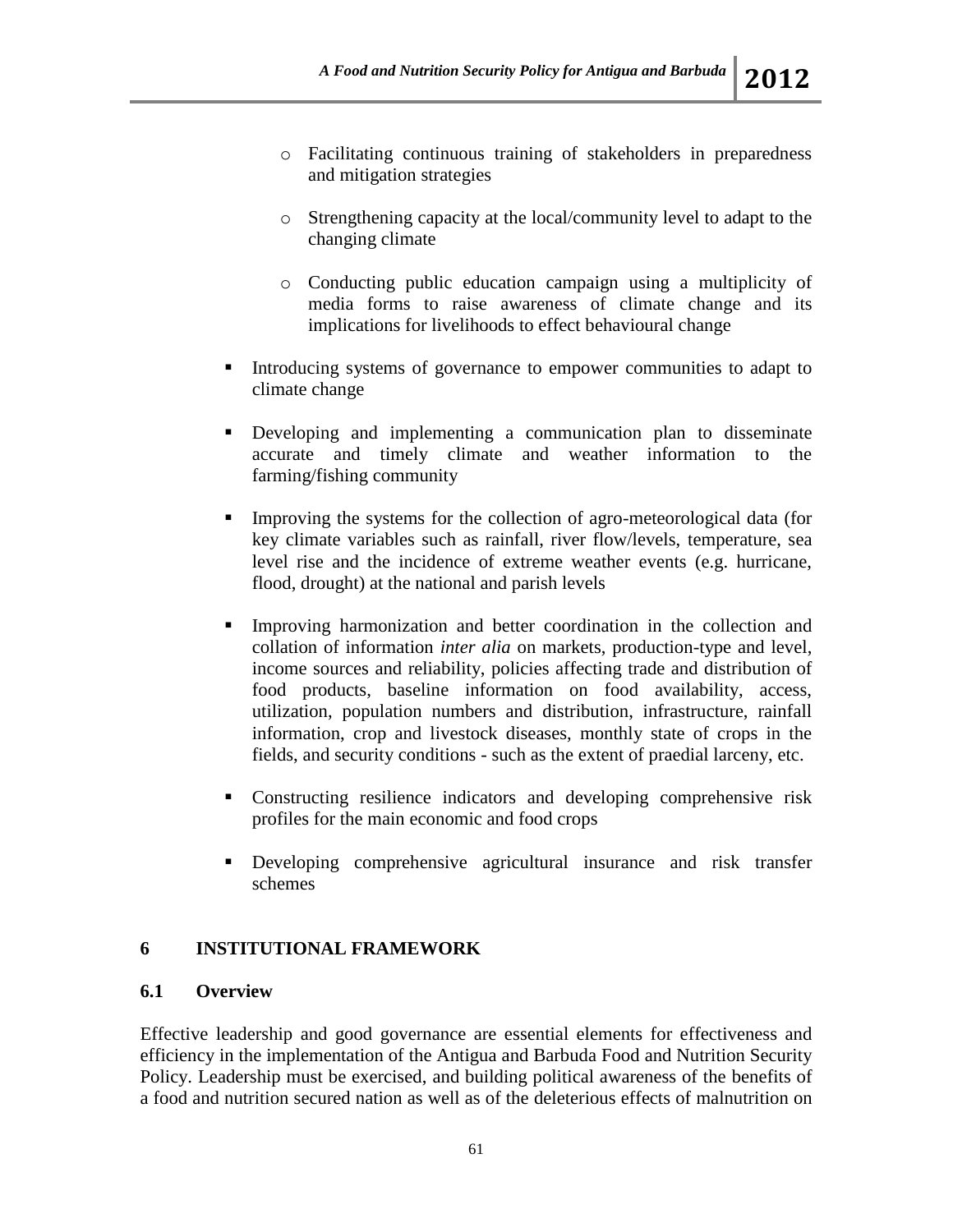human welfare and on economic development efforts at the national level are critical. The message that poverty is an intrinsic component of food and nutrition insecurity must be disseminated widely.

It is important that the profile of food and nutrition security be raised. In fact, a key element of an advocacy effort will be raising the general level of knowledge among the population at large of the importance of good nutrition so that malnutrition becomes a political issue for which political leaders, the government, and individual sectors of government are held accountable by the general public.

The Food and Nutrition Security Policy implementation process must incorporate good governance practices or Right to Food principles, including issues related to participation, accountability, non-discrimination, transparency, full respect for human dignity, empowerment, rule of law, and inclusion and considerations of equity.

The empowerment of duty-bearers and rights-holders must become an essential component of the policy implementation process. Duty-bearers must be assisted to recognise their responsibilities and have sufficient capacity to fulfil them, while rightsholders must be assisted to recognise their rights and engage in the policy process to argue for their fulfilment. Capacity and knowledge must be built among local government leaders and officers so that they are able to carry out their duties effectively in order to ensure that the right-to-food of all individuals is respected with human dignity. Ultimately, food and nutrition security needs to be attained by households and individuals where they live. The devolution of action under this policy to local governments is therefore essential.

#### **6.2 Current Institutional Framework**

The mandates and functions of several existing institutions cover some of the activity programmes assigned priority by the Government of Antigua and Barbuda for implementation of its Food and Nutrition Security Policy. These are:

- **The Ministry of Agriculture, Lands, Housing and the Environment –** Principally responsible for the implementation of the Government's policy and strategy for the agricultural sector to increase production and productivity in agriculture, fisheries and forestry. It also ensures the welfare of producers, and promotes the sustainable management of lands and the environment.
- **The Ministry of Health, Social Transformation and Consumer Affairs**  Principally responsible for facilitating the attainment of optimal health by providing medical and health services. It implements policies, programmes and projects to ensure a healthy population through its public health, nutrition, maternal and child health programmes. The Ministry's portfolio also covers social policy, citizens' welfare, community development, disaster management (National Office of Disaster Services – NODS), and substance abuse and prevention. It also implements programmes to improve social welfare, especially among vulnerable groups.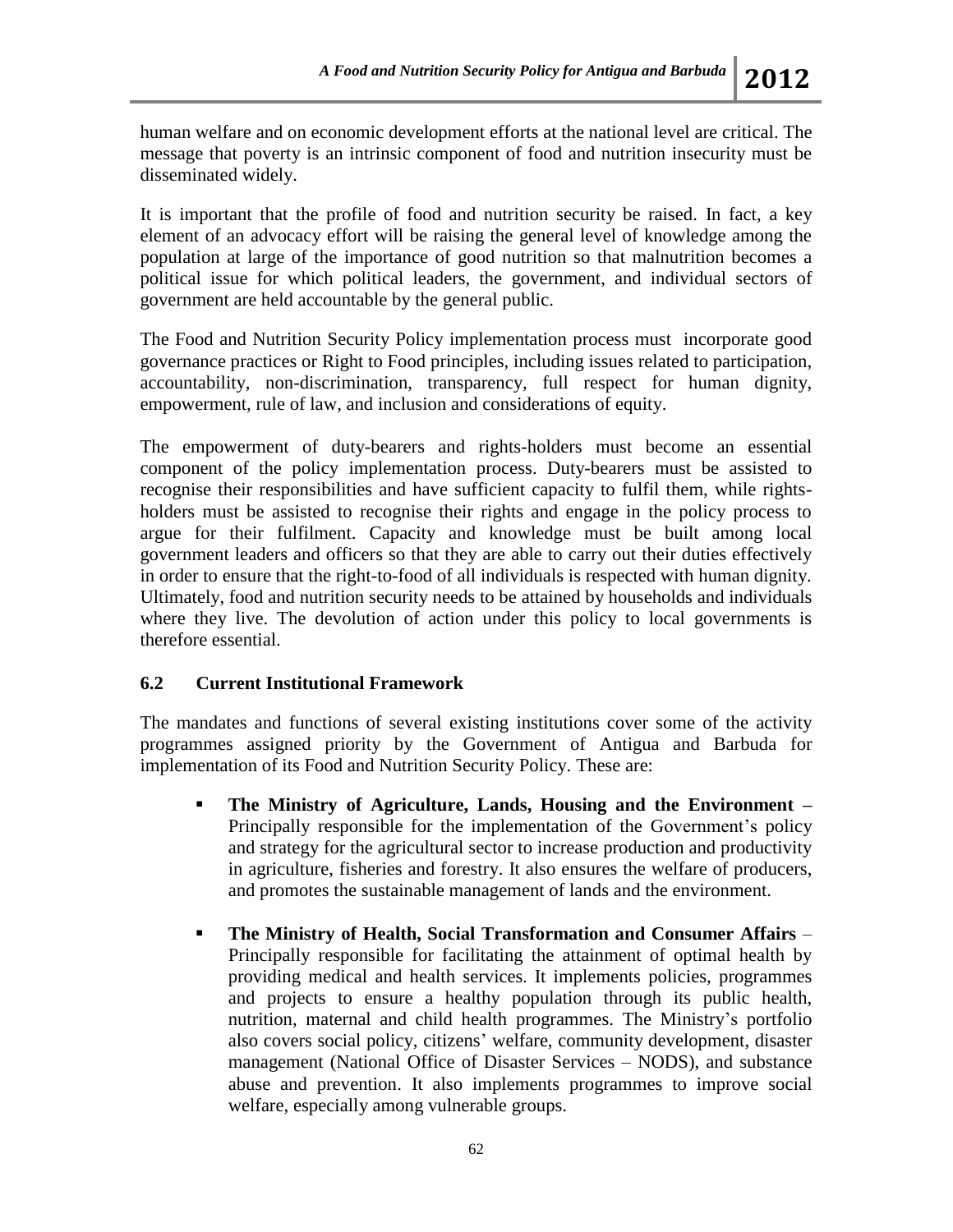- **The Ministry of Education, Sports, Youth and Gender Affairs** has responsibility for life-long learning and the education of all citizens through creative problem solving and critical thinking in preparation work. It implements the School Meals programme in primary and secondary schools, thus ensuring access to food for children and adolescents.
- **Ministry of National Security and Labour** has responsibility for the \*\*\*conducting of labour surveys as well as for the analysis of labour market information. It, therefore, facilitates employment for the more vulnerable segments of the society. It is also responsible for public order and safety.
- **Ministry of Finance, the Economy and Public Administration** has, within its portfolio, responsibility for Industry and Commerce and Trade and Economic Development. Within this context, it provides policy and programme support for agro-industry (in collaboration with the Ministry of Agriculture) and distributive trades sector. This Ministry also oversees efforts for job creation, export promotion and investment facilitation.

The matrix presented in Table 6.1 below shows the responsibility of each ministry in respect of the four pillars of food and nutrition security.

| <b>Ministry</b>             | Food                | Food          | Food               | Food             |
|-----------------------------|---------------------|---------------|--------------------|------------------|
|                             | <b>Availability</b> | <b>Access</b> | <b>Utilization</b> | <b>Stability</b> |
| <b>Ministry of</b>          |                     |               |                    |                  |
| <b>Agriculture, Lands,</b>  |                     |               |                    |                  |
| Housing and the             |                     |               |                    |                  |
| <b>Environment</b>          |                     |               |                    |                  |
| <b>Ministry of Health,</b>  |                     |               |                    |                  |
| <b>Social</b>               |                     |               |                    |                  |
| <b>Transformation</b> , and |                     |               |                    |                  |
| <b>Consumer Affairs</b>     |                     |               |                    |                  |
| <b>Ministry of</b>          |                     |               |                    |                  |
| <b>Education, Gender,</b>   |                     |               |                    |                  |
| <b>Sports and Youth</b>     |                     |               |                    |                  |
| <b>Affairs</b>              |                     |               |                    |                  |
| <b>Ministry of National</b> |                     |               |                    |                  |
| <b>Security and Labour</b>  |                     |               |                    |                  |
| <b>Ministry of Finance,</b> |                     |               |                    |                  |
| the Economy and             |                     |               |                    |                  |
| <b>Public</b>               |                     |               |                    |                  |
| <b>Administration</b>       |                     |               |                    |                  |

**Table 6.1: Institutional Framework for Food and Nutrition Security**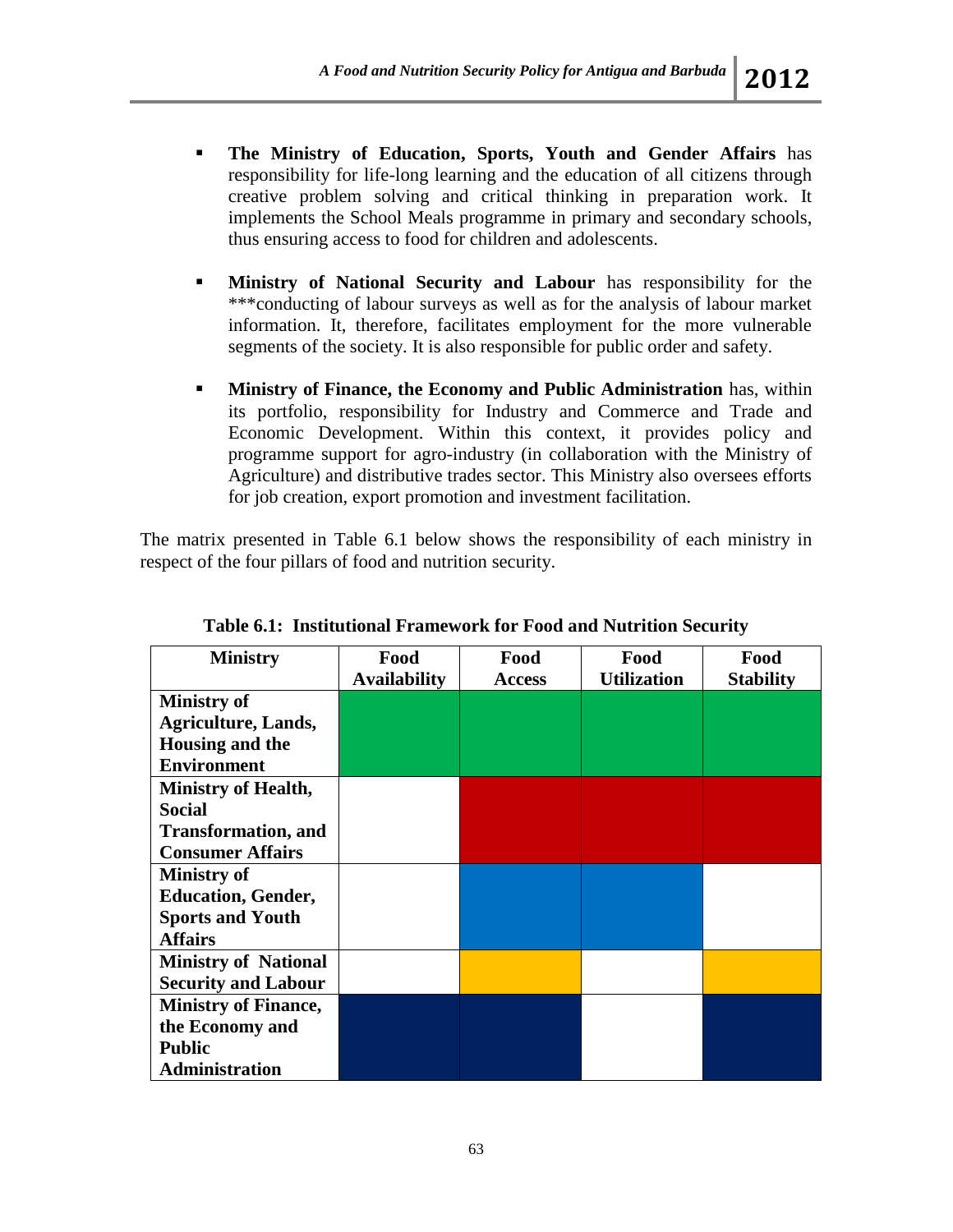It should be noted that there is at present no entity or body responsible for coordinating food and nutrition security policies and programmes as these issues are normally considered to be the responsibility of the agricultural ministry due to the lack of awareness of the multi-sector and inter-disciplinary nature of the issue.

The Ministry of Agriculture is seen as being responsible for food security which is often equated to production/availability while the Ministry of Health is viewed as being responsible for nutrition. It is important to emphasize that Food and Nutrition Security is more than Availability and Utilization. The Antigua and Barbuda Food and Nutrition Security Policy will facilitate the paradigm shift towards a more integrated approach, by all stakeholders, towards implementation - bearing in mind the inter-related and interdependent nature of the entire process.

#### **6.3 Proposed Institutional Framework**

#### **6.3.1 Overview**

The issues to be addressed by the Antigua and Barbuda Food and Nutrition Security Policy have ramifications which transcend the agricultural and rural sectors and cut across the existing division of functions and responsibilities of the various ministries and agencies of the public sector as currently structured. A number of national efforts (policies, programmes and projects) have been developed through a participatory process to promote food and nutrition security and a fairly favourable policy framework for growth of agriculture and allied services in the areas of food processing, preparation and distribution are in place. Existing and emerging international and regional responses seek to promote and reinforce integration, coherence and consistency of national level efforts. The drive for greater policy and implementation coherence is also evident in the efforts of donor coordination through the Paris Declaration and the Accra Agenda for Action.

The role of the private sector, civil society, and educational, research and development organization should not be underestimated. Working together, these stakeholders can contribute more effectively towards eliminating chronic hunger, food insecurity and malnutrition and preventing future food security crises from occurring.

The attainment of food and nutrition security entails actions in areas that fall within the purview of diverse ministries and institutions in the public and private sectors. The diversity in the scope and nature of the issues to be addressed underscores the need for a holistic, multi-disciplinary, uniformed and coordinated approach for their resolution.

It is evident, that in order to make a significant assault on poverty, hunger and malnutrition, within the context of a Food and Nutrition Security Agenda, there is need for an institutional entity/mechanism vested with statutory powers to direct actions effectively on these issues across sectors. Such an entity must be given responsibility for coordinating and overseeing necessary actions against malnutrition at the level of the relevant sectors. It should also engage in the budgeting and planning processes that guide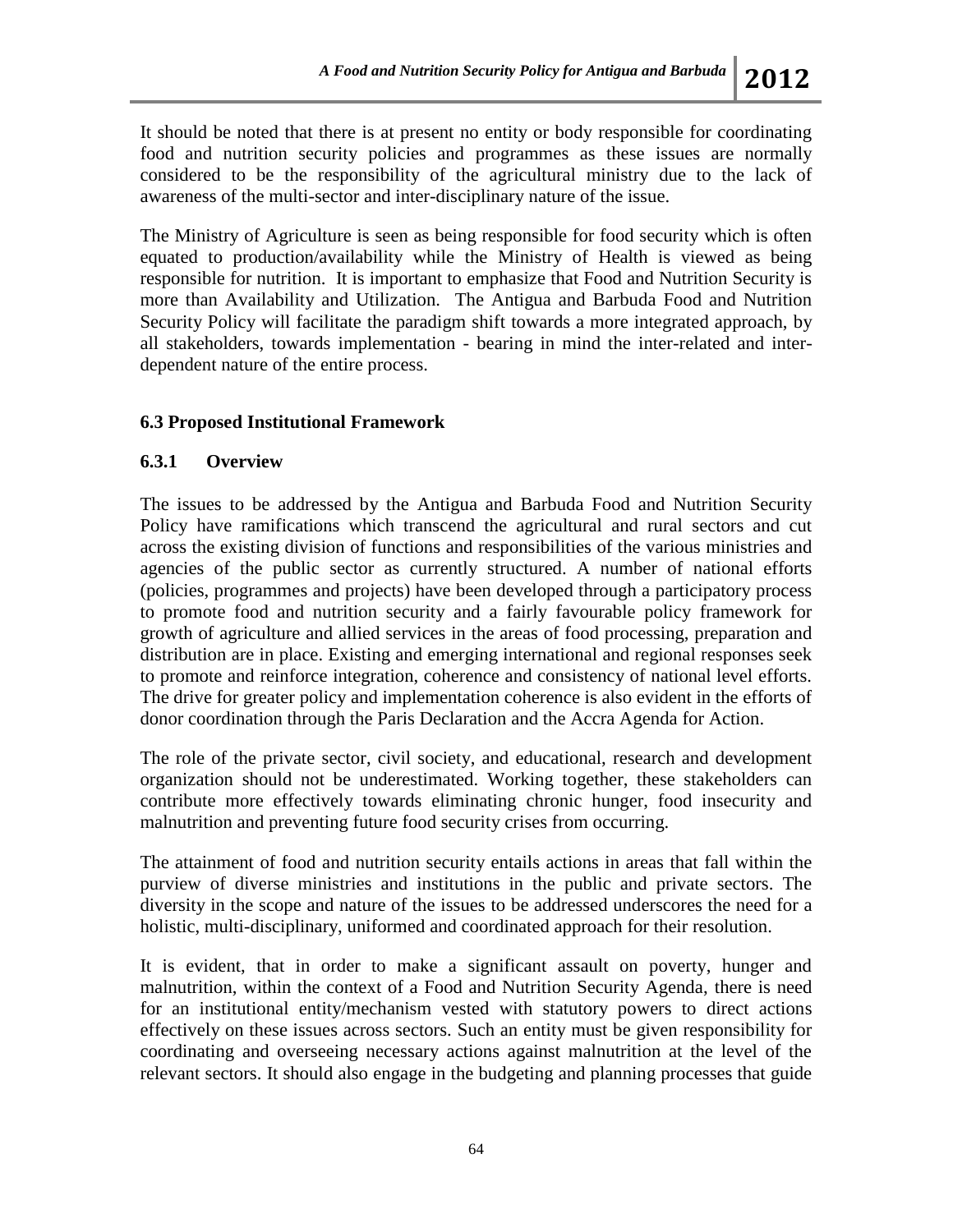the allocation of the resources required to the various technical sectors concerned, while holding those sectors accountable for the use of their resources.

The national entity's principal role lies in ensuring that the sectors responsible for food production, importation, distribution, trading, and food crisis management fulfil adequately their mandated tasks that contribute to food security. Similarly, it will ensure effective joint action by the health, education, and water and sanitation sectors, in particular, towards the attainment of optimal nutritional status for all citizens.

#### **6.3.2 Coordination and Implementation of the National Food and Nutrition Security Policy**

## **6.3.2.1 National Council on Food and Nutrition Security**

In light of the cross cutting nature of food and nutrition security, its importance in national affairs and the need to coordinate the budget allocations, activities and expenditures of several ministries as well as public and private entities, it is recommended that the implementation of the food and nutrition security policy be placed under the chairmanship of the Office of the Prime Minister. In the initial stages, the coordinating mechanism may take the form of a multi-sector inter-ministerial committee comprising the relevant agencies, civil society and the private sector, with the transformation of this body into a National Food and Nutrition Security Council/Commission (NFNSC) as a medium term goal.

In light of these considerations, the joint and concerted actions of this Inter-Ministerial Committee on Food and Nutrition Security will be implemented under the Food and Nutrition Security Policy, with the following **Terms of Reference:**

## **Provide Policy Advice**

- **a.** Recommend policies, strategies, programmes and projects to address the identified issues and problems in food and nutrition that are compatible with the national strategic development plan.
- **b.** Formulate policy measures (fiscal, trade, tariff, educational, quality assurance, market location and management etc.).
- **c.** Prepare legislation to be submitted to the Attorney General for approval (including the amendment of existing laws and regulations) and the proposal and implementation of changes in the institutional/administrative framework, processes and procedures of the relevant departments and agencies of Antigua and Barbuda that may be required for the achievement of food and nutrition security as well as the revitalization of agriculture at all stages of the value chain, with continuous reviews and modifications as necessary.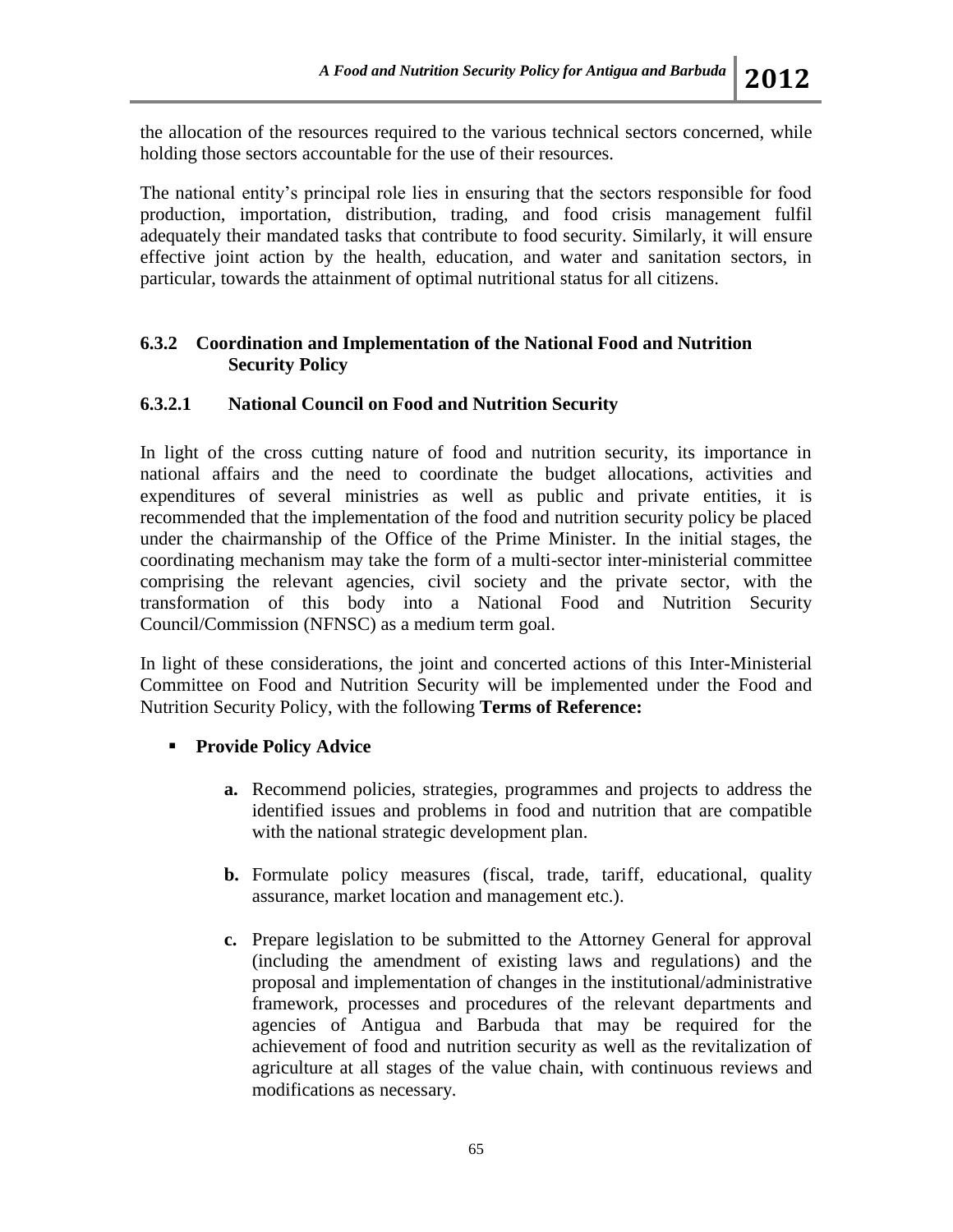# **Inter-sectoral Coordination and Institutional Capacity Strengthening**

- **a.** Continue and promote inter-sectoral collaboration in programme planning and implementation among all sectors involved in food, nutrition, and health activities.
- **b.** Initiate the development of a national food and nutrition co-ordinating mechanism.
- **c.** Co-ordinate resource personnel and mobilize resources (physical and financial) for the advancement of food and nutrition in the State.
- **d.** Promote the co-ordination of the implementation of projects and programmes of the various agencies and ministries influencing food and nutrition.
- **e.** Identify research and training needs and make recommendations for satisfying such needs (human, material and financial) that may be needed by the various ministries and other agencies.

## **Food and Nutrition Security Planning**

- **a.** Develop national food and nutrition plans and act as the advisory body on the interface of food and nutrition.
- **b.** Develop a National Plan of Action to implement the National Policy.

## **Awareness Raising, Education and Advocacy**

- **a.** Increase the awareness among decision-makers of the importance of the integrated relationship between food, nutrition and health and the vital need for integrating food and nutrition into development planning.
- **b.** Advocate for the implementation of corrective measures to improve the nutrition and health status of vulnerable groups, and for the maintenance of adequate food and nutrition surveillance.
- **c.** Make representation to Cabinet for additional financial assistance that may be needed from time to time, and for the issuance of special orders, regulations or proclamations.
- **d.** Consult and communicate with the national community on the issues involved.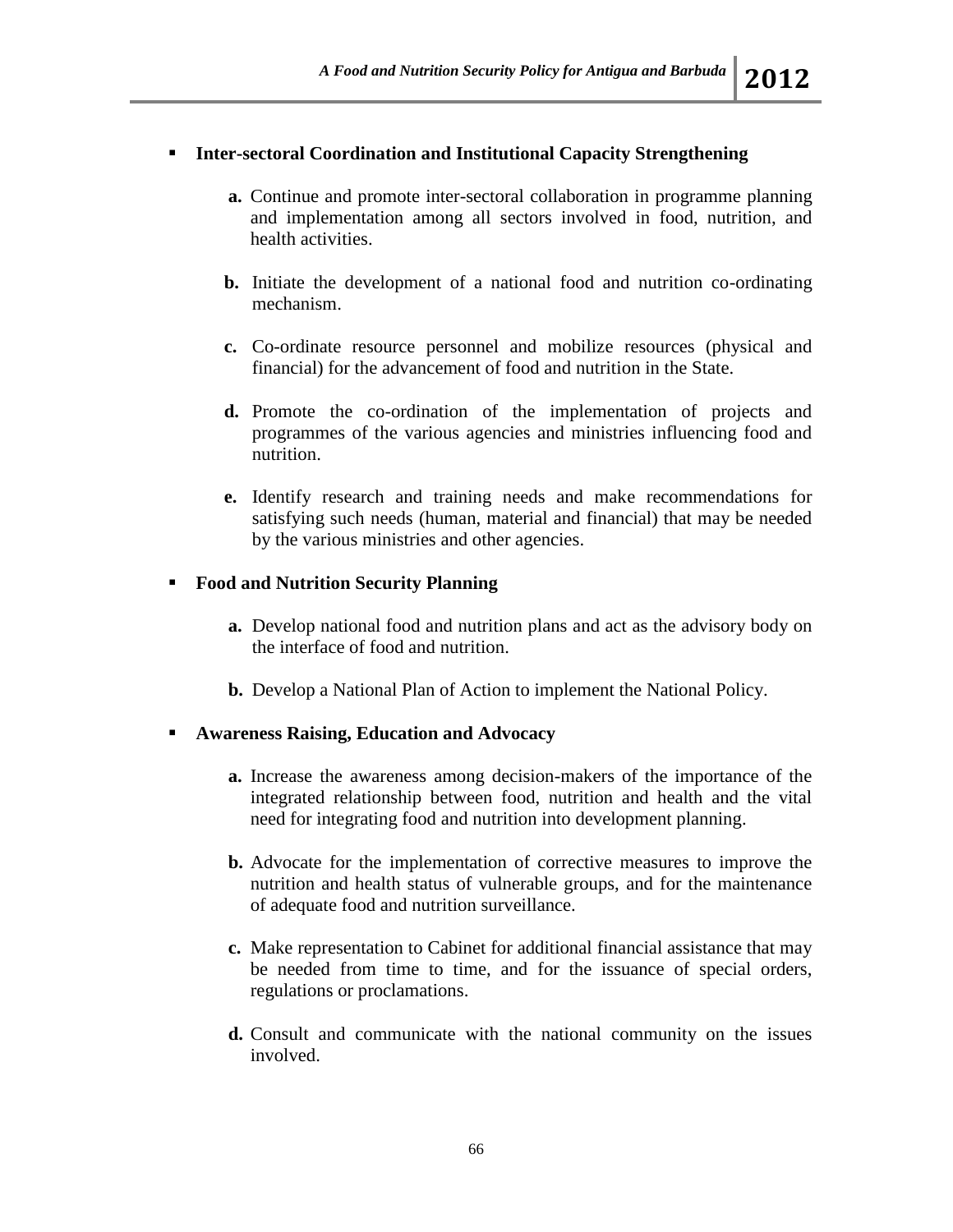**e.** Create understanding of food and nutrition security issues among all relevant stakeholders and the general public through appropriate social communications strategies, such as focus group discussions.

## **Food and Nutrition Security Monitoring**

- **a.** Access all necessary information regarding the planning and implementation of projects relevant to food and nutrition.
- b. Collate and disseminate data for effective decision making in food and nutrition security.
- c. Monitor the implementation of projects and programmes and re-define policies and strategies.
- d. Ensure that all its policies, as approved and promulgated by Cabinet, are carried out by the relevant departments of the country's implementing and regulatory agencies and stakeholders.
- e. Report to Cabinet every six months.

# **Composition of the National Food and Nutrition Security Committee/Council:**

Core membership of the Antigua and Barbuda National Food and Nutrition Security Committee (NFNSC) would comprise of representatives from the following government ministries and departments and the private sector at the level of a director:

- (1) The Ministry of Health, Social Transformation and Consumer Affairs (including the Chief Nutrition Officer, Chief Medical Officer, Heads- of Health Information Division, Social Policy Unit, NODS)
- (2) The Ministry of Agriculture, Lands, Housing and the Environment (including the Director and the Deputy - Director of Agriculture)
- (3) The Ministry of Education, Gender, Sports and Youth Affairs (including Education Officers – Early Childhood, Physical Education and Home Economics, and School Meals)
- (4) The Ministry of Finance, the Economy and Public Administration Department of Planning (including Research Officer); and the Departments of Trade and Economic Development and Industry and Commerce
- (5) Barbuda Council

.

(6) Central Marketing Corporation (CMC)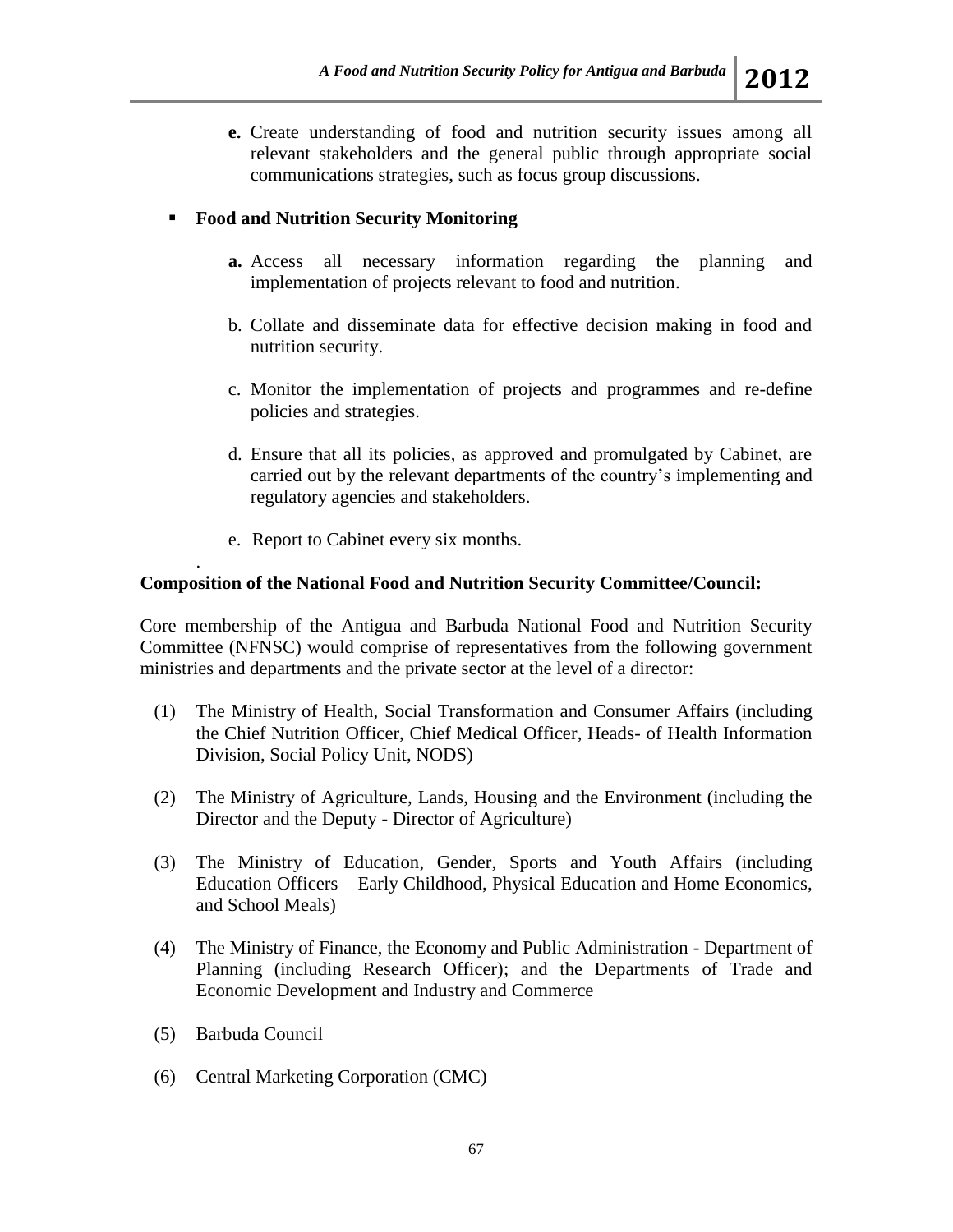- (7) Antigua and Barbuda Chamber of Commerce
- (8) Antigua and Barbuda Investment Authority
- (9) Antigua and Barbuda Fishermen Cooperatives
- (10) Antigua and Barbuda Agro-Processors Association
- (11) Antigua and Barbuda Agricultural Cooperative Society

#### **Individual NFNSC members will have the responsibility of keeping their permanent secretaries and staff in their respective ministries fully informed of NFNSC decisions and activities.**

Besides the core membership of the NFNSC, there will also be advisory membership on the NFNSC which will comprise representatives from:

- (1) The Antigua and Barbuda Bureau of Standards
- (2) The Attorney General, Ministry of Legal Affairs
- (3) The Ministry of Public Works and Transport
- (4) The Plant Protection Unit
- (5) The Veterinary and Livestock Division
- (6) The Central Board of Health
- (7) The Gilbert Agriculture and Rural Development (GARD) Centre

The advisory membership will have observer status and will be consulted on technical issues related to policy implementation

#### **6.3.2.2 Implementation Unit**

A National Policy Management Unit (NPMU) will be established within the Office of the Prime Minister and funded by the national government and donors. It will comprise of a Policy Coordinator and an Administrative Officer with support staff as needed for the national activities. This Unit will exercise executive responsibility for the day-to-day operation of the project and report to the National Food and Nutrition Security Council to include: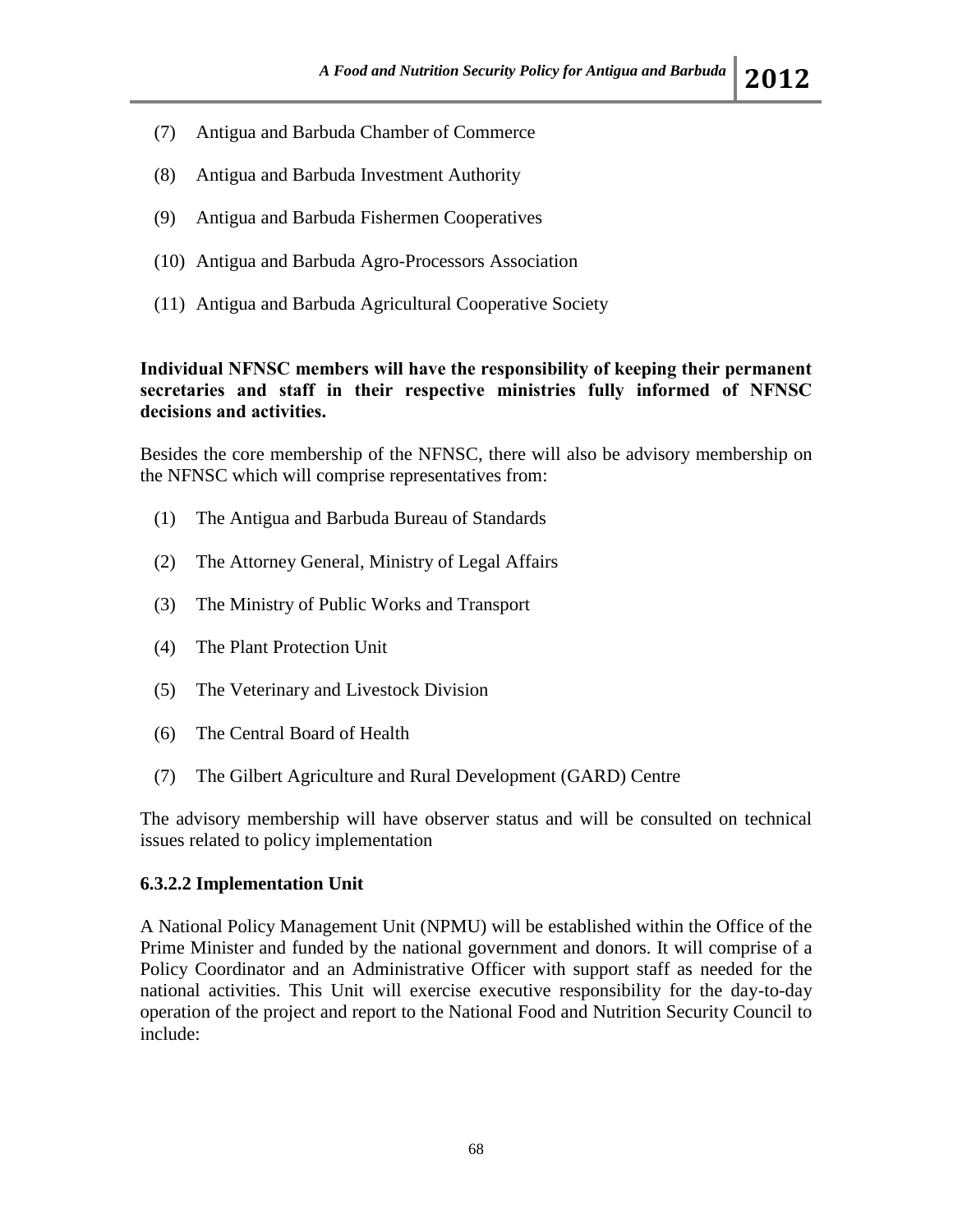- **Public advocacy and awareness campaign** to all Ministries (Officials and Ministers), relevant institutions and general public
- **Coordination, management and facilitation** through the relevant Ministries and related institutions**,** key associated institutions, and key stakeholders from the private sector
- Accessing and facilitating technical support
- Facilitating capacity building
- **Monitoring and Evaluation**
- **Dissemination of information**
- Resource mobilization

The tasks of the NPMU will include:

- o Ensuring compliance with agreed work plans,
- o Maintaining linkages with national/regional institutions and other partners to ensure synergy with other programme
- o Facilitating the obtaining of information/data required to meet policy needs
- o Assisting with the administrative management and support for all project components
- o Planning and organizing national training activities
- o Participation in national and regional activities
- o Procurement of services (consultants, experts)
- o Maintaining financial records of national programme activities

#### **6.3.2.3 Communications**

Success in the implementation of the National Food and Nutrition Security Policy will require the creation and maintenance of a clear understanding by all stakeholders of the goals established and the ways and means by which they are to be achieved. An effective communication and public information programme (CPIP) is required to create the widest possible public awareness of what the National Policy intends to achieve and on strategies and activities which will be used to realise the identified goals. Special efforts should be made to reach out to grass root levels and those who are suffering hunger or are food insecure and/or malnourished.